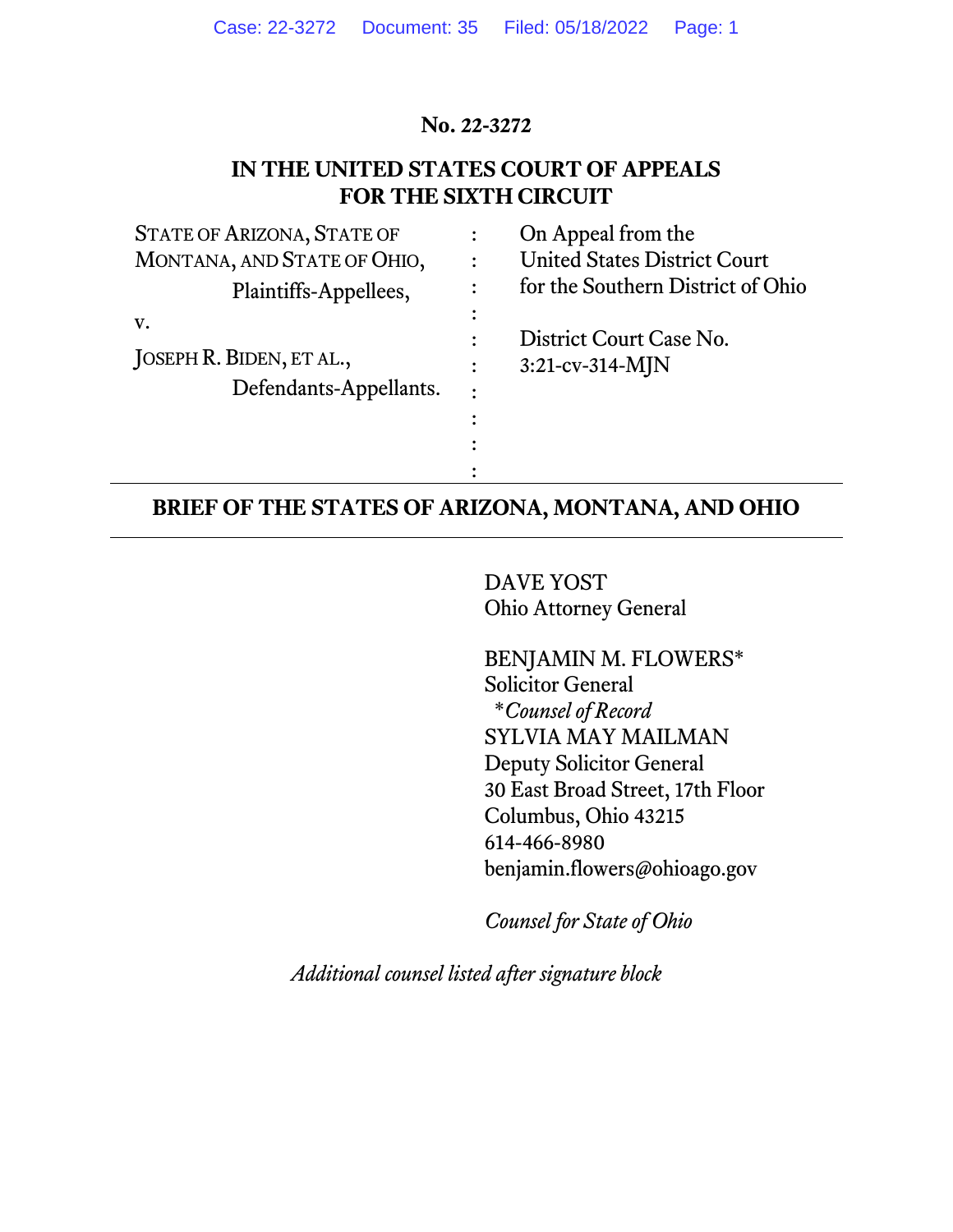## **TABLE OF CONTENTS**

# **Page**

| L.                                                                      |
|-------------------------------------------------------------------------|
| The States have standing and the claims are reviewable23<br>$A_{\cdot}$ |
| 1.                                                                      |
| $\overline{2}$ .                                                        |
| <b>B.</b>                                                               |
| 1.                                                                      |
| $\overline{2}$ .                                                        |
| $\overline{3}$ .                                                        |
| The remaining factors favor issuance of an injunction57<br>II.          |
| III.                                                                    |
|                                                                         |
|                                                                         |
|                                                                         |
|                                                                         |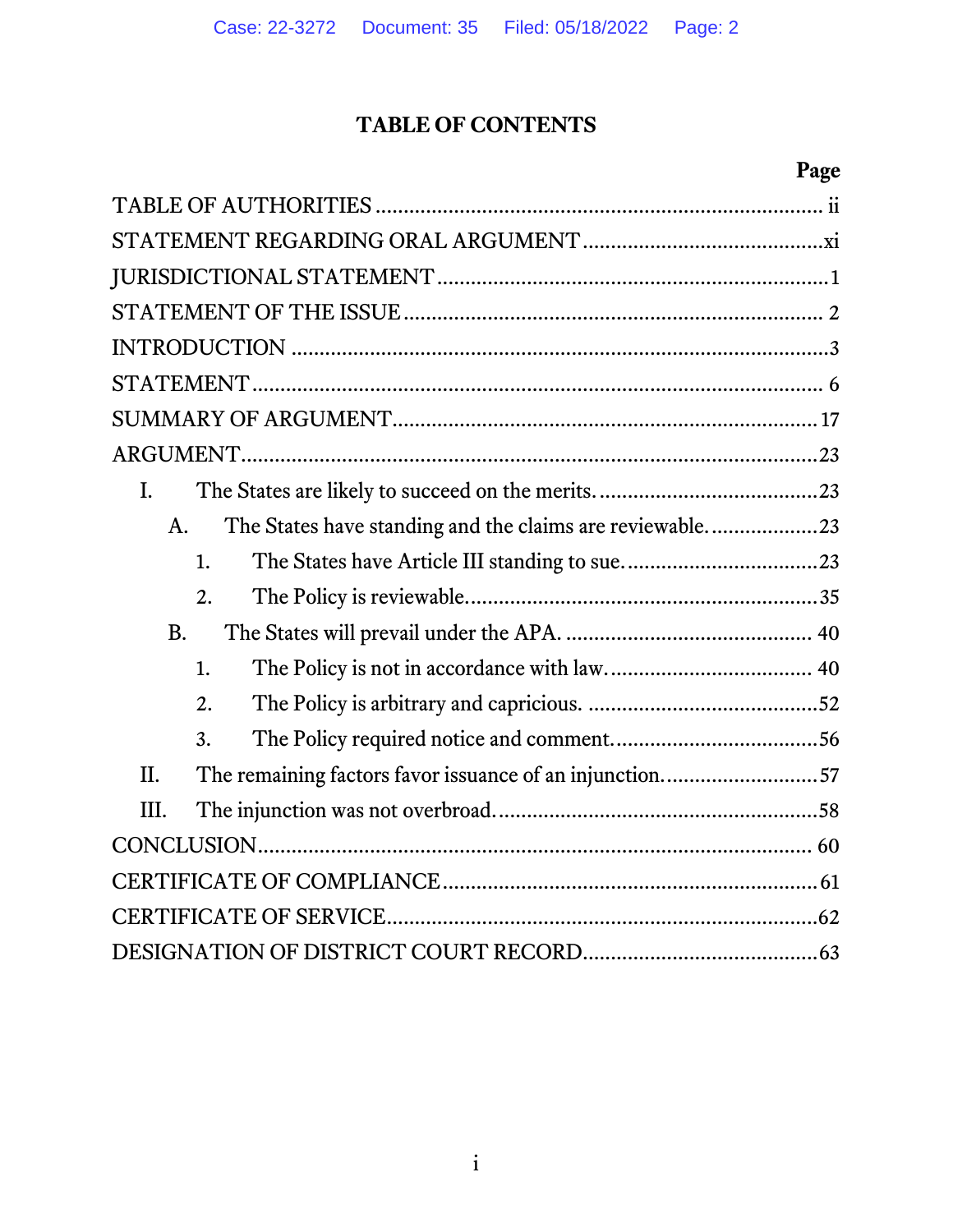## **TABLE OF AUTHORITIES**

<span id="page-2-0"></span>

| Cases                                       | Page(s) |
|---------------------------------------------|---------|
| Alabama Ass'n of Realtors v. HHS,           |         |
| Alfred L. Snapp & Son, Inc. v. Puerto Rico, |         |
| Am. Acad. of Pediatrics v. FDA,             |         |
| Arizona v. Biden,                           |         |
| Arizona v. DHS,                             |         |
| Arizona v. United States,                   |         |
| Arpaio v. Obama,                            |         |
| Azar v. Allina Health Servs.,               |         |
| Barrios Garcia v. DHS,                      |         |
| Block v. Meese,                             |         |
| Bormes v. United States,                    |         |
| Chrysler Corp. v. Brown,                    |         |
| Citizens to Pres. Overton Park v. Volpe,    |         |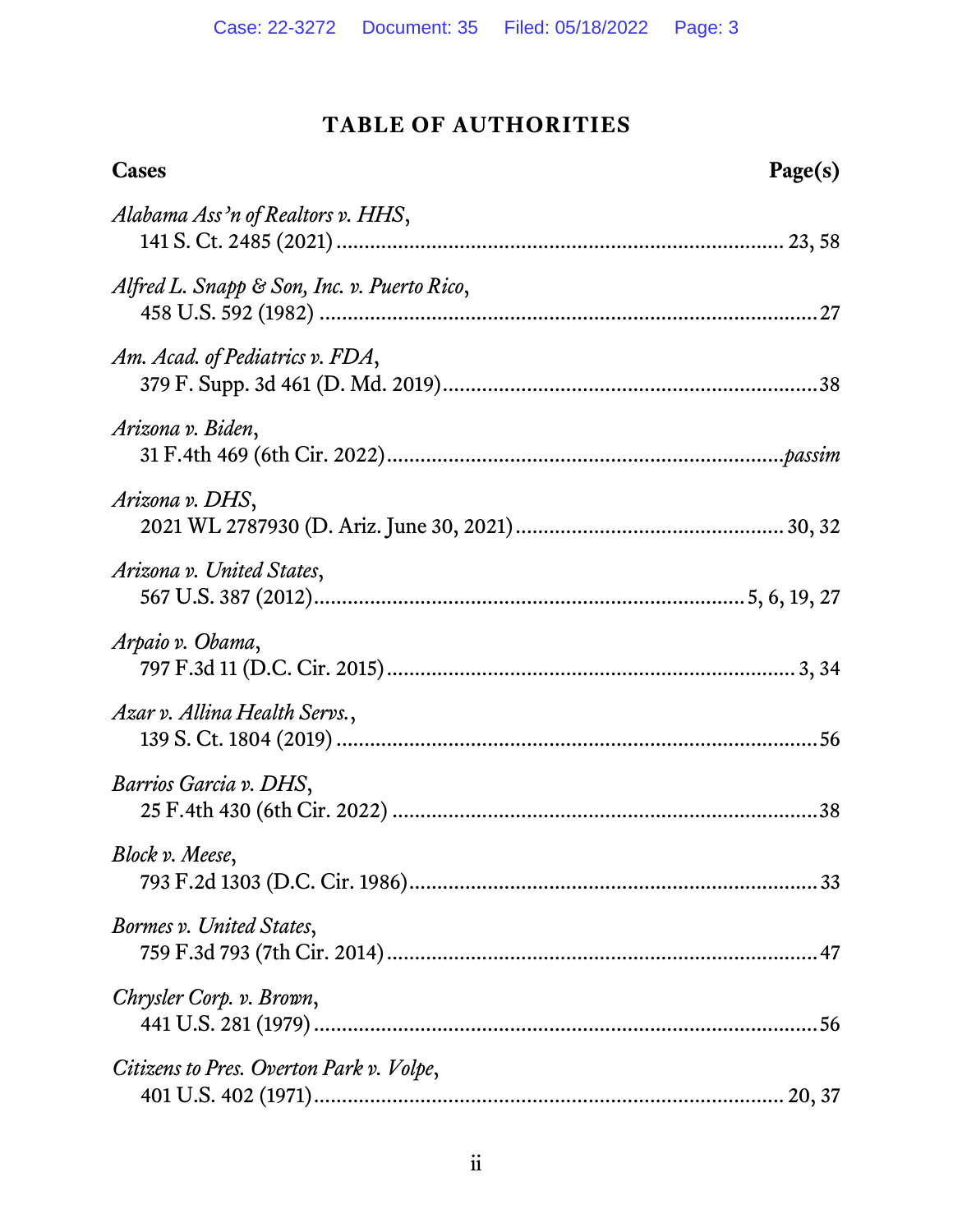| Clinton v. City of New York,                    |
|-------------------------------------------------|
| Coal. to Defend Affirmative Action v. Granholm, |
| Daunt v. Benson,                                |
| Demore v. Kim,                                  |
| Dep't of Com. v. New York,                      |
| DHS v. Regents of the Univ. of Cal.,            |
| FCC v. Fox Television Stations, Inc.,           |
| Florida v. United States,                       |
| Florida v. United States,                       |
| Galvez v. Lewis,                                |
| Gen. Elec. Co. v. EPA,                          |
| Gerber v. Norton,                               |
| Getty v. Fed. Sav. & Loan Ins. Corp.,           |
| Gladstone Realtors v. Vill. of Bellwood,        |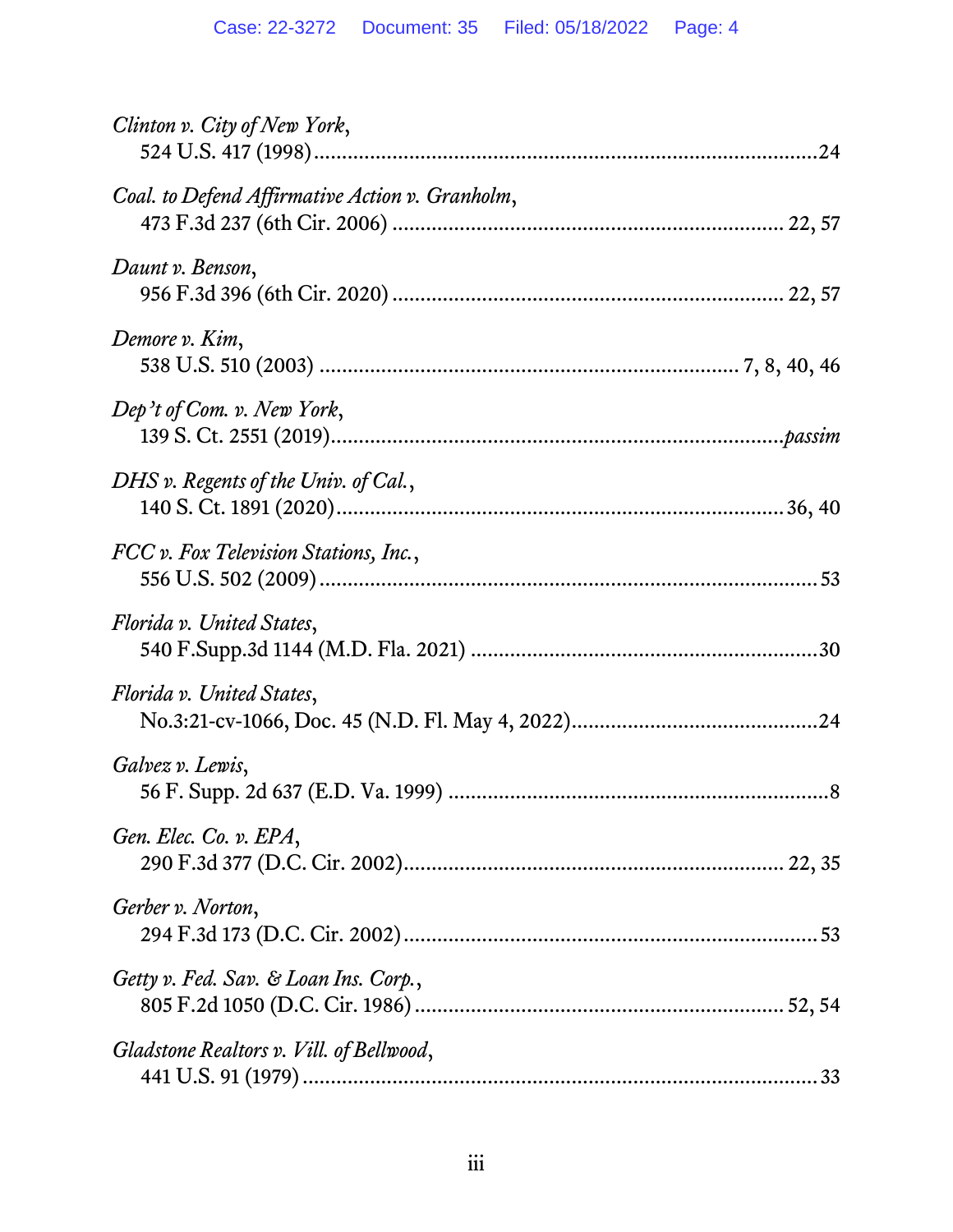| Guardian Fed. Sav. & Loan Ass'n v. Fed. Sav. & Loan Ins. Corp., |
|-----------------------------------------------------------------|
| Heckler v. Chaney,                                              |
| Helfman v. GE Grp. Life Assur. Co.,                             |
| Hernandez-Avalos v. INS,                                        |
| $INS \nu$ . St. Cyr,                                            |
| Johnson v. Guzman Chavez,                                       |
| Kentucky v. United States,                                      |
| Kingdomware Techs., Inc. v. United States,                      |
| Kirtsaeng v. John Wiley & Sons, Inc.,                           |
| Lexmark Int'l, Inc. v. Static Control Components, Inc.,         |
| Lujan v. Defs. of Wildlife,                                     |
| Martinez v. Larose,                                             |
| Maryland Shall Issue, Inc. v. Hogan,                            |
| Massachusetts v. EPA,                                           |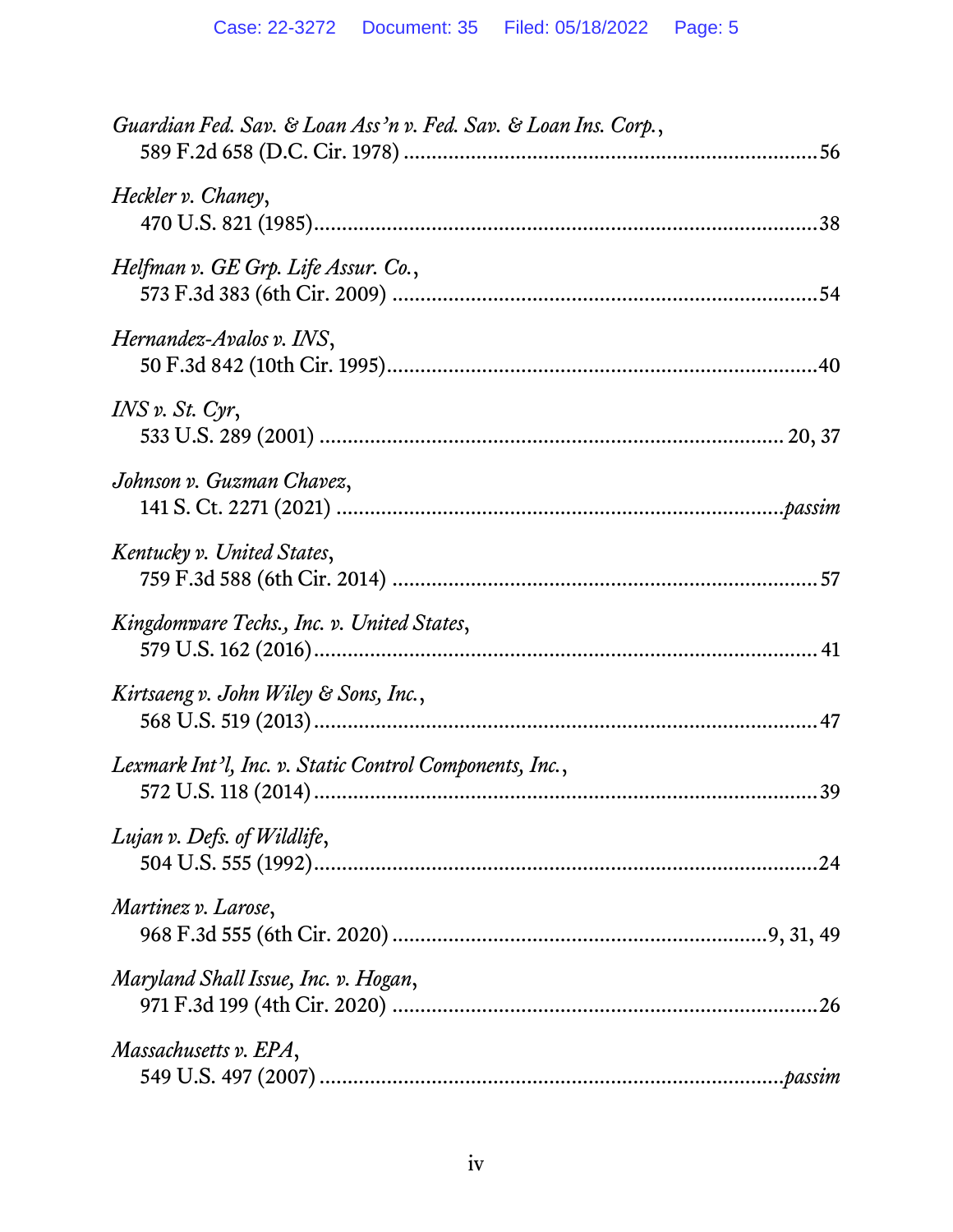| Massachusetts v. HHS,                                            |
|------------------------------------------------------------------|
| Match-E-Be-Nash-She-Wish Band of Pottawatomi Indians v. Patchak, |
| Nat'l Ass'n of Home Builders v. Defs. of Wildlife,               |
| Nat'l R.R. Passenger Corp. v. Morgan,                            |
| NCAA v. Governor of New Jersey,                                  |
| New York v. DHS,                                                 |
| Nielsen v. Preap,                                                |
| Nken v. Holder,                                                  |
| Ohio v. Clark,                                                   |
| Parsons v. DOJ,                                                  |
| Patel v. USCIS,                                                  |
| Pub. Citizen Health Rsch. Grp. v. Acosta,                        |
| Reno v. Am.-Arab Anti-Discrimination Comm.,                      |
| Sanders v. Allison Engine Co.,                                   |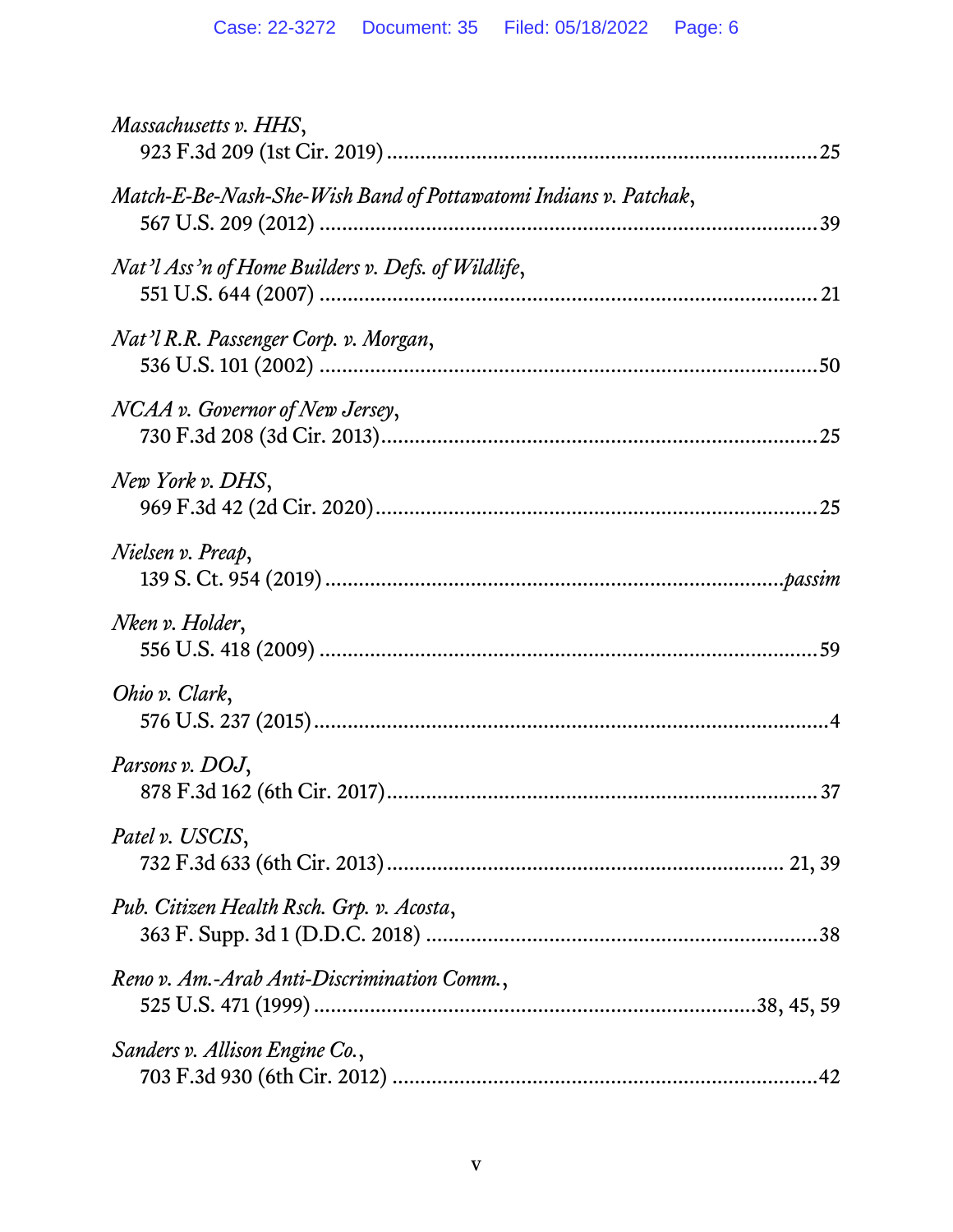| Scanlan v. Eisenberg,                          |
|------------------------------------------------|
| Sierra Club v. United States Forest Serv.,     |
| Spokeo, Inc. v. Robins,                        |
| Sprint v. APCC Servs., Inc.,                   |
| Steel Co. v. Citizens for a Better Env't,      |
| Susquehanna Int'l Grp., LLP v. SEC,            |
| Texas v. Biden,                                |
| Texas v. Biden (MPP),                          |
| Texas v. United States,                        |
| Texas v. United States,                        |
| Texas v. United States,                        |
| Texas v. United States (DAPA),                 |
| Town of Castle Rock v. Gonzales,               |
| U.S. Army Corps of Eng'rs v. Hawkes Co., Inc., |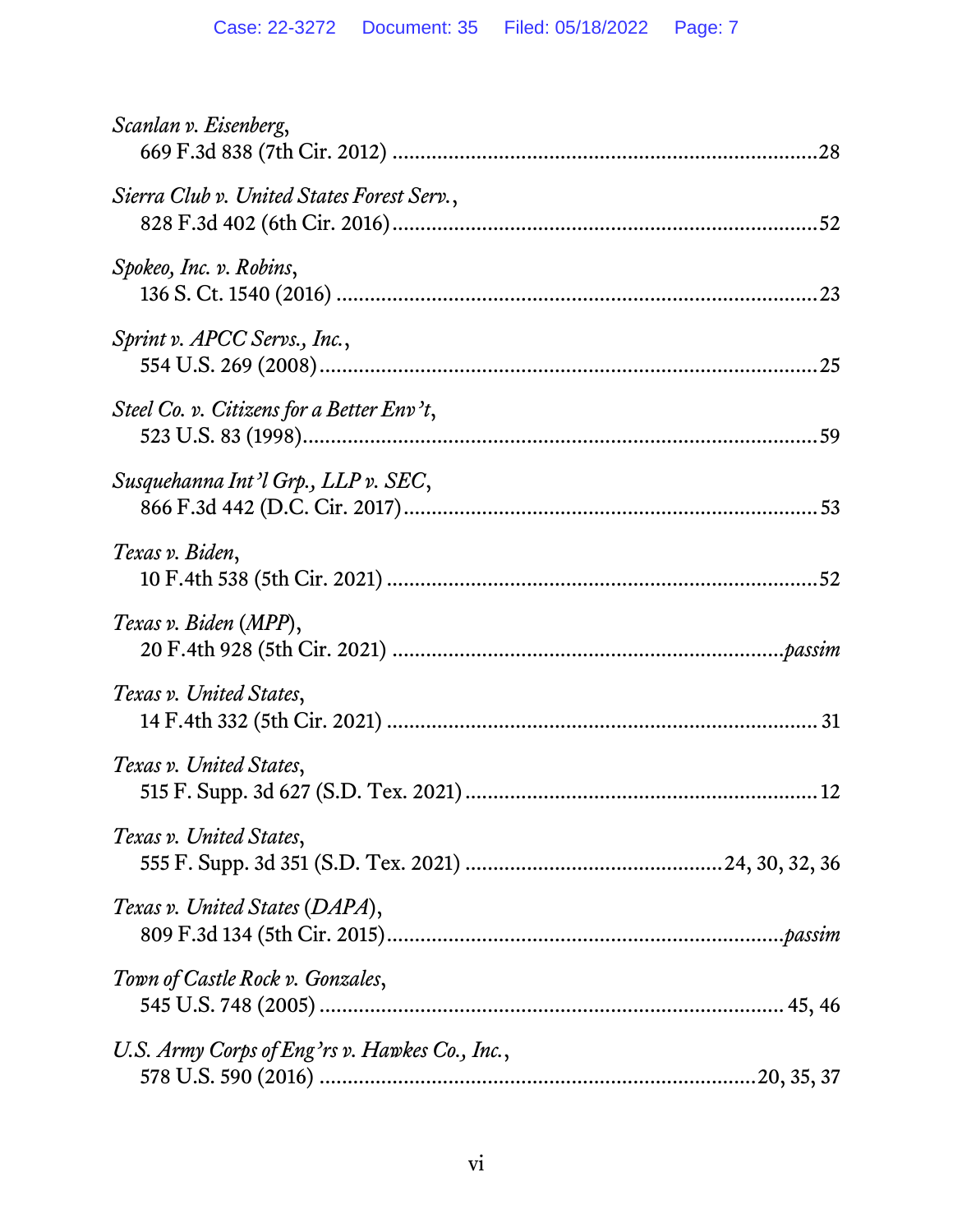| United States v. Barrera-Landa,                 |
|-------------------------------------------------|
| United States v. City of Detroit,               |
| United States v. Haymond,                       |
| Weyerhaeuser Co. v. U.S. Fish & Wildlife Serv., |
| Wilson v. Gordon,                               |
| <b>Statutes and Constitutional Provisions</b>   |
|                                                 |
|                                                 |
|                                                 |
|                                                 |
|                                                 |
|                                                 |
|                                                 |
|                                                 |
|                                                 |
|                                                 |
|                                                 |
|                                                 |
|                                                 |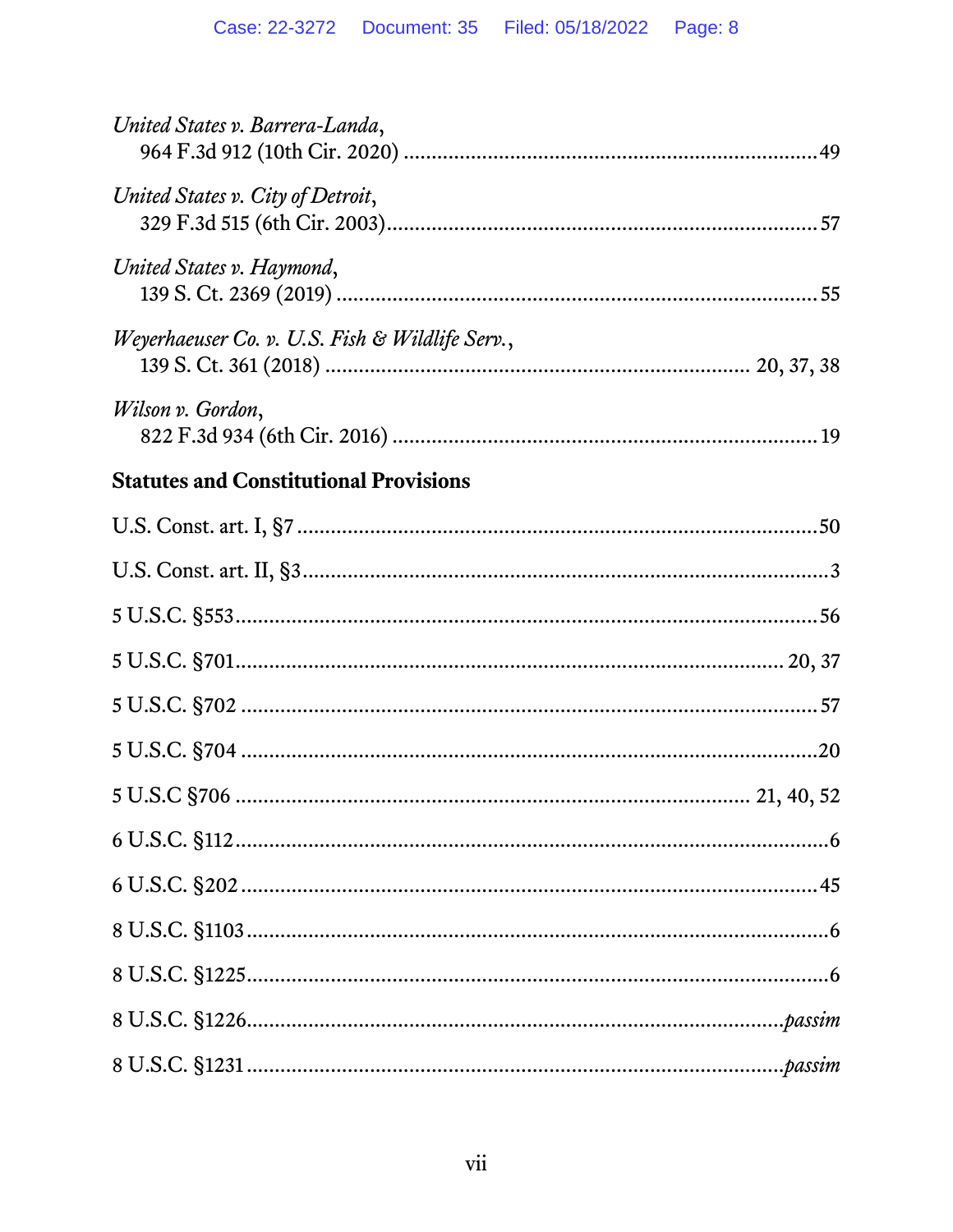| <b>Other Authorities</b>                                                  |
|---------------------------------------------------------------------------|
| Andrew Kent, et al., Faithful Execution and Article II, 132 Harv. L. Rev. |
|                                                                           |
| Department of Homeland Security Oversight Hearing, CSPAN (Nov.            |
| Ethan J. Leib and Andrew Kent, Fiduciary Law and the Law of Public        |
| Fiscal Year 2017 Enforcement and Removal Operations Report  11            |
|                                                                           |
|                                                                           |
|                                                                           |
|                                                                           |
|                                                                           |
|                                                                           |
|                                                                           |
|                                                                           |
|                                                                           |
|                                                                           |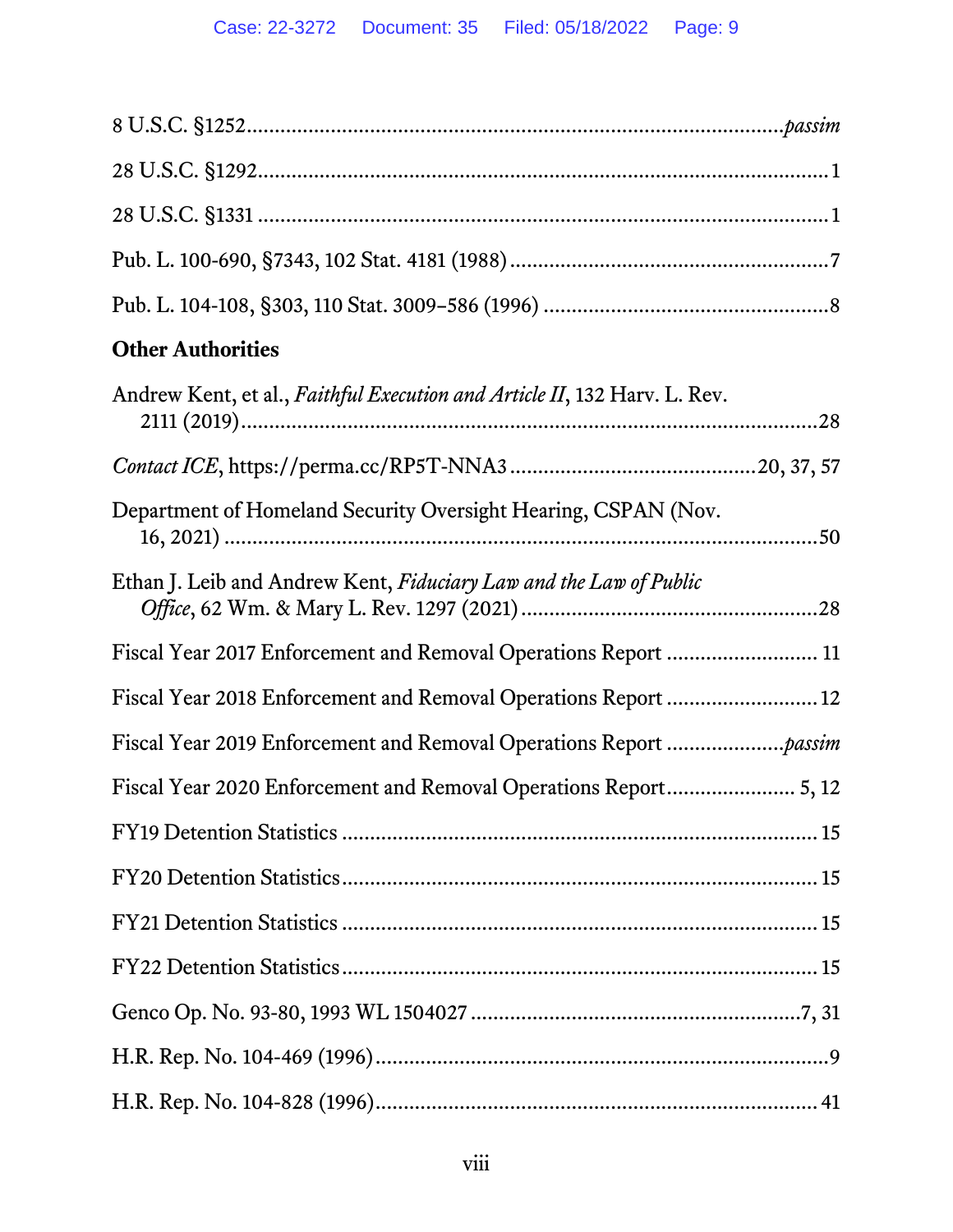| INS Issues Detention Guidelines After Expiration of TPCR, 75 No. 42                                                                             |
|-------------------------------------------------------------------------------------------------------------------------------------------------|
| Janet Shamlian, Fentanyl seizures skyrocket along U.S.-Mexico border,                                                                           |
| Jessica M. Vaughan, Deportations Plummet Under Biden Enforcement<br>Policies, Center for Immigration Studies (Dec. 6, 2021)17, 55               |
| John Gramlich and Alissa Scheller, <i>What's happening at the U.S.</i> -<br>Mexico border in 7 charts, Pew Research Center (Nov. 9, 2021) 4     |
| Mem. from Jeh Johnson, Sec'y, DHS, to Leon Rodriguez, Dir.,                                                                                     |
| Nick Miroff, Border officials say more people are sneaking past them as<br>crossings soar and agents are overwhelmed, The Washington Post<br>26 |
| Oral Arg., Pham v. Guzman-Chavez, 2021 WL 134137 (U.S. Jan. 11,<br>31                                                                           |
| Oral Arg. Trans., Nielsen v. Preap, 2018 WL 4922082 (U.S. Oct. 10,                                                                              |
| Oral Arg., United States v. Texas, 2016 WL 1558712 (U.S. Apr. 18,                                                                               |
|                                                                                                                                                 |
| Plaintiffs' Post-Trial Br., Texas v. United States, No.6:21-cv-16, Doc.                                                                         |
| Removal of Criminal and Illegal Aliens, Hearing Before the House<br>Subcommittee on Immigration and Claims, 104th Cong. Rec. 2 (Sept.           |
|                                                                                                                                                 |
|                                                                                                                                                 |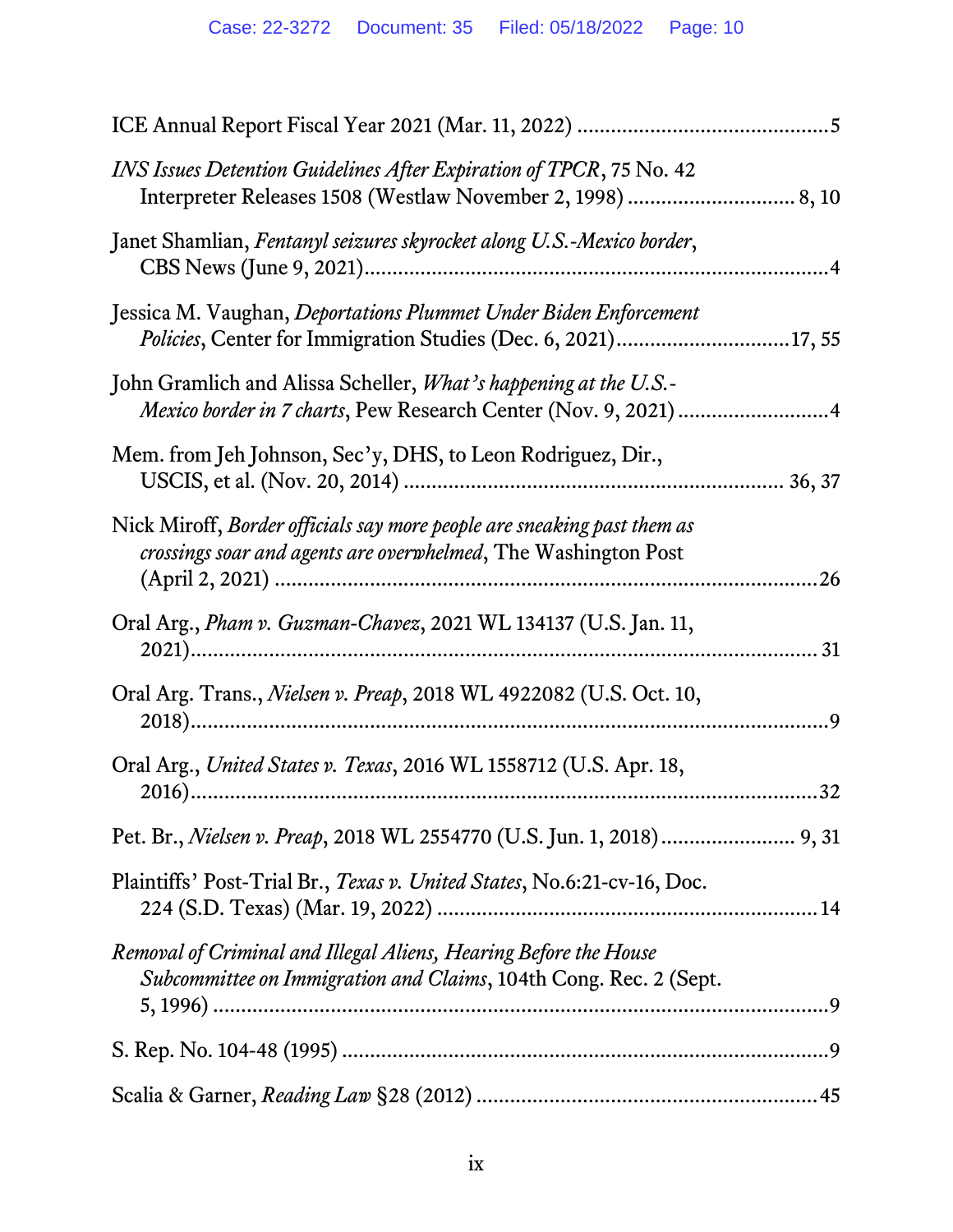| Secretary Mayorkas Announces New Immigration Enforcement Priorities |  |
|---------------------------------------------------------------------|--|
| U.S. Immigration and Customs Enforcement, Contact ICE About an      |  |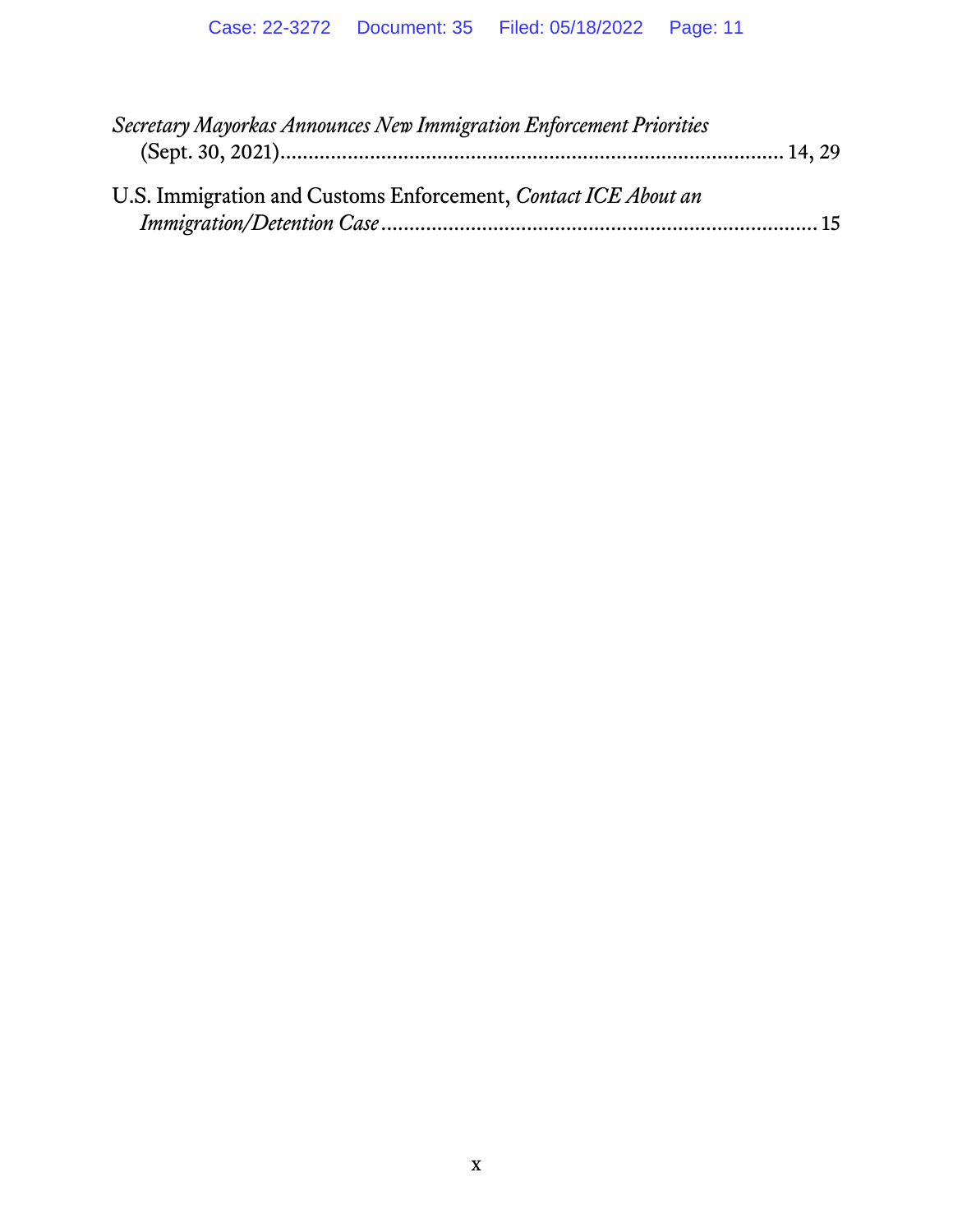# **STATEMENT REGARDING ORAL ARGUMENT**

<span id="page-11-0"></span>The States request oral argument, which is already scheduled, because it may aid the Court in its resolution of the questions presented.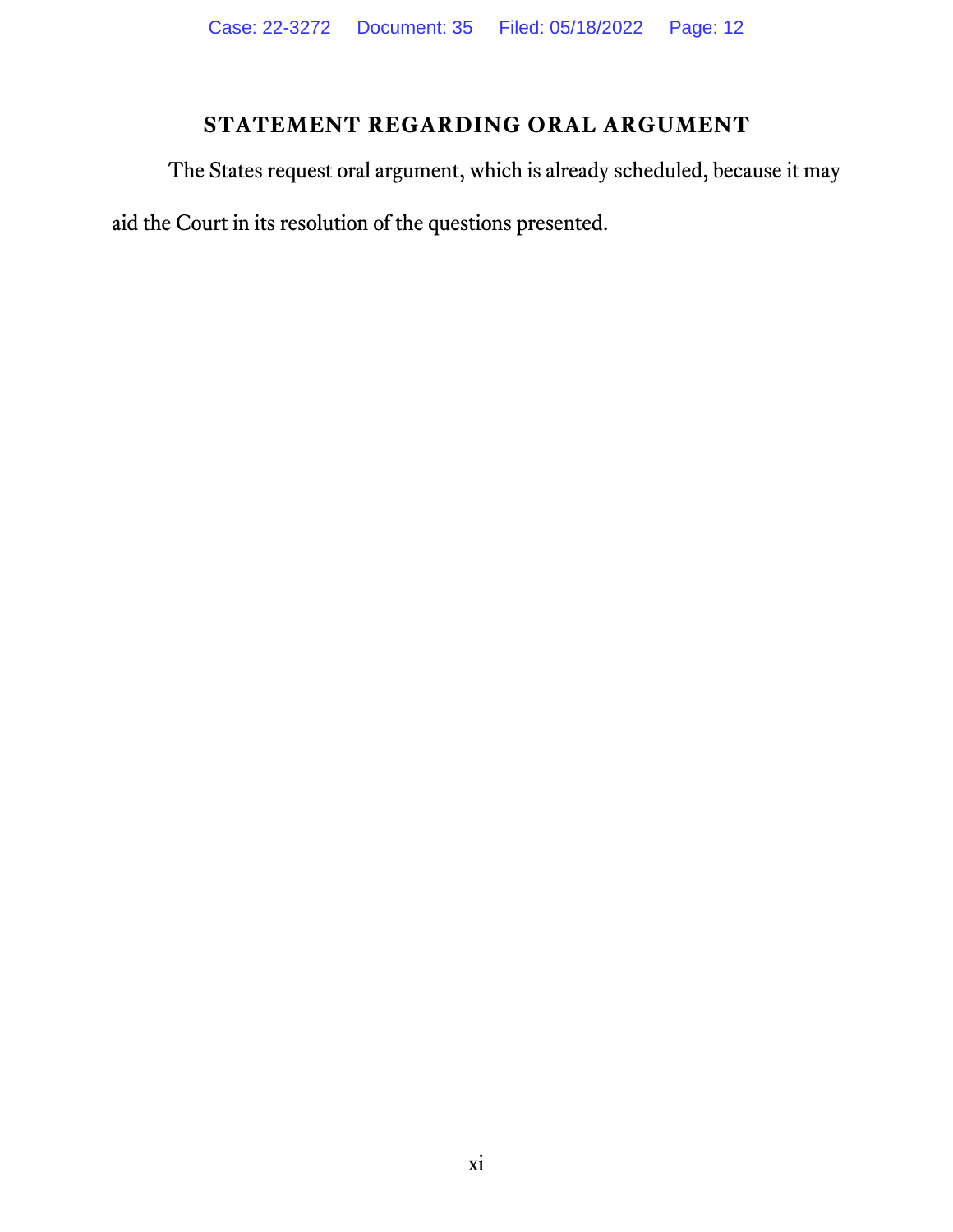## <span id="page-12-2"></span><span id="page-12-1"></span>**JURISDICTIONAL STATEMENT**

<span id="page-12-0"></span>The District Court had jurisdiction under 28 U.S.C. §1331. It entered a preliminary injunction on March 22, 20222. The appellants appealed on March 28. This Court has jurisdiction under 28 U.S.C. §1292(a)(1).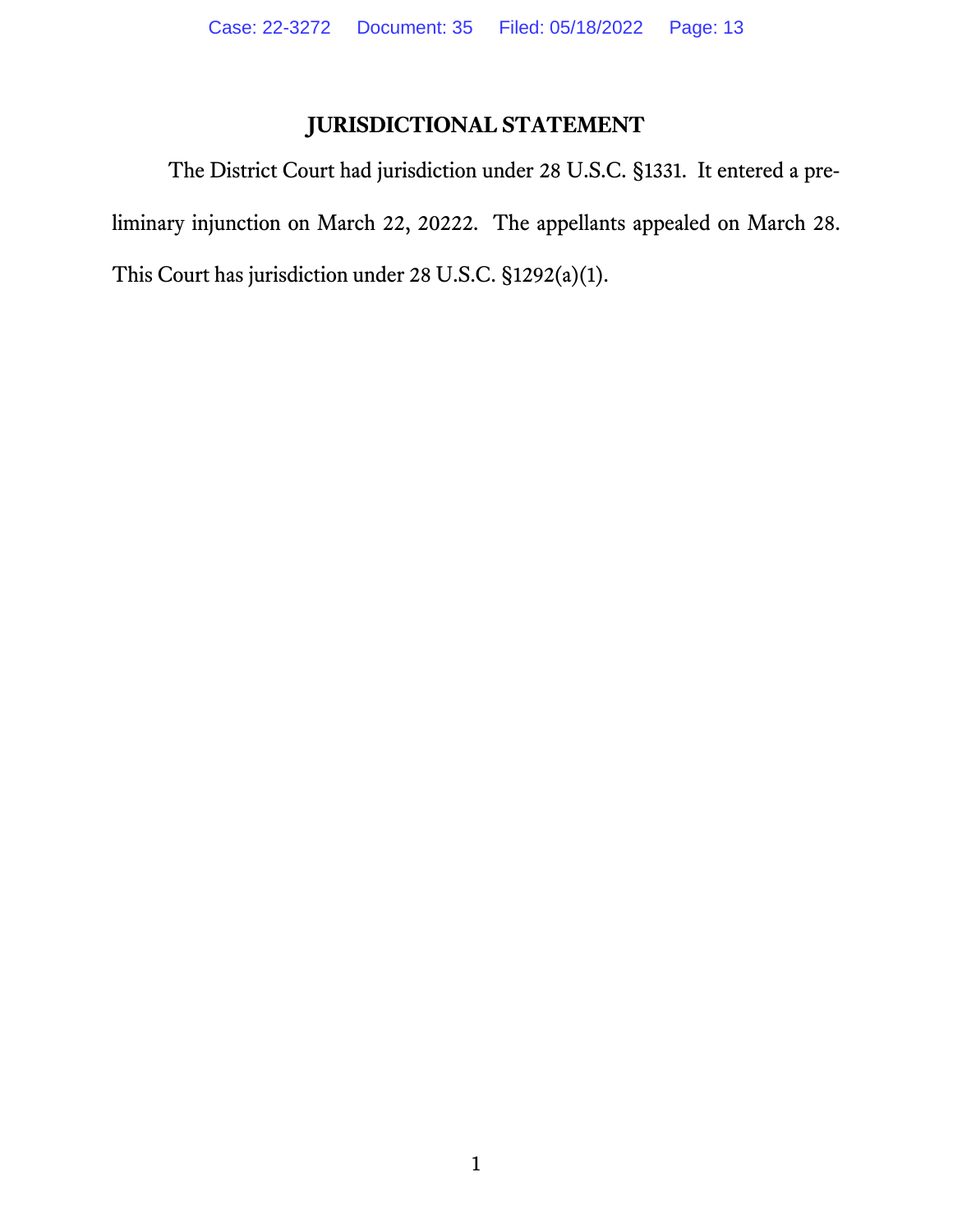## <span id="page-13-2"></span><span id="page-13-1"></span>**STATEMENT OF THE ISSUE**

<span id="page-13-0"></span>A federal statute says that DHS "shall" arrest and detain certain criminal aliens upon their release from criminal custody. 8 U.S.C. §1226(c). Another says DHS "shall" detain and remove aliens with final orders of removal. 8 U.S.C. §1231(a). DHS adopted a policy that forbids officers from carrying out these mandatory duties except where a set of extra-statutory factors are satisfied. Did the District Court properly enjoin the policy?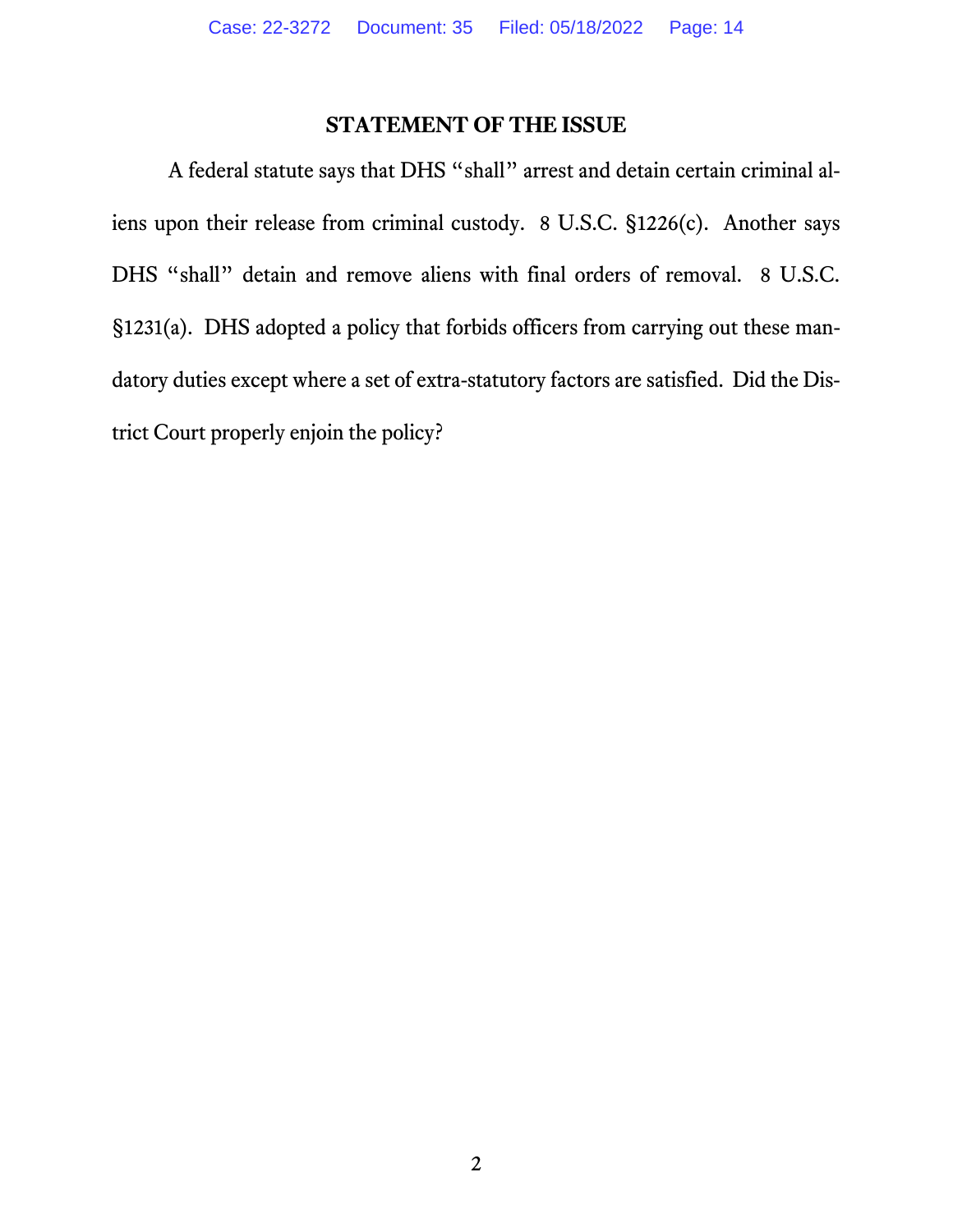#### **INTRODUCTION**

<span id="page-14-0"></span>DHS bemoans the "recent explosion of suits brought by States" challenging immigration policies under the Administrative Procedure Act. DHS Br.18. It never pauses to ask what caused this explosion. That is likely because the answer is both clear and uncomfortable: the executive and judicial branches failed to uphold their ends of the constitutional bargain, leaving the States with no other option.

<span id="page-14-5"></span><span id="page-14-2"></span>Start with the executive branch. The President must "take Care that the Laws be faithfully executed." U.S. Const. art. II, §3. But recent administrations have taken great care to *undermine* the faithful execution of immigration laws. Through the rote invocation of "prosecutorial discretion," a series of Presidents have neutered immigration enforcement. At times, Presidents have adopted policies effecting "a categorical suspension of existing law." *Arpaio v. Obama*, 797 F.3d 11, 30 (D.C. Cir. 2015) (Brown, J., concurring); *see also Texas v. United States* (*DAPA*), 809 F.3d 134, 146–47 (5th Cir. 2015), *aff'd by* 579 U.S. 547 (2016). On other occasions, Presidents have dropped successful policies without putting any viable alternative in place. *See, e.g.*, *Texas v. Biden* (*MPP*), 20 F.4th 928, 941 (5th Cir. 2021).

<span id="page-14-4"></span><span id="page-14-3"></span><span id="page-14-1"></span>This case presents more of the same. It concerns DHS's "Anti-enforcement Policy"—a more apt name for what this Court and the parties have called the "Guidance." 31 F.4th 469, 473 (6th Cir. 2022). The Policy governs the arrest and removal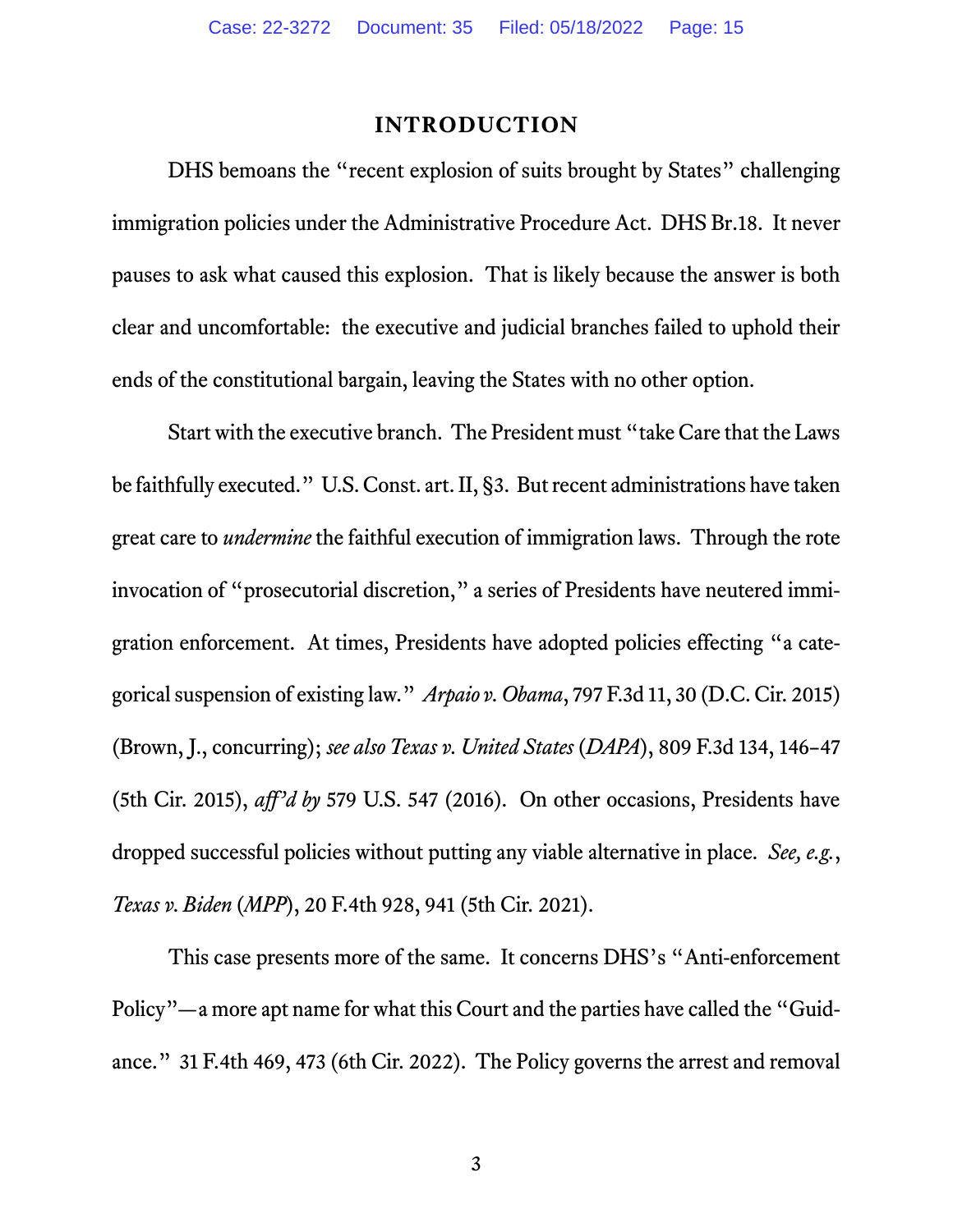of illegal aliens. This Policy purports to implement the immigration laws. But it stands at odds with two such laws. One says DHS "shall" arrest certain criminal aliens upon their release from criminal custody and detain them until they are removed. 8 U.S.C. §1226(c). Another says DHS "shall" remove aliens with final orders of removal within 90 days. §1231(a)(1)(A). Both impose mandatory duties. *See Nielsen v. Preap*, 139 S. Ct. 954, 966 (2019); *Johnson v. Guzman Chavez*, 141 S. Ct. 2271, 2281 (2021). Nonetheless, the Anti-enforcement Policy *forbids* officials from enforcing these laws except in cases where extra-statutory guidance within the Policy permits enforcement.

<span id="page-15-4"></span><span id="page-15-3"></span><span id="page-15-2"></span><span id="page-15-1"></span><span id="page-15-0"></span>DHS claims it adopted the Policy to improve community safety. It claimed the Policy would allow it to focus its scare resources on pressing law-enforcement needs, including at the southwest border. "A suspicious mind (or even one that is merely not naïve)," could not possibly credit this. *Ohio v. Clark*, 576 U.S. 237, 253 (2015) (Scalia, J., concurring in the judgment). The ordinary citizen knowsthis Administration, like others before it, is working to *undermine* immigration enforcement. No fairminded observer could view the situation on the border and conclude that security has improved over the past year. *See* John Gramlich and Alissa Scheller, *What's happening at the U.S.-Mexico border in 7 charts*, Pew Research Center (Nov. 9, 2021), https://perma.cc/Z9WB-WF3C; Janet Shamlian, *Fentanyl seizures skyrocket along*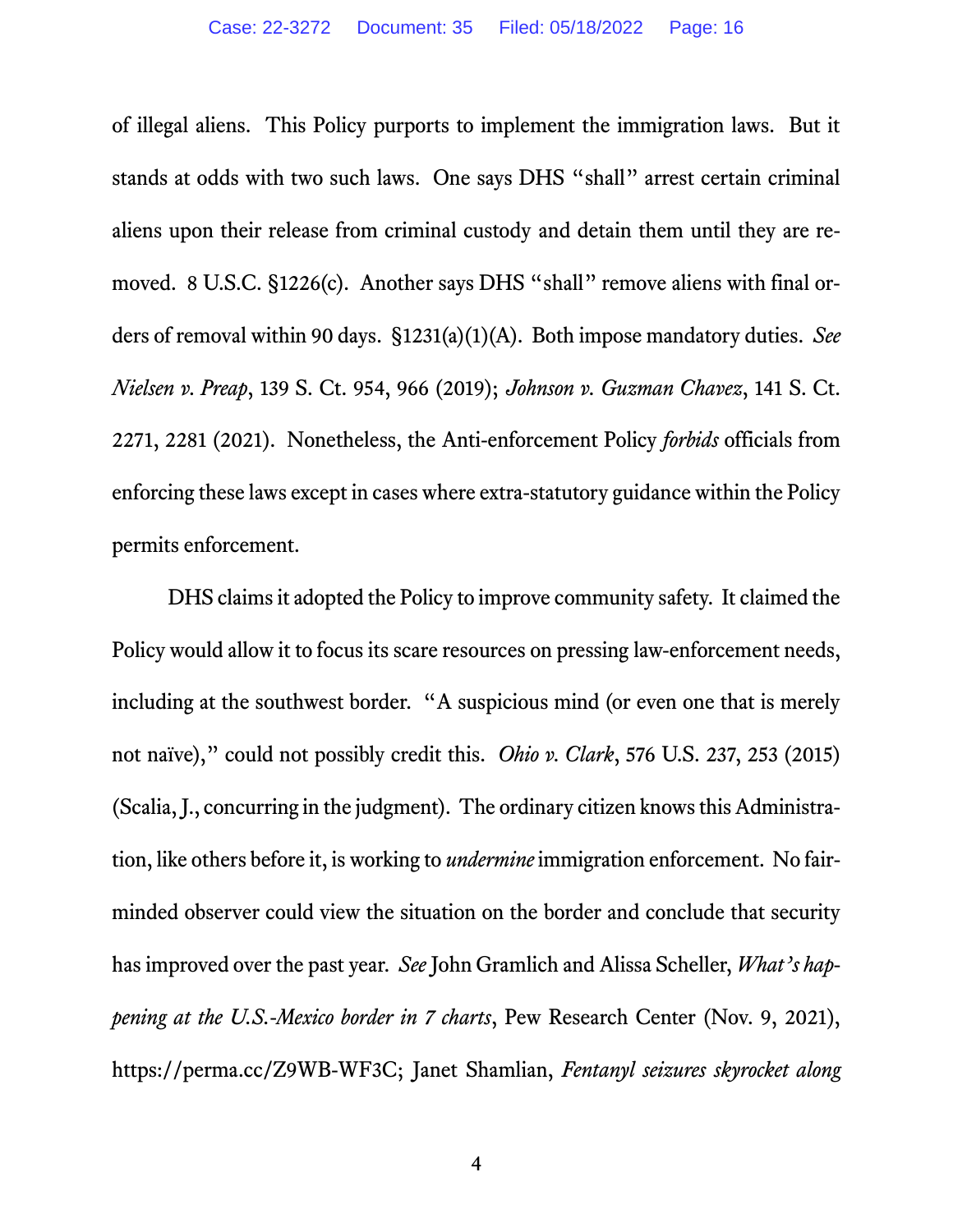<span id="page-16-4"></span><span id="page-16-3"></span><span id="page-16-2"></span>*U.S.-Mexico border*, CBS News ( June 9, 2021), https://perma.cc/XPP3-RP5R. Moreover, DHS arrested 34,300 fewer criminal aliens in fiscal year 2021 than in fiscal year 2020 and 55,800 fewer criminal aliens than in 2019. *Compare* ICE Annual Report Fiscal Year 2021 at 8 (Mar. 11, 2022), https://perma.cc/EFK5-4LCV*with* Fiscal Year 2020 Enforcement and Removal Operations Report at 4, 14 ("2020 ERO Report"), https://perma.cc/WG7U-TUEQ; Fiscal Year 2019 Enforcement and Removal Operations Report at 12–13 ("2019 ERO Report"), https://perma.cc/E3MS-DLEP. Removals of dangerous criminal aliens in every category—killers, sex offenders, and so on—are down. Crediting DHS's claim to good-faith enforcement requires "exhibit[ing] a naiveté from which ordinary citizens are free." *Dep't of Com. v. New York*, 139 S. Ct. 2551, 2575 (2019) ("*Census*") (quotation omitted).

<span id="page-16-1"></span><span id="page-16-0"></span>The judiciary shoulders some blame, too. In large part because of the executive branch's flimsy enforcement, citizens in the States "feel themselves under siege by large numbers of illegal immigrants who invade their property, strain their social services, and even place their lives in jeopardy." *Arizona v. United States*, 567 U.S. 387, 437 (2012) (Scalia, J., concurring in part and dissenting in part). But the States are largely powerless to respond by enacting their own protective laws, because the Supreme Court misconstrued federal law to bar States from adopting policies aimed at countering illegal immigration. *Id*. at 416 (majority op.). This "deprive[d] States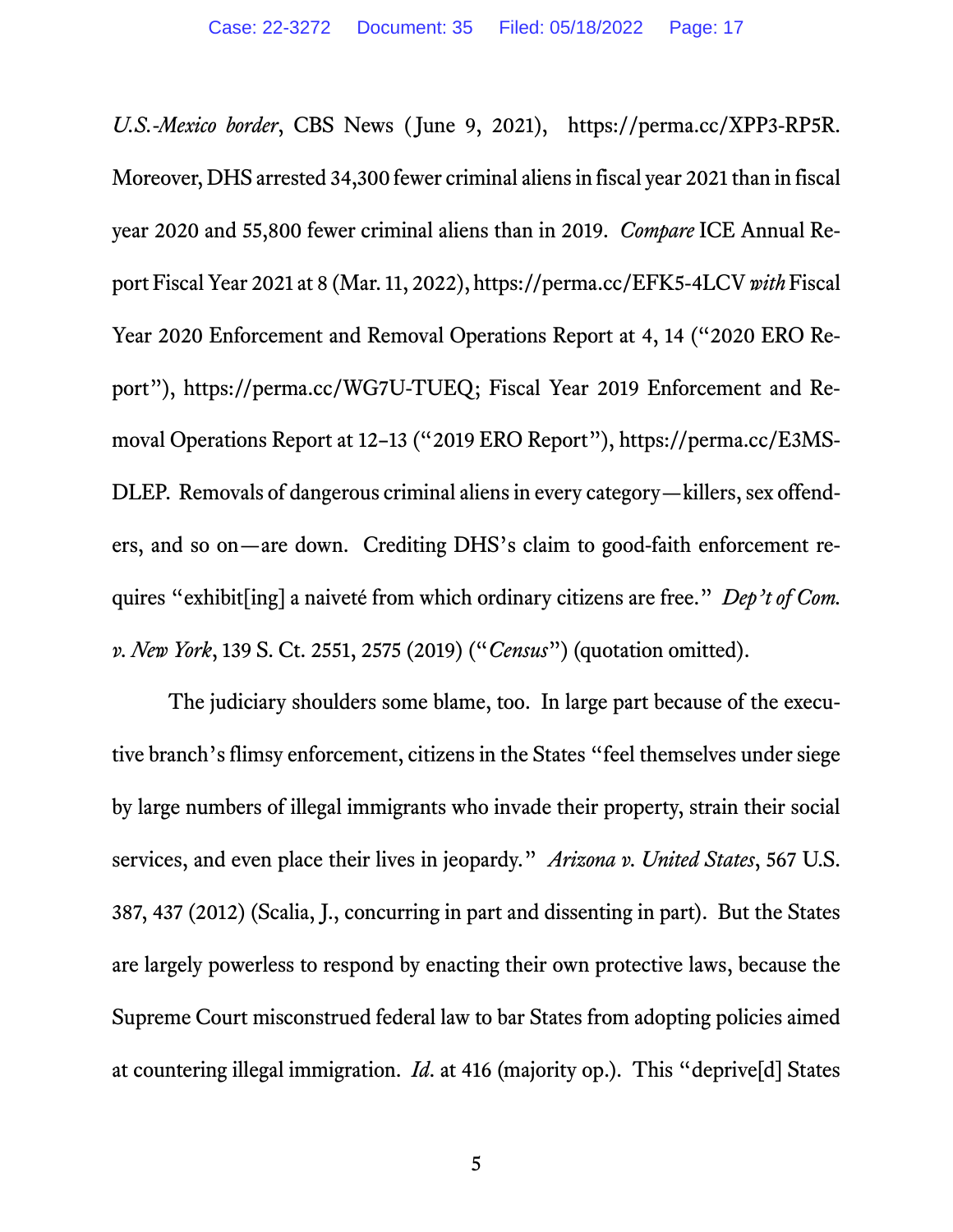<span id="page-17-1"></span>of what most would consider the defining characteristic of sovereignty: the power to exclude from the sovereign's territory people who have no right to be there." *Id*. at 417 (Scalia, J., concurring in part and dissenting in part).

Advocating for legislative change will do no good, *contra* DHS Br.18–19, because the executive branch refuses to follow the laws Congress passes. So the States have reached for the only arrow remaining in their quivers: the Administrative Procedure Act, or "APA." *See DAPA*, 809 F.3d 134.

That is how we got here. Where are we going? Both DHS's brief and this Court's stay-stage opinion express a desire to either end or severely curtail the only path the States may take to protect themselves and their citizens. Ending such suits would be wrong as a matter of law. And it would be dangerous as a matter of policy. Nothing good will come from a system in which the States are without legal recourse for protecting themselves from a President's refusal to follow the law.

#### <span id="page-17-4"></span><span id="page-17-3"></span>**STATEMENT**

<span id="page-17-2"></span><span id="page-17-0"></span>**1.** Federal law charges DHS with enforcing immigration laws. 8 U.S.C. §1225 *et seq*.; Homeland Security Act, 6 U.S.C. §112; 8 U.S.C. §1103. Generally speaking, it leaves DHS with immense discretion to direct the enforcement (or nonenforcement) of those laws. But there are notable and intentional exceptions. One decadesold exception pertains to criminal aliens. In 1988, Congress amended the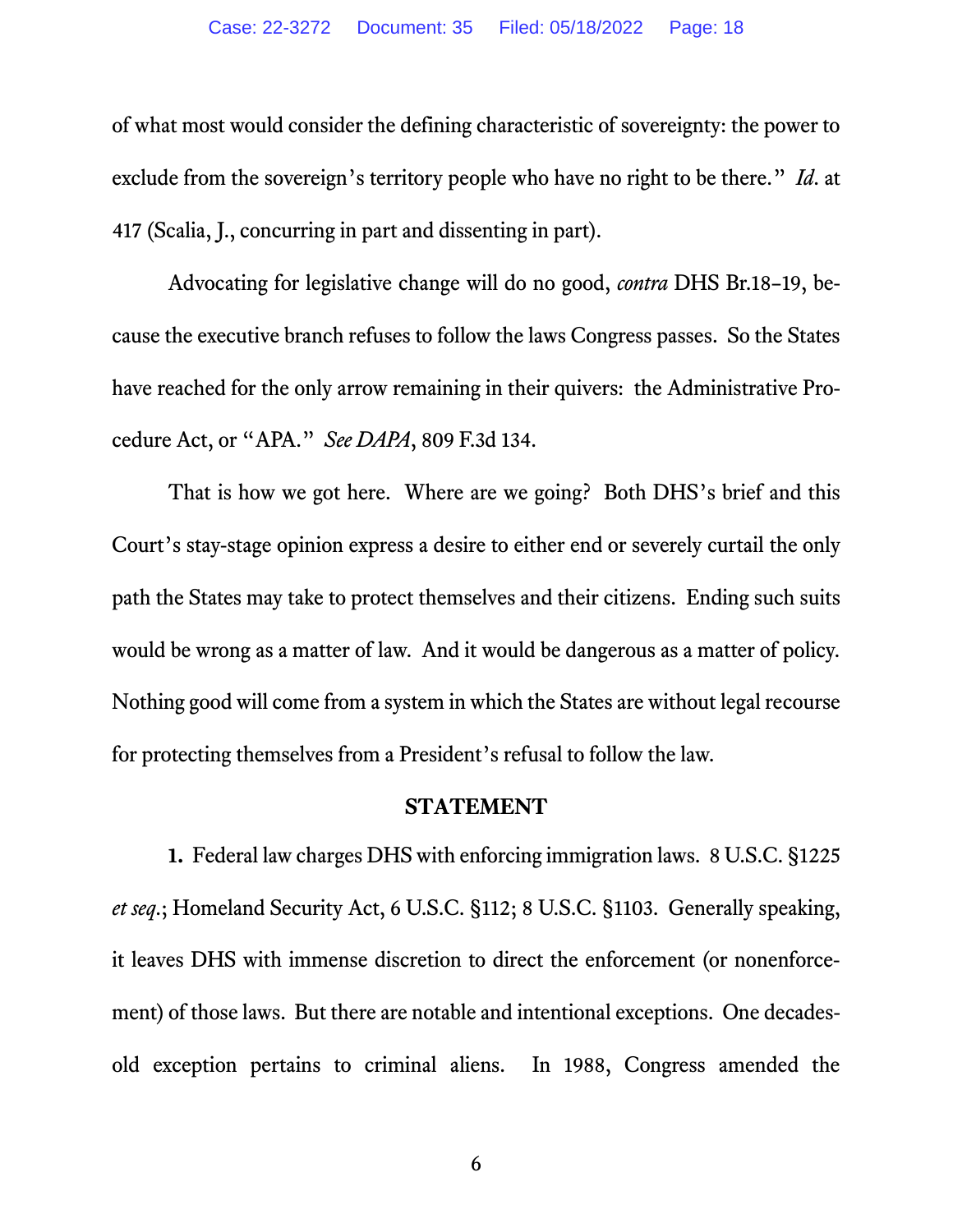<span id="page-18-2"></span><span id="page-18-1"></span>Immigration and Nationality Act to mandate the arrest and detention of aliens convicted of narrowly defined aggravated felonies. *See* Pub. L. 100-690, §7343, 102 Stat. 4181, 4470 (1988). Congress's amendments added mandatory language to a statute that *allowed* arrest and detention. 8 U.S.C. §1252(a)(1) (1982). The new language required certain arrests: "The Attorney General shall take into custody any alien convicted of an aggravated felony upon completion of the alien's sentence for such conviction." §1252(a)(2)(A) (1988); *see* 102 Stat. at 4470.

DHS's predecessor agency (the "INS") took the hint. It told its officers that, "in the case of a deportable alien who is convicted of an aggravated felony and who has not been lawfully admitted and is thereby subject to mandatory detention under Section 242(a)(2)(A) of the Act, the AG, and thus the INS, is statutorily precluded from exercising discretion either to release the alien upon his or her release from incarceration or to refrain from instituting deportation proceedings." Genco Op. No. 93-80, 1993 WL 1504027, at \*3. In other words, INS understood the mandatory language to impose a mandate.

**2.** This mandate proved unsatisfactory. INS exhibited a "wholesale failure … to deal with increasing rates of criminal activity by aliens." *Demore v. Kim*, 538 U.S. 510, 518 (2003). So in 1996, "Congress, justifiably concerned that deportable criminal aliens who are not detained continue to engage in crime and fail to appear for

<span id="page-18-3"></span><span id="page-18-0"></span>7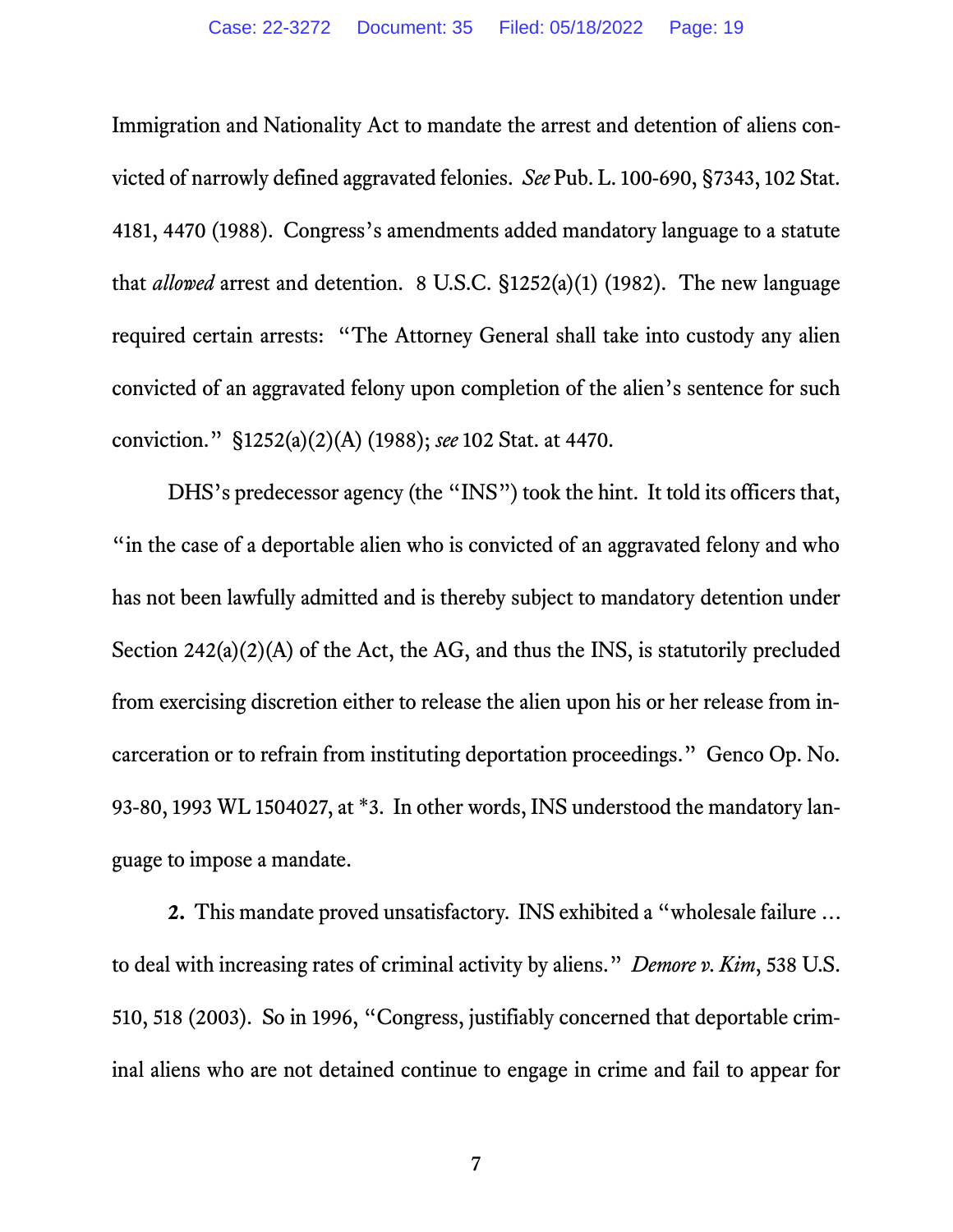<span id="page-19-0"></span>their removal hearings in large numbers," decided to "require that" some aliens "be detained for the brief period necessary for their removal proceedings." *Id*. at 513. It did so by enacting  $\S1226(c)$ , which provides that immigration officers "shall take into custody" a broader group of criminal aliens—not just aggravated felons—after their release from criminal detention. §1226(c)(1). The same statute forbids releasing these aliens before their removal, except in very narrow circumstances. §1226(c)(2).

<span id="page-19-2"></span><span id="page-19-1"></span>The new §1226(c) threatened to overwhelm the agency's bed-space capacity. So "Congress, at the request of the INS, enacted a two-year grace period for application of the criminal detention provisions in" §1226(c). *Galvez v. Lewis*, 56 F. Supp. 2d 637, 641 (E.D. Va. 1999). If, during the two-year grace period, INS told Congress it had insufficient bed space to carry out mandatory detainers, the agency would be relieved of the mandatory duties. Pub. L. 104-108, §303, 110 Stat. 3009–586 (1996). At the end of the two-year period, INS asked for another extension. Congress refused, at which point the arrest mandate took effect. *INS Issues Detention Guidelines After Expiration of TPCR*, 75 No. 42 Interpreter Releases 1508, 1508 (Westlaw November 2, 1998).

Congress included in its 1996 reforms one other statute relevant to this case: §1231(a)(1)(A). It says that authorities "shall remove" an alien within 90 days after a final order of removal. It thus "mandates that 'when an alien is ordered removed,

<span id="page-19-3"></span>8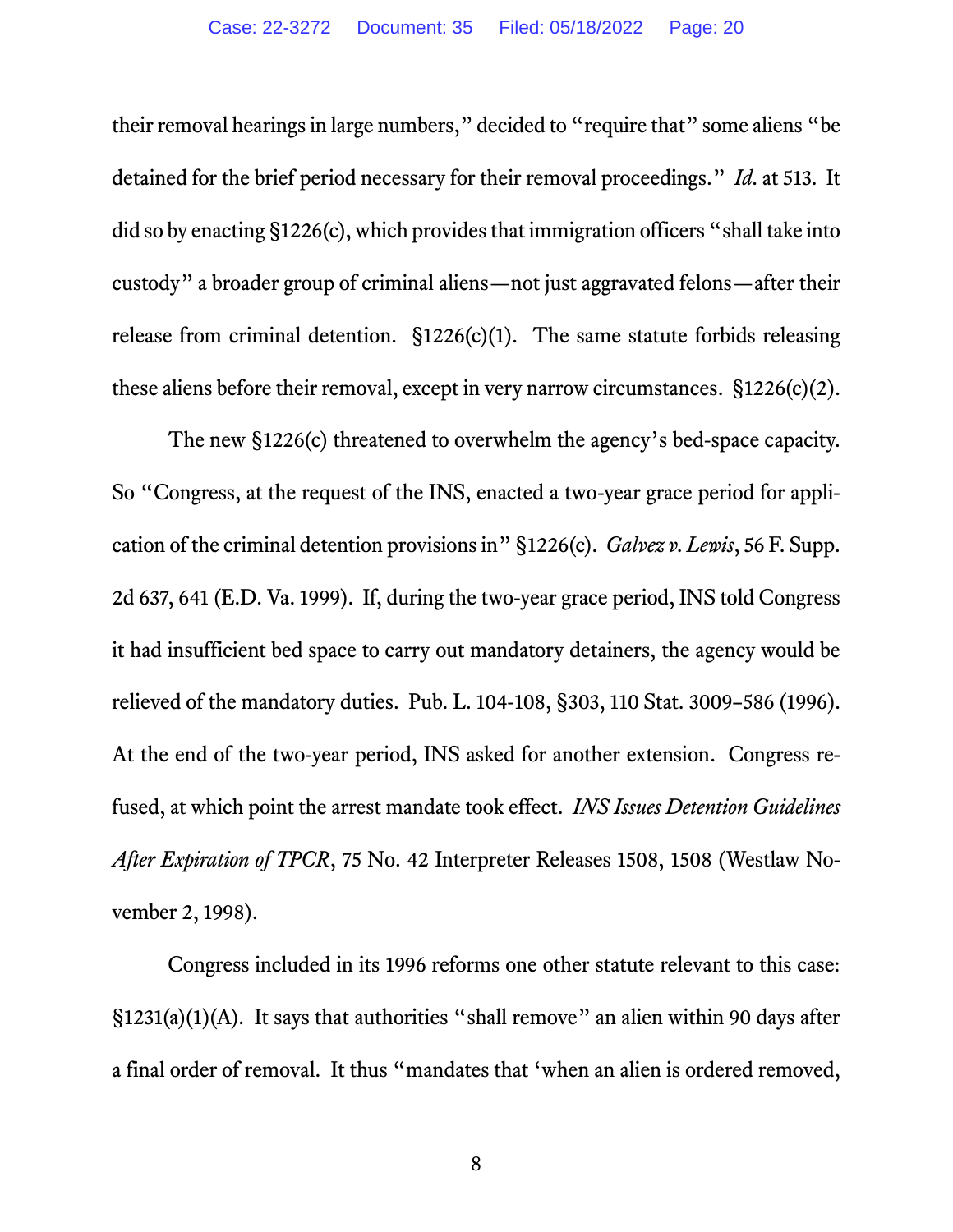<span id="page-20-4"></span><span id="page-20-0"></span>the Attorney General shall remove the alien from the United States within" the 90 day removal period. *Martinez v. Larose*, 968 F.3d 555, 561 (6th Cir. 2020). This statute, too, reflects Congress's dissatisfaction with immigration officials' meager enforcement efforts. "There ha[d] been little progress in apprehending the tens of thousands of illegal aliens who abscond each year from deportation orders." *Removal of Criminal and Illegal Aliens, Hearing Before the House Subcommittee on Immigration and Claims*, 104th Cong. Rec. 2 (Sept. 5, 1996) (statement of Lamar Smith, chairman, Subcommittee on Immigration and Claims); *see also* S. Rep. No. 104-48, at 24 (1995). Section 1231 was supposed to fix that. One House Report described it as the most "important" aspect of Congress's reforms. H.R. Rep. No. 104-469, at 161 (1996).

<span id="page-20-5"></span><span id="page-20-3"></span><span id="page-20-2"></span><span id="page-20-1"></span>**3.** DHS has repeatedly recognized that these statutes impose mandatory duties. With respect to §1226(c) in particular, DHS has consistently maintained that the law "eliminate[s] all discretion" and imposes a "duty to arrest … criminal alien[s]." Pet. Br., *Nielsen v. Preap*, 2018 WL 2554770, at \*17, \*23 (U.S. Jun. 1, 2018) (quotation omitted); *see also* Oral Arg. Trans., *Nielsen v. Preap*, 2018 WL 4922082, at \*6–\*7 (U.S. Oct. 10, 2018). Of course, DHS, like every other human enterprise, faces resource constraints. For that reason, it has long helped its officers prioritize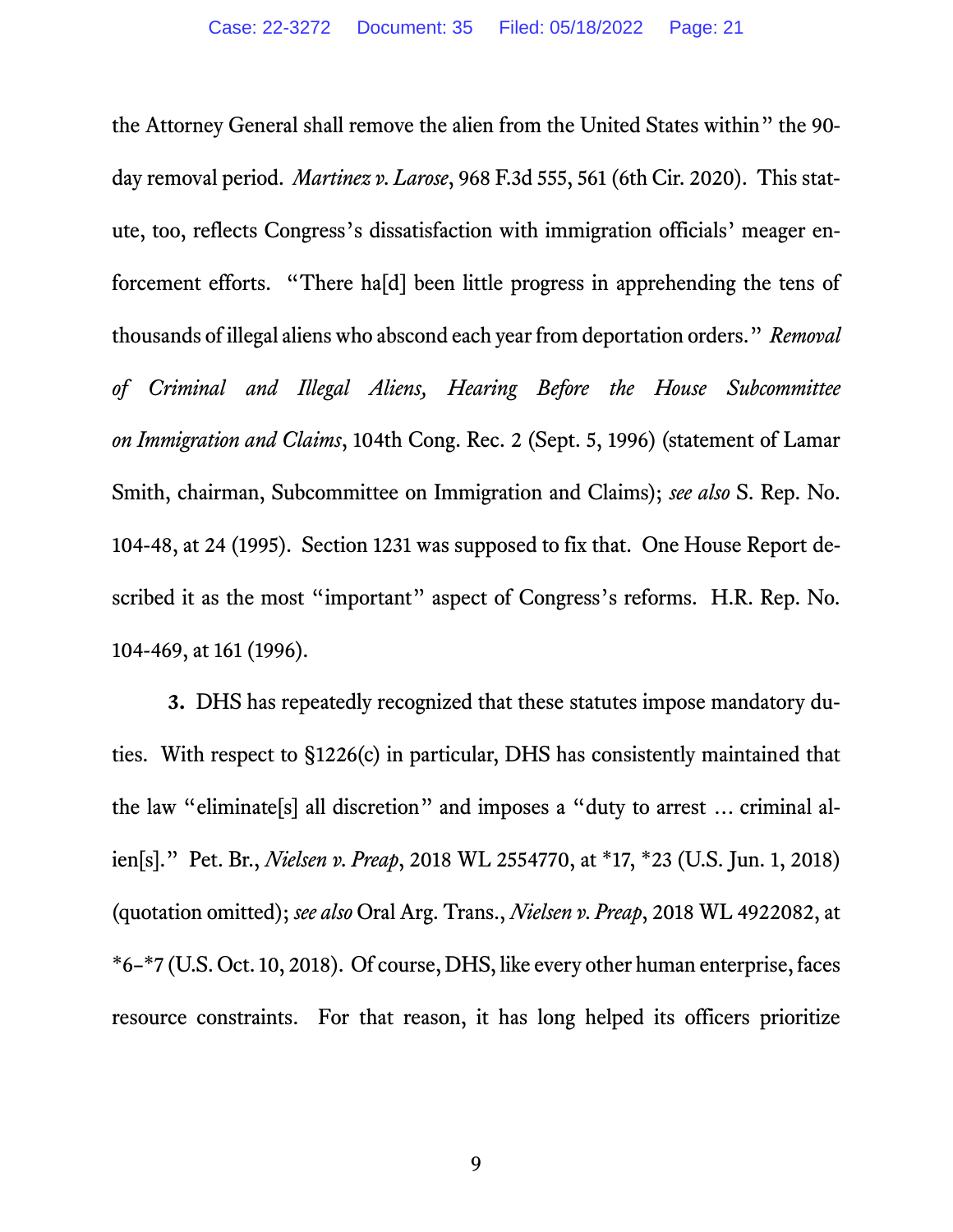enforcement efforts. But before the Policy at issue here, each of those prioritization schemes shared two features.

<span id="page-21-0"></span>First, each prioritization scheme implemented Congress's mandates by prioritizing criminal aliens and aliens with final orders of removal. A 1998 memorandum issued after the expiration of the two-year grace period, for example, prioritized the removal of aliens subject to §1226(c) and §1231(a), which it called "Category 1" aliens. *INS Issues Detention Guidelines*, 75 No. 42 Interpreter Releases at 1510–11. The same memorandum provided detailed instructions designed to ensure that a lack of bed space in any one region did not lead to a priority alien's release. *Id*. Later memoranda followed suit. One, from 2011, prioritized the detention and removal of: (1) criminal aliens, including those with outstanding warrants or who otherwise pose a risk to public safety; (2) recent border crossers; and (3) aliens with final orders of removal who fail to show up to their deportation flight. Morton Mem., R.27-5, PageID#485–87. Another, from 2014, prioritized: (1) aliens convicted of felonies, repeat offenses, or significant misdemeanors; (2) recent border crossers; and (3) aliens with recent final orders of removal. Johnson Mem., R.27-7, PageID#497–98. And the "Kelly Memorandum," issued in 2017, prioritizes categories mentioned by Congress along with other public-safety threats. Kelly Mem., R.27-8, PageID#502. Of particular relevance, this memorandum explained that DHS could not "exempt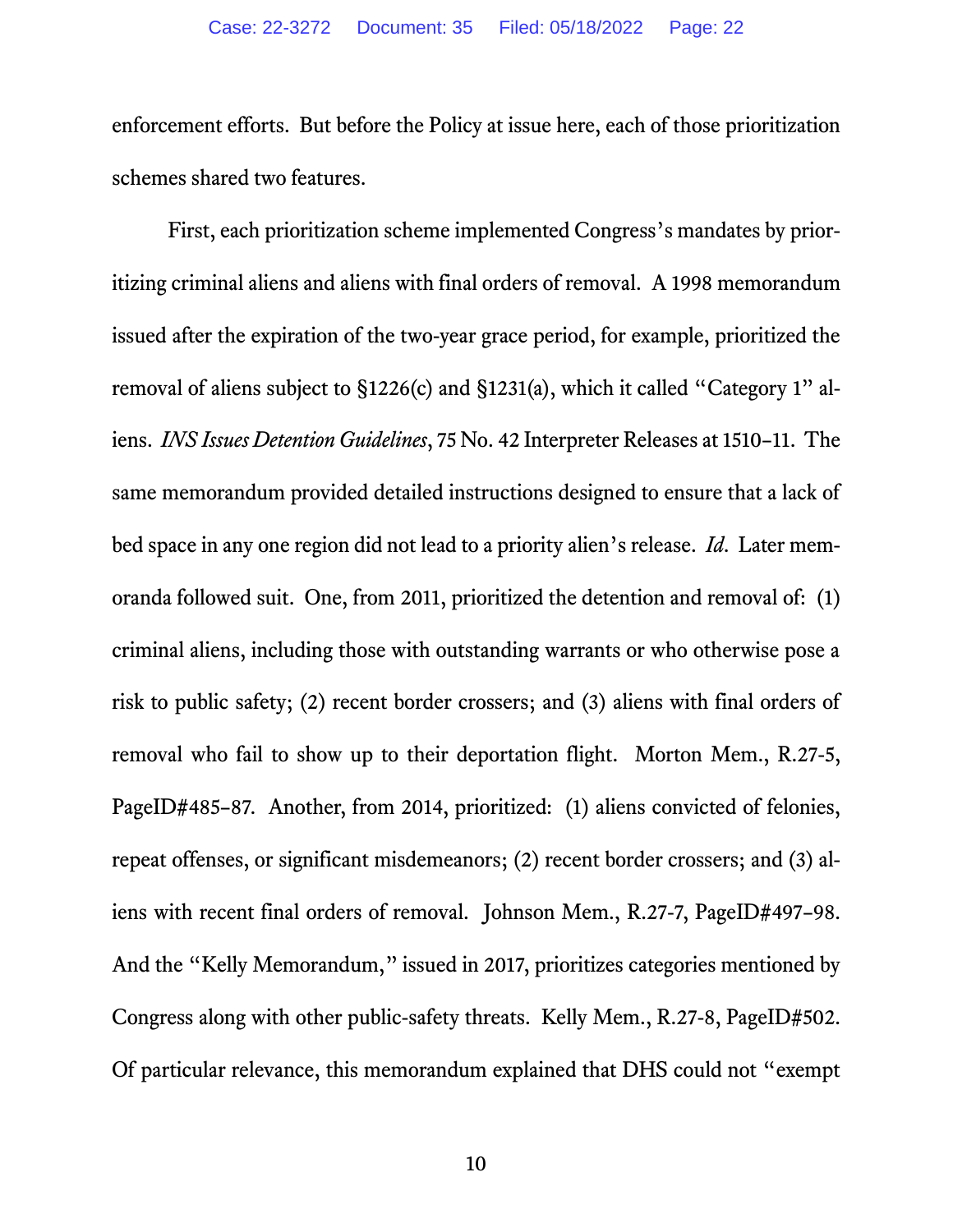classes or categories of removable aliens from potential enforcement" and required DHS personnel to "take enforcement actions in accordance with applicable law." *Id*., PageID#502.

Each of these memoranda also shared a second important feature: they allowed officers to take enforcement actions against non-priority aliens. The Morton Memorandum said that officers could "pursue the removal of any alien unlawfully in the United States, although attention to these aliens should not displace or disrupt the resources needed to remove aliens who are a higher priority." R.27-5, PageID#487. Similarly the Johnson Memorandum declined to "discourage" enforcement against any alien "unlawfully in the United States"—it simply asked that resources be "dedicated, to the greatest degree possible," to priority aliens. R.27-7, PageID#499. The Kelly Memorandum was more direct: "Department personnel shall faithfully execute the immigration laws of the United States against all removable aliens." R.27-8, PageID#502.

<span id="page-22-0"></span>These policies enabled DHS to prioritize public-safety threats. During the years in which the Kelly Memorandum was in effect, between 85–90 percent of all ICE arrests involved convicted criminals or those with pending criminal charges. *See*  Fiscal Year 2017 Enforcement and Removal Operations Report at 4, https://perma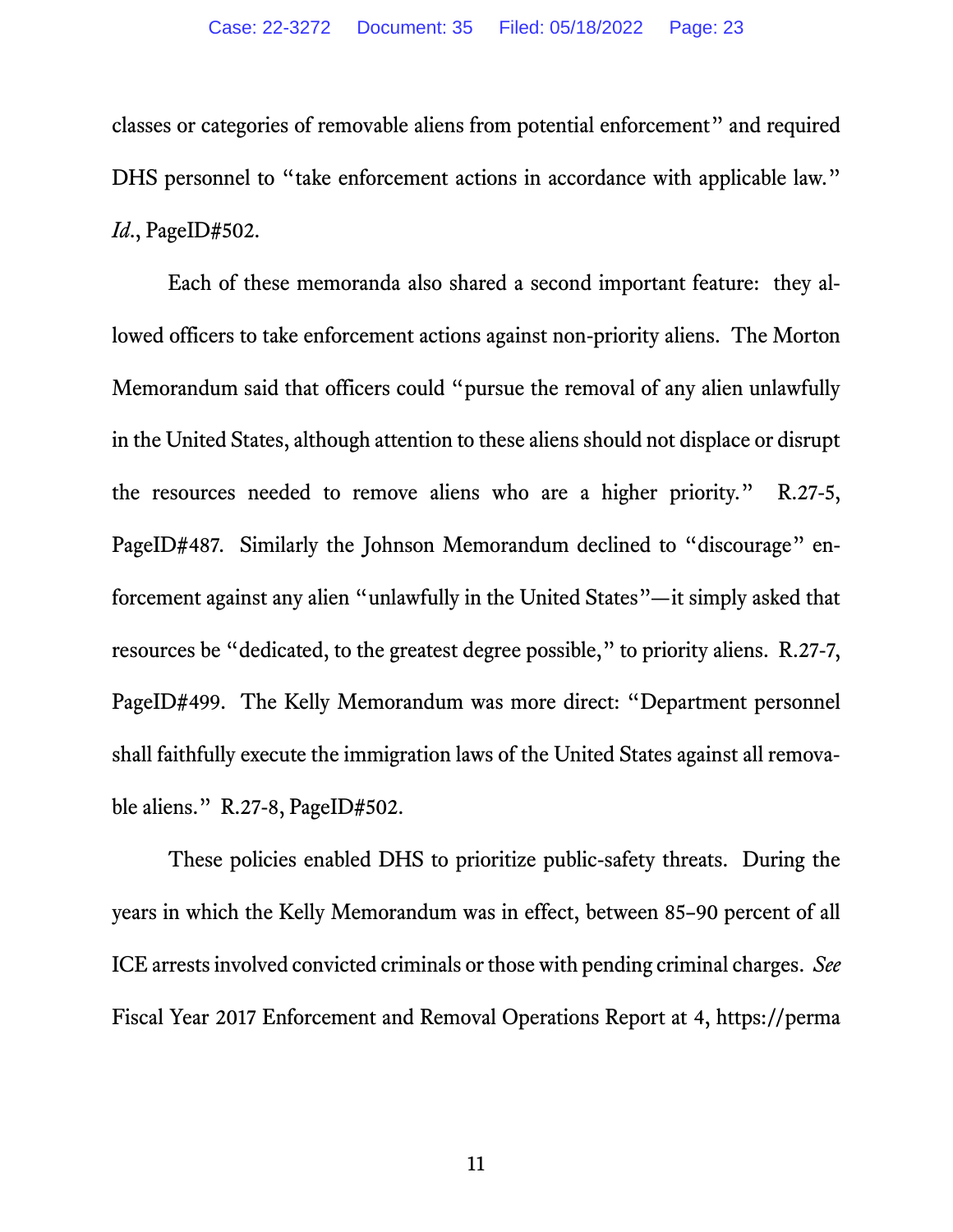<span id="page-23-2"></span><span id="page-23-1"></span>.cc/8XH4-R2VF; Fiscal Year 2018 Enforcement and Removal Operations Report at 2, https://perma.cc/2UYY-P8YA; 2019 ERO Report at 12; 2020 ERO Report at 4.

<span id="page-23-0"></span>**4.** In January 2021, the Acting Secretary of Homeland Security replaced the Kelly Memorandum with a new one barring removals while DHS searched for policies more aligned with its "values." R.27-9, PageID#508–09. A federal court temporarily enjoined the moratorium, *Texas v. United States*, 515 F. Supp. 3d 627, 639 (S.D. Tex. 2021), but DHS never appealed. Instead, about a month later, the Acting ICE Director issued superseding guidance. The "February 18 Memorandum" announced three "priority" categories: threats to national security, border security, and public safety. R.27-10, PageID#515. Aliens convicted of an aggravated felony and gang members constituted public-safety threats. *Id*. But the Memorandum prohibited field officers from removing any alien outside a priority category without preapproval from a supervisor. *Id*., PageID#517. In practice, this ended enforcement against non-priority immigrants. Decl. of Thomas Homan, R.4-18, ¶35.

On September 30, 2021, DHS replaced the interim policy with an even narrower final policy, the Anti-enforcement Policy at issue here. R.4-1. The Policy, like past policies, prioritizes enforcement against some aliens. But it is distinct from past policies in that it *prohibits* officers from enforcing the law against non-priority aliens. "The fact an individual is a removable noncitizen" should not "be the basis of an

12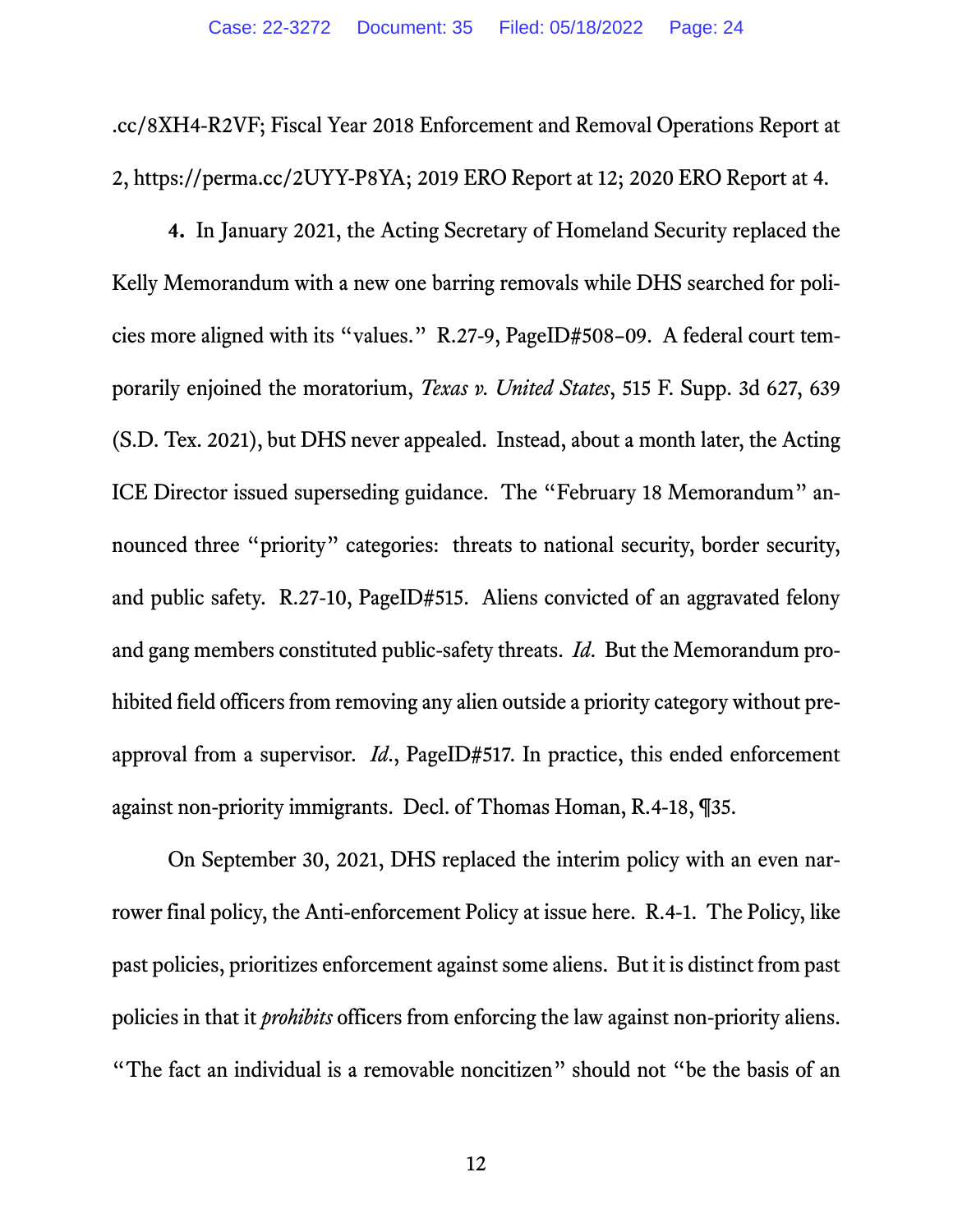enforcement action" unless the Policy permits enforcement. R.4-1, PageID#99. To be sure, the Policy claims not to "compel an action to be taken or not taken." *Id*., PageID#102. But that is inconsistent with the Policy's text and on-the-ground realities.

Start with the text. The Policy recognizes three categories of aliens subject to enforcement actions: national-security threats; public-safety threats; and border-security threats. *Id*., PageID#100–01. National-security threats are always eligible for removal. The eligibility of aliens in other categories turns on a non-statutory test. The Policy lays out a non-exhaustive list of aggravating and mitigating factors relating to whether an alien is a public-safety threat. And it "requires an assessment of the individual and the totality of the facts and circumstances," while forbidding the use of "bright lines or categories." *Id*., PageID#100. Agency "personnel must evaluate the individual and the totality of the facts and circumstances and exercise their judgment accordingly." *Id*., PageID#101. Immigration officials are *prohibited from* taking an enforcement action against an alien simply because he is subject to mandatory arrest under §1226(c). That is what the Policy means when it says agents "should not rely on the fact of conviction … alone" in making enforcement decisions. *Id.* And that is what Secretary Mayorkas was talking about when he boasted that the Policy, for the "first time" in history, would eschew a "categorical approach to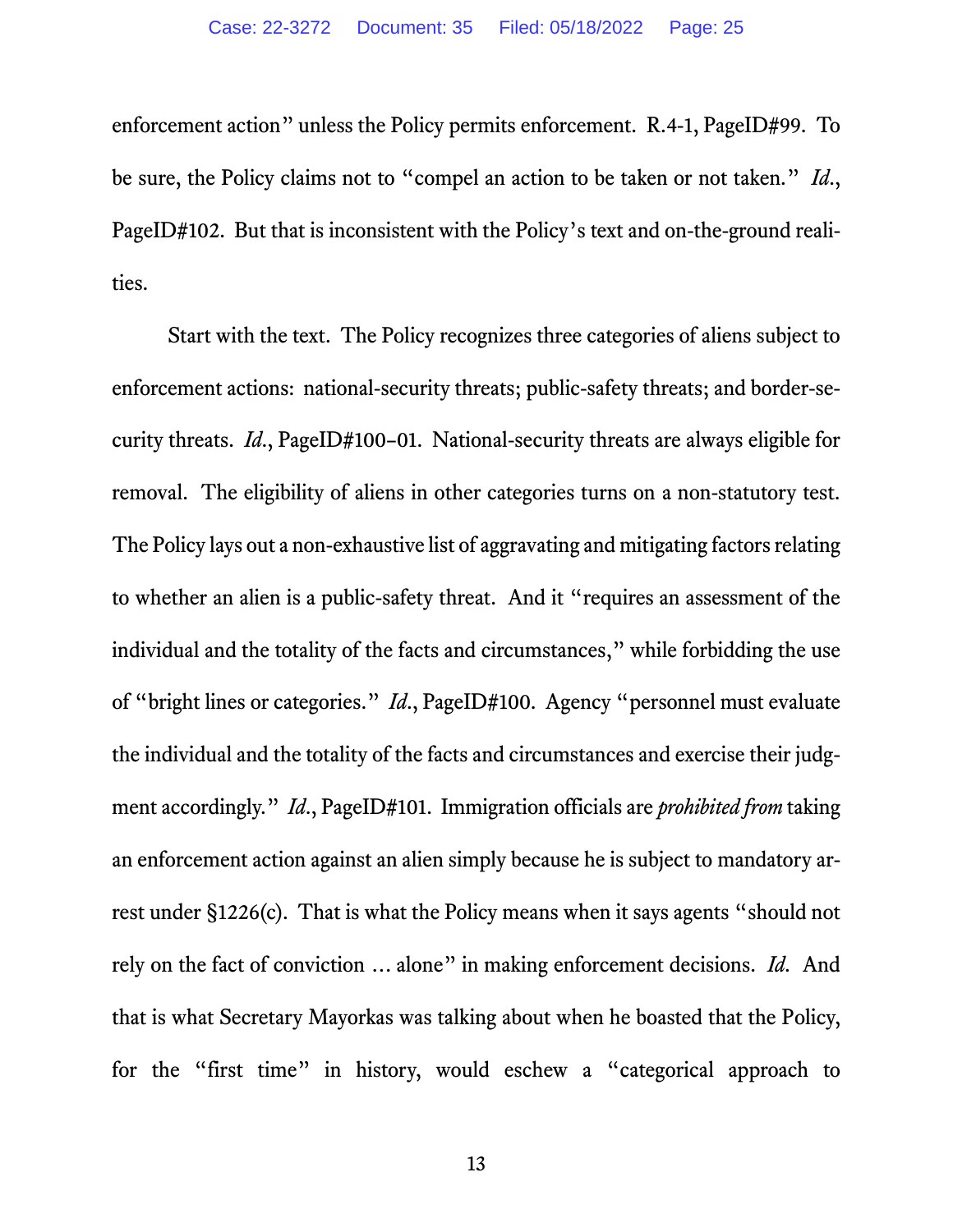<span id="page-25-1"></span>enforcement" in favor of an approach "requir[ing]" enforcement actions to rest upon "an assessment of the individual and the totality of the facts and circumstances." *Secretary Mayorkas Announces New Immigration Enforcement Priorities* (Sept. 30, 2021), https://perma.cc/Q429-4X8S.

Note that aliens with orders of removal under §1231(a)(1)(A) are not a priority category. Neither are criminal aliens subject to mandatory arrest under §1226(c). Thus, agents cannot arrest, detain, and remove these aliens unless they fall within a priority category. And if an agent determines that the *only* factor supporting enforcement is the fact that the alien is made arrestable or removable by statute, he may not take enforcement action. Put differently, the Policy starts from a presumption that the agency will not enforce immigration laws against individuals whose detention and removal Congress made mandatory. It says: "Our personnel should not rely on the fact of conviction or the result of a database search alone." R.4-1, PageID#101.

<span id="page-25-0"></span>On-the-ground practice removes any doubt that the Policy forbids enforcement supported only by eligibility under §1226(c) or §1231(a)(1)(A). ICE officers must show that their decisions comport with the Policy before submitting detainer requests for criminal aliens about to be released from criminal custody. *See* Plaintiffs' Post-Trial Br., *Texas v. United States*, No.6:21-cv-16, Doc. 224, at 3 (S.D. Texas)(Mar. 19, 2022). Emails show that the Policy—not overcrowding, lack of interest, or lack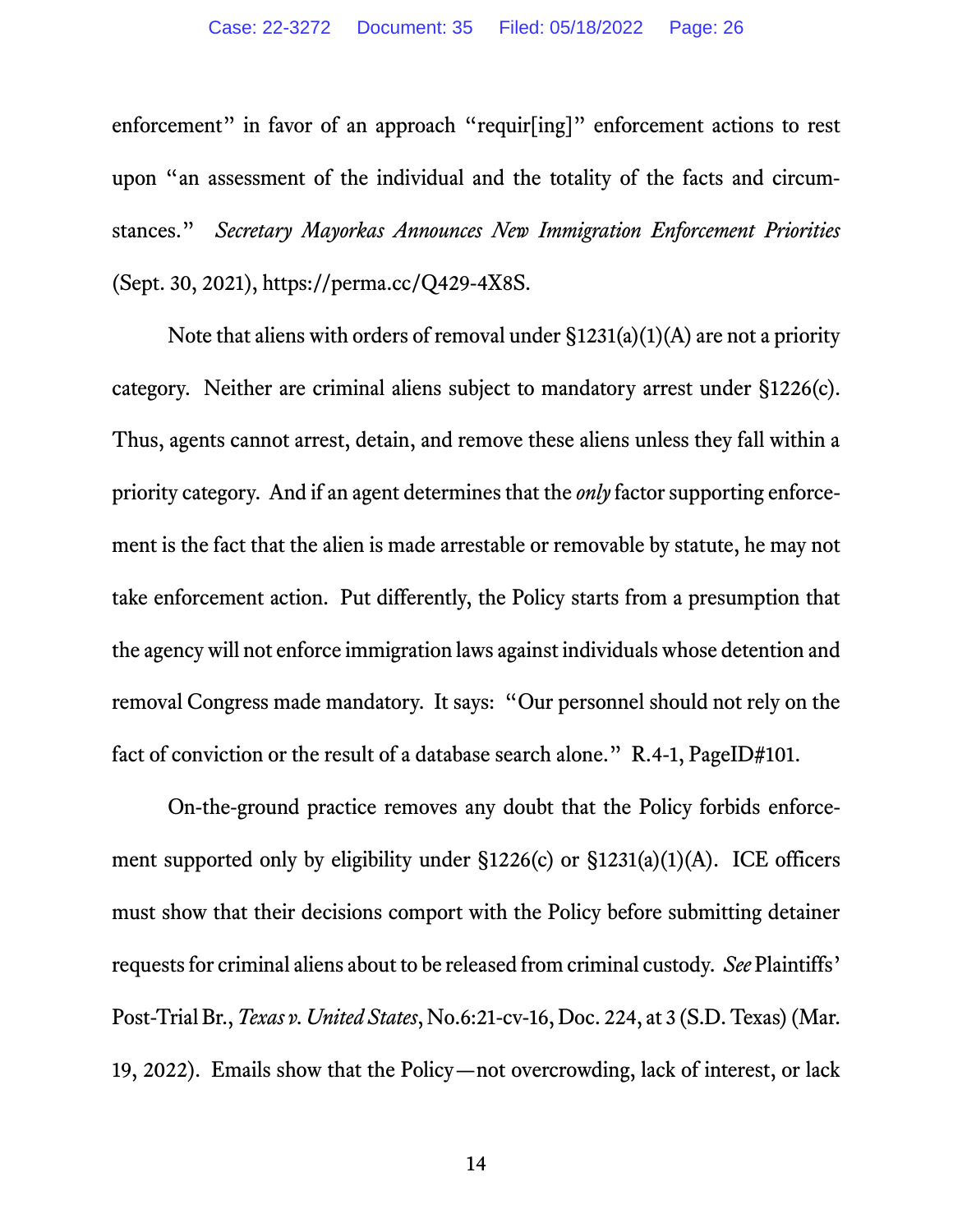<span id="page-26-4"></span>of time—has caused immigration officers to lift detainers. R.39-1, PageID#1002–03. On top of all this, ICE allows aliens to challenge removals that do not "meet DHS's priorities for enforcement." U.S. Immigration and Customs Enforcement, *Contact ICE About an Immigration/Detention Case* (updated Mar. 9, 2022), https://perma.cc /RP5T-NNA3.

<span id="page-26-3"></span><span id="page-26-2"></span><span id="page-26-1"></span><span id="page-26-0"></span>**5.** The Policy succeeded in thwarting immigration enforcement. Consider first the data on interior arrests. In 2019, before the Policy's adoption, ICE arrests (as measured by "book-ins") averaged about 11,200 aliens per month. FY19 Detention Statistics, https://perma.cc/KJK8-CU4V (view Detention FY19 tab, row 21, columns M–U); FY20 Detention Statistics, https://perma.cc/636D-CXMS (view Detention EOFY2020 tab, row 22, columns J–L). In 2020, because of the pandemic, that number dropped to 7,300 per month. FY20 Detention Statistics(view Detention EOFY2020 tab, row 22, columns M–U); FY21 Detention Statistics, https://perma .cc/3M3X-DZ7D (view Detention FY21 YTD, row 22, columns J–L). But in 2021, the number dropped even further to 3,250 per month. FY21 Detention Statistics (view Detention FY21 YTD, row 22, columns M–U); FY22 Detention Statistics, https://perma.cc/2CZD-D75Y (view Detention FY22 tab, row 22, columns J–L). What caused this drop? Acting Phoenix ICE Director Albert Carter said that only the interim "prioritization" policies, on which the Policy is based, could have had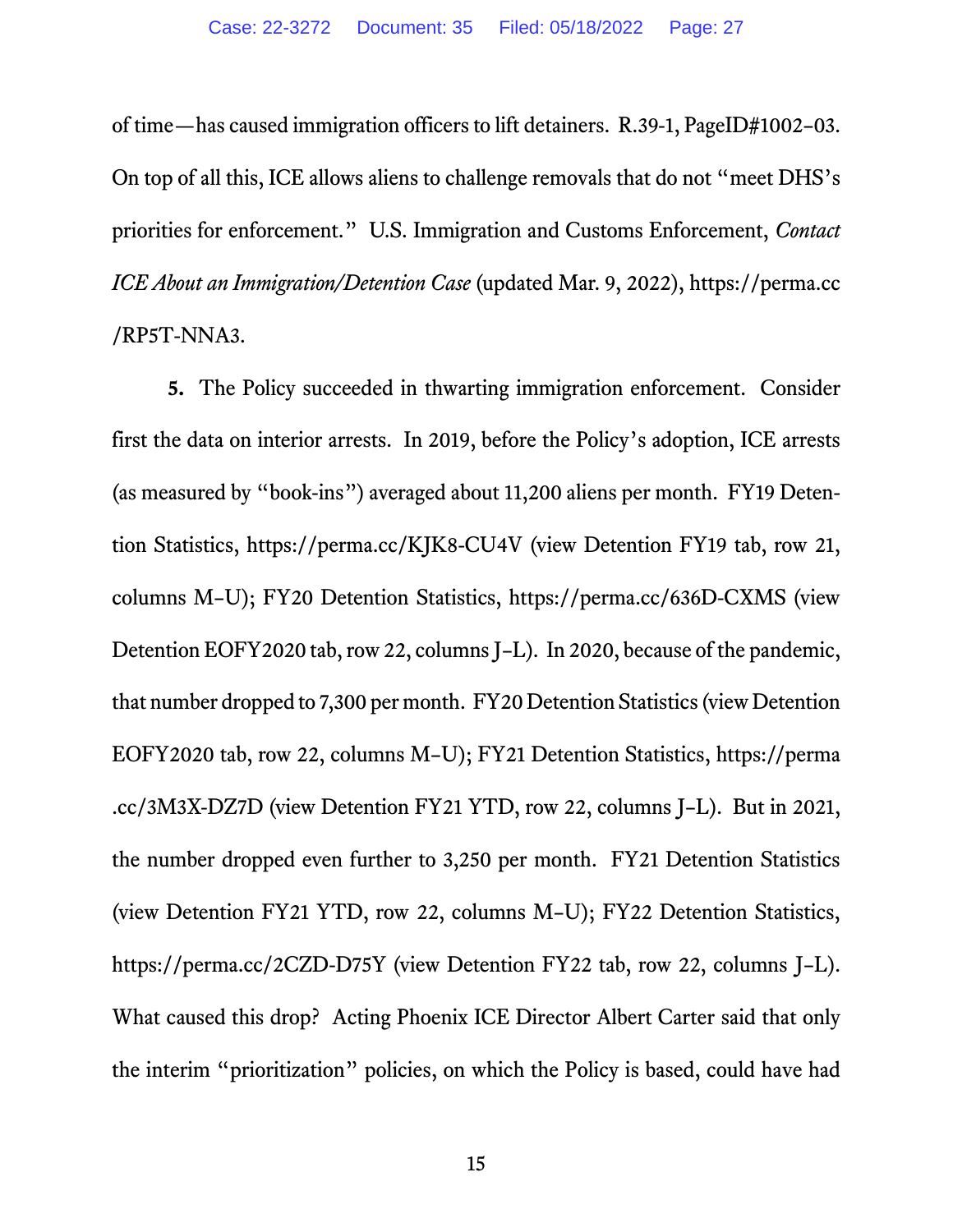this effect. R.4-11, PageID#200. (DHS now suggests that the decreased numbers are the result of its sending 300 officers to the border. *See* DHS Br.23; Bible Decl., R.49-1, PageID#1198–99. But DHS sent the same number to the border in 2019, *see*  2019 ERO Report at 12, and nonetheless performed 95,164 more interior arrests and 104,027 more border arrests. *See* CBP book-in data in FY19–22 spreadsheets.)

With respect to arrests, the Policy has not resulted in very much prioritization of prioritized aliens. As of May 4, 2022, 93.5 percent of individuals detained in the interior (as opposed to the border) were convicted criminals or had pending criminal charges. FY22 Detention Statistics (view Detention FY22 tab, rows 20 through 22, column B). That is comparable to the composition under past policies. *See, e.g.*, FY 2019 Detention Statistics(view Detention FY19 tab, rows 20 through 22, column B). Thus, the Policy has not altered the makeup of detained aliens—it has simply reduced the total number of aliens detained in the first place.

Interior removals dropped, too. DHS has yet to publish complete data on this issue. But limited releases of agency-wide data show that ICE executed only 31,364 removals between October 2021 and May 4, 2022. FY2022 Detention Statistics (view Detention FY22 tab, row 29, columns P–R). That means ICE is on pace to remove only 53,246 aliens in this fiscal year—214,012 fewer removals than in fiscal year 2019, and 132,638 fewer removals than fiscal year 2020. *See* FY19 Detention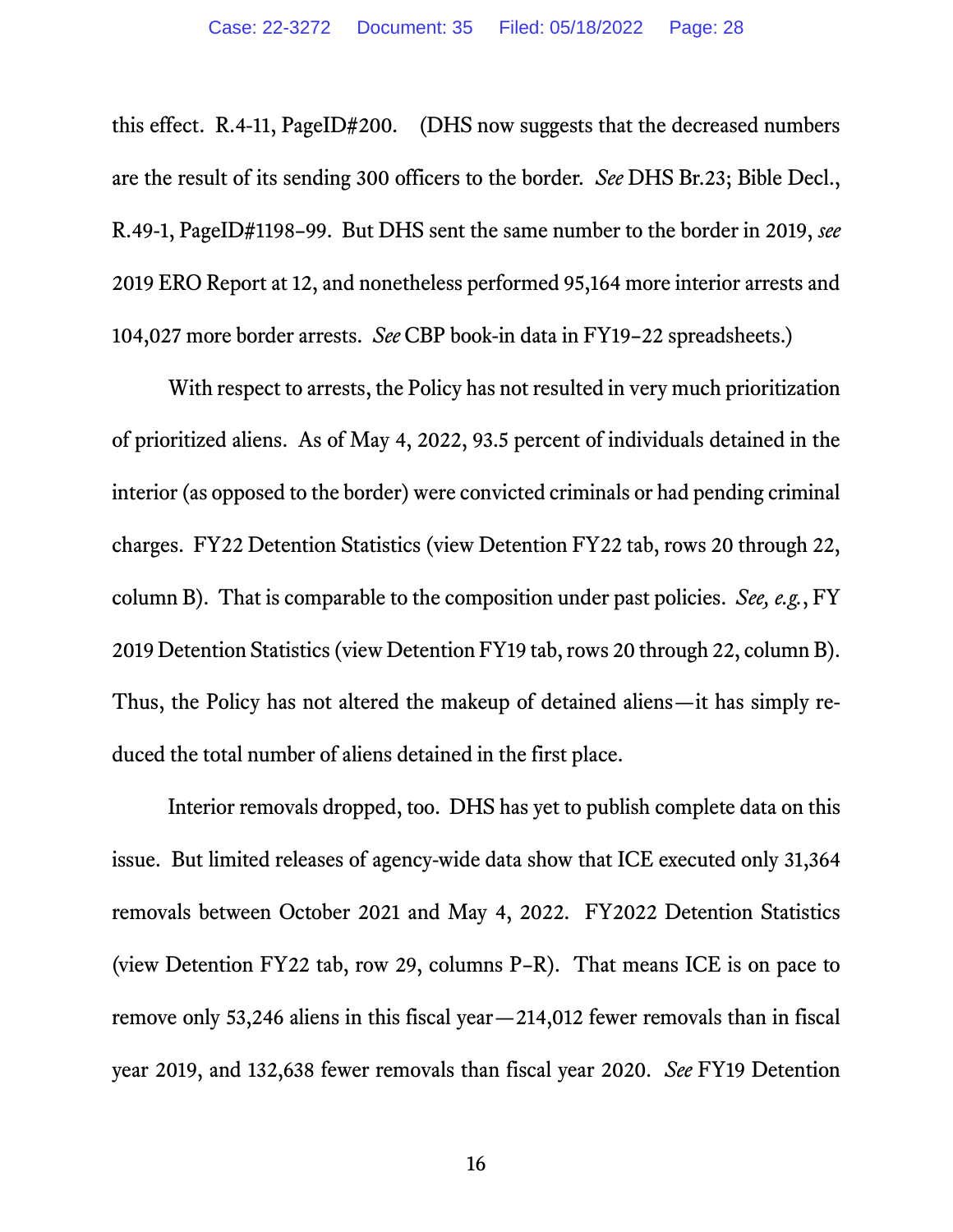Statistics (view Detention FY19 tab, row 29, columns P–R); FY20 Detention Statistics (view Detention EOFY2020, row 29, columns P–R).

<span id="page-28-1"></span>Removals of serious criminal aliens have dropped as well. Between January and July of 2019, ICE removed 17,553 such aliens. During 2020—the height of the pandemic, when resources were strained and immigration lessened—ICE removed 13,120 such aliens. But as of late 2021, it had removed only 6,000 such aliens. Jessica M. Vaughan, *Deportations Plummet Under Biden Enforcement Policies*, Center for Immigration Studies (Dec. 6, 2021), https://perma.cc/U8YJ-BT76. No matter the category of crime—homicide, aggravated assault, burglary, kidnapping, robbery, or sexual assault—removals of dangerous aliens are down. *Id*.

**6.** To protect themselves and their citizens, the States brought this APA action against the Policy. The District Court granted a preliminary injunction, concluding that the Policy was illegal on three separate grounds. Op., R.44, PageID#1119–38. DHS then appealed to this Court, which stayed the injunction and ordered expedited briefing.

### **SUMMARY OF ARGUMENT**

<span id="page-28-0"></span>This case turns on the meaning of two federal laws and one federal policy. Start with the laws. The first, 8 U.S.C. §1226(c), says that DHS "shall" arrest aliens convicted of certain crimes immediately upon the aliens' release from criminal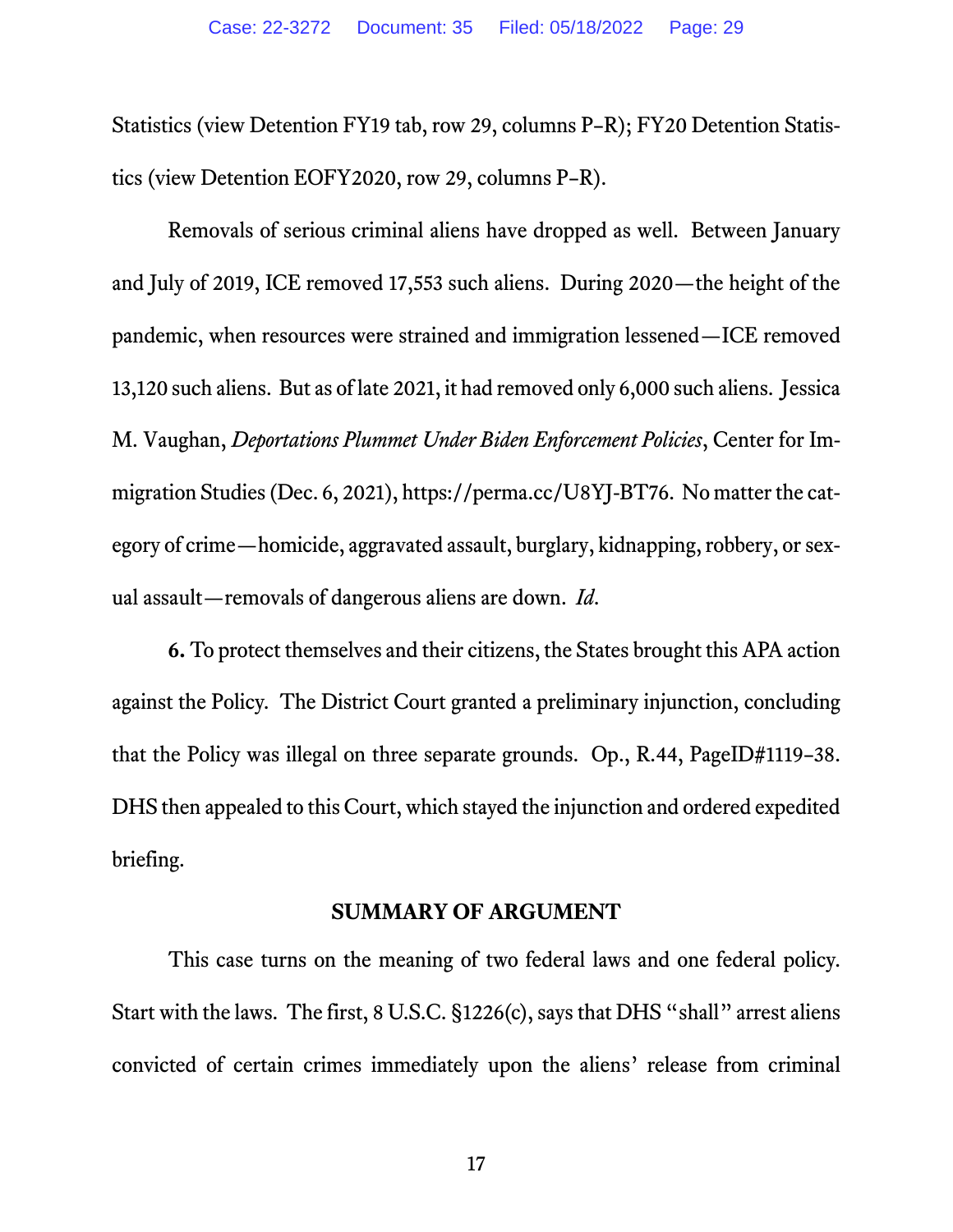custody. §1226(c)(1). Except in narrow circumstances not relevant here, DHS must detain these aliens until they are removed. §1226(c)(2). The second, 8 U.S.C. §1231(a)(1)(A), says DHS "shall" remove aliens who are "ordered removed ... within a period of 90 days." Both laws, as a matter of plain text and Supreme Court precedent, impose mandatory duties. *Nielsen*, 139 S. Ct. at 969; *accord Johnson*, 141 S. Ct. at 2281.

Now consider the policy. DHS's Anti-enforcement Policy lays out a prioritization scheme to guide immigration officers' enforcement decisions. But the Policy goes beyond simply announcing priorities. It prohibits officers from taking enforcement action against non-prioritized aliens. Officers cannot, for example, arrest or remove aliens based exclusively on their statutory eligibility for arrest or removal. And it does not prioritize aliens covered by §1226(c) or §1231(a)(1)(A). Thus, officers may arrest or remove these aliens *only if* the Policy permits them to. It thus prohibits officers from taking enforcement actions that Congress made mandatory. *See above* 12–15.

The District Court preliminarily enjoined the Policy. Four factors govern the preliminary-injunction analysis: "(1) whether the movant has a strong likelihood of success on the merits; (2) whether the movant would suffer irreparable injury without the injunction; (3) whether issuance of the injunction would cause substantial

18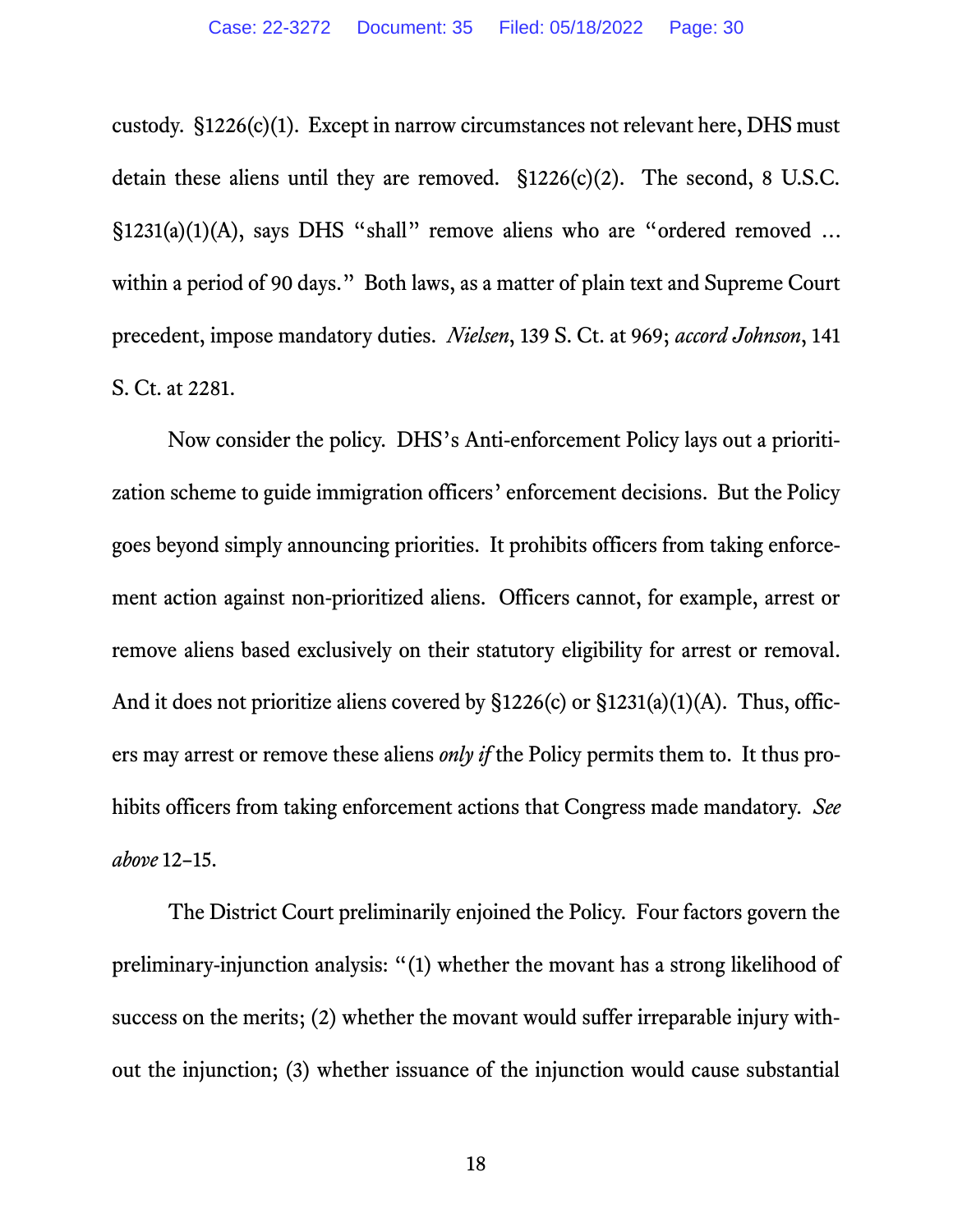<span id="page-30-2"></span>harm to others; and (4) whether the public interest would be served by issuance of the injunction." *Wilson v. Gordon*, 822 F.3d 934, 952 (6th Cir. 2016) (quotation omitted). Because the States have satisfied all four factors, this Court should affirm.

<span id="page-30-1"></span><span id="page-30-0"></span>**I.A.** The case is properly before the Court. The States have standing to sue for redress from two types of injuries the Policy inflicts on them. The first injury is economic. Logic suggests, and the record confirms, that the Policy has caused and will continue causing more criminal aliens and aliens ordered removed to remain within the States. The States will bear the costs of supervising criminal aliens who are released; of increased strain on their social services; and, given that criminal aliens are prone to recidivate, they will sustain costs in the form of additional crime. These costs can be traced to the Policy and redressed with an injunction. The same goes for the States' second injury: the sovereign injury they sustain as a result of the non-exclusion from their "sovereign[] territory" of aliens "who have no right to be there." *Arizona*, 567 U.S. at 417 (Scalia, J., concurring in part and dissenting in part). That injury is especially grave because the States must depend on the federal government to protect that interest. When a State sustains a sovereign injury because of the federal government's refusal to act in an area where federal power is exclusive, the State has standing to sue. *Massachusetts v. EPA*, 549 U.S. 497, 518–22 (2007).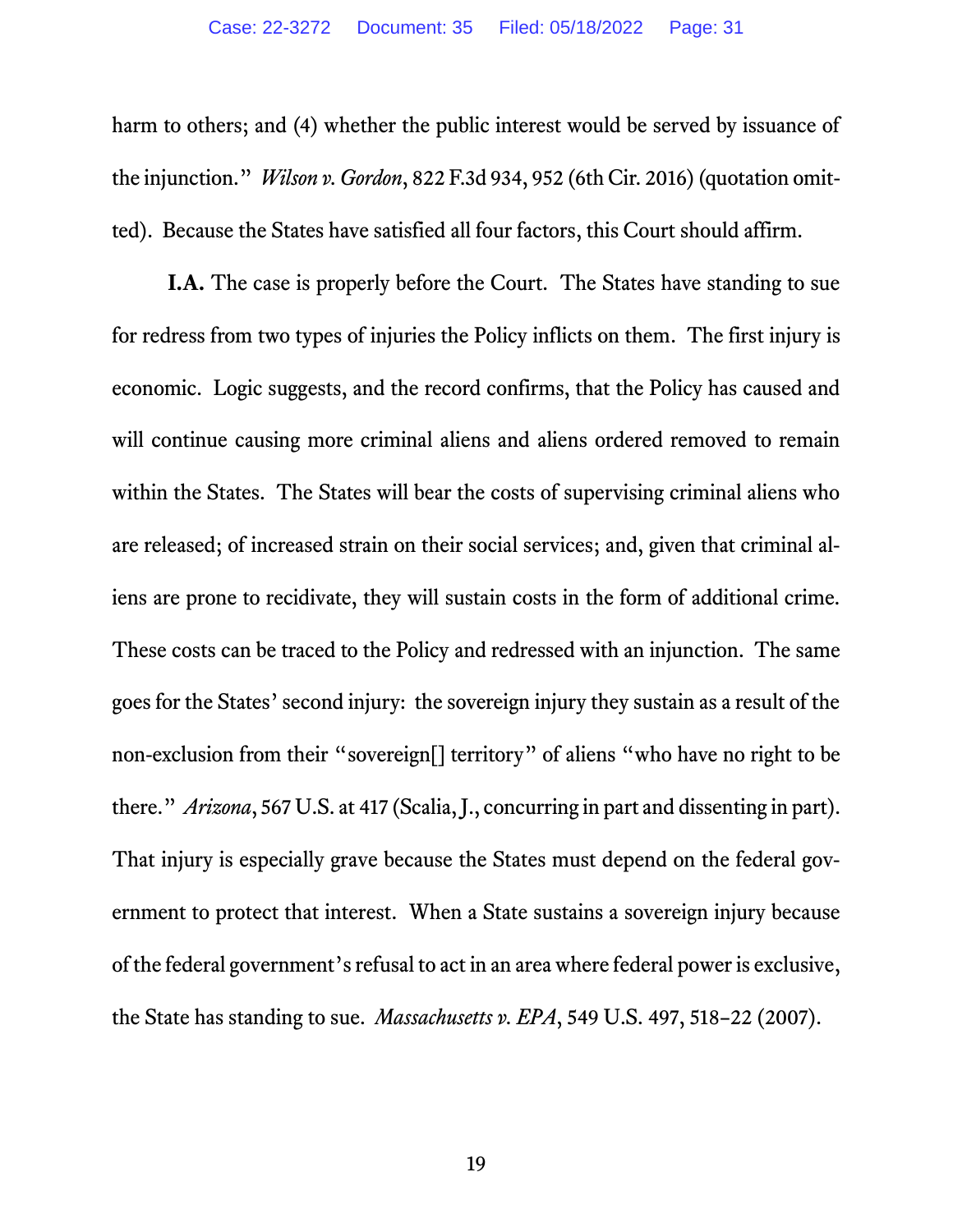<span id="page-31-5"></span><span id="page-31-2"></span>The remaining reviewability requirements are also satisfied. *First*, the Policy is a "final agency action" subject to APA review. 5 U.S.C. §704. A "final" action determines "rights or obligations" or has "legal consequences." *U.S. Army Corps of Eng'rs v. Hawkes Co., Inc.*, 578 U.S. 590, 597 (2016) (citing *Bennett v. Spear*, 520 U.S. 154, 177–78 (1997)). The Policy qualifies. It binds officers by prohibiting them from detaining or removing an alien whose detention or removal is inconsistent with the Policy. And it confers rights on immigrants, who can dispute enforcement actions inconsistent with the Policy's "priorities." *Contact ICE*, https://perma.cc /RP5T-NNA3.

<span id="page-31-6"></span><span id="page-31-4"></span><span id="page-31-3"></span><span id="page-31-1"></span><span id="page-31-0"></span>*Second*, the Policy is not among the rare administrative actions that is "committed to agency discretion by law." *Citizens to Pres. Overton Park v. Volpe*, 401 U.S. 402, 410 (1971); 5 U.S.C. §701(a)(2). The "strong presumption in favor of judicial review," *INS v. St. Cyr*, 533 U.S. 289, 298 (2001), ceases to apply only in "those rare circumstances where the relevant statute is drawn so that a court would have no meaningful standard against which to judge the agency's exercise of discretion." *Weyerhaeuser Co. v. U.S. Fish & Wildlife Serv.*, 139 S. Ct. 361, 370 (2018) (quoting *Lincoln v. Vigil*, 508 U.S. 182, 191 (1993)). Sections 1226(c) and §1231(a)(1) provide standards clear enough to allow for the Policy's review.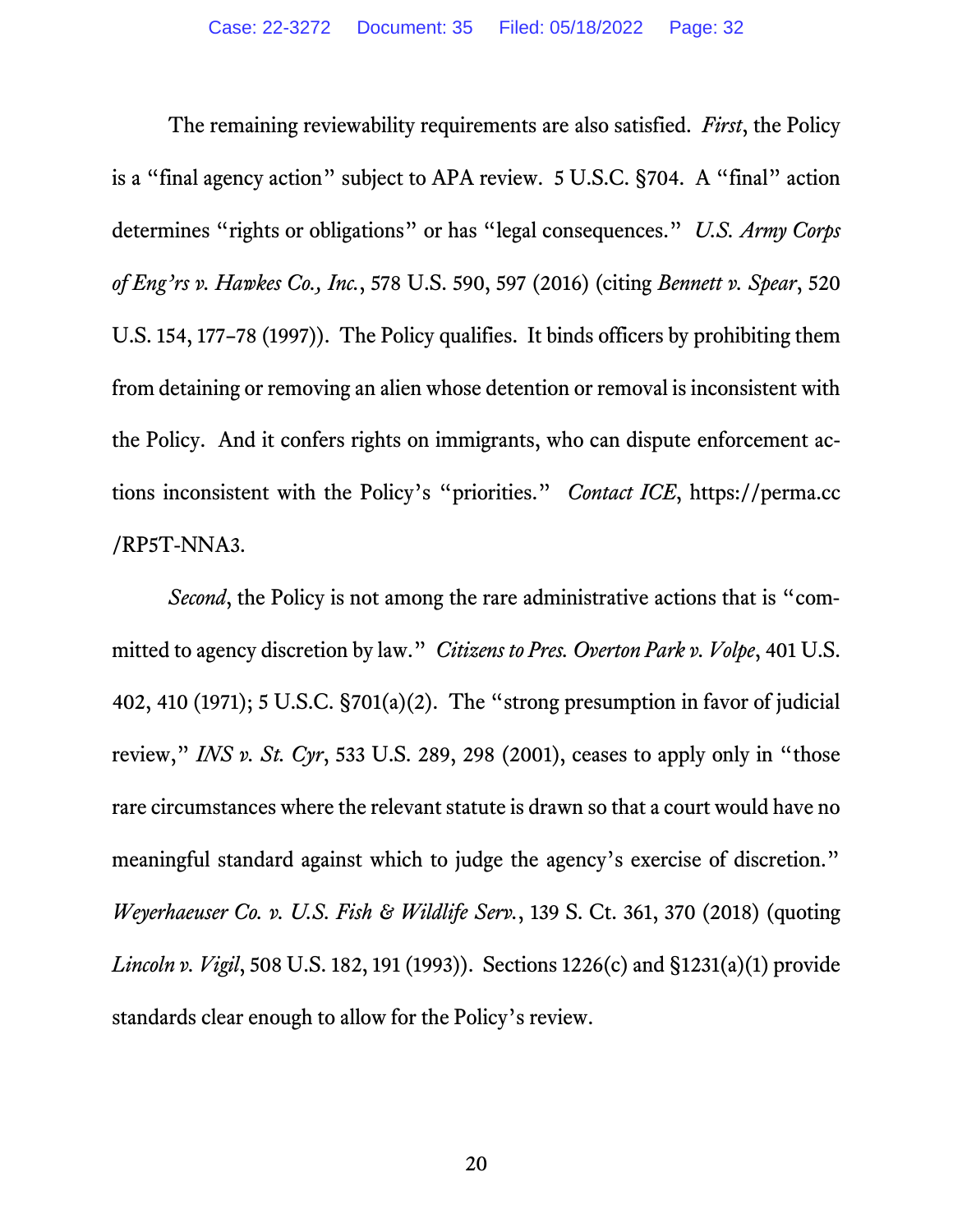<span id="page-32-1"></span>*Finally*, the States have prudential standing to sue. "Under the Administrative Procedure Act, a party has prudential standing … if the interest he seeks to protect is 'arguably within the zone of interests to be protected or regulated by the statute that he says was violated.'" *Patel v. USCIS*, 732 F.3d 633, 635 (6th Cir. 2013). Because the States are suing to protect themselves from the costs of immigration underenforcement, and because those are precisely the costs §1226(c) and §1231(a)(1)(A) are designed to prevent, the States' interests are within the relevant zone of interests.

**I.B.** The States will likely prevail on the merits of their APA challenge for three reasons.

<span id="page-32-2"></span>*First*, the Policy is "not in accordance with law." 5 U.S.C §706(2)(A). Again, §1226(c) and §1231(a)(1)(A) both impose mandatory duties, *Nielsen*, 139 S. Ct. at 969; *Johnson*, 141 S. Ct. at 2281, while the Policy forbids officials from fulfilling those duties in some circumstances.

*Second*, the Policy is arbitrary and capricious. §706(2)(A). Agencies must consider key aspects of the problems before them. *Nat'l Ass'n of Home Builders v. Defs. of Wildlife*, 551 U.S. 644, 658 (2007). DHS ignored key aspects of the problem the Policy is supposed to address—namely, how best to prioritize agency resources. For example, DHS failed to consider the recidivism of aliens subject to §1226(c) and

<span id="page-32-0"></span>21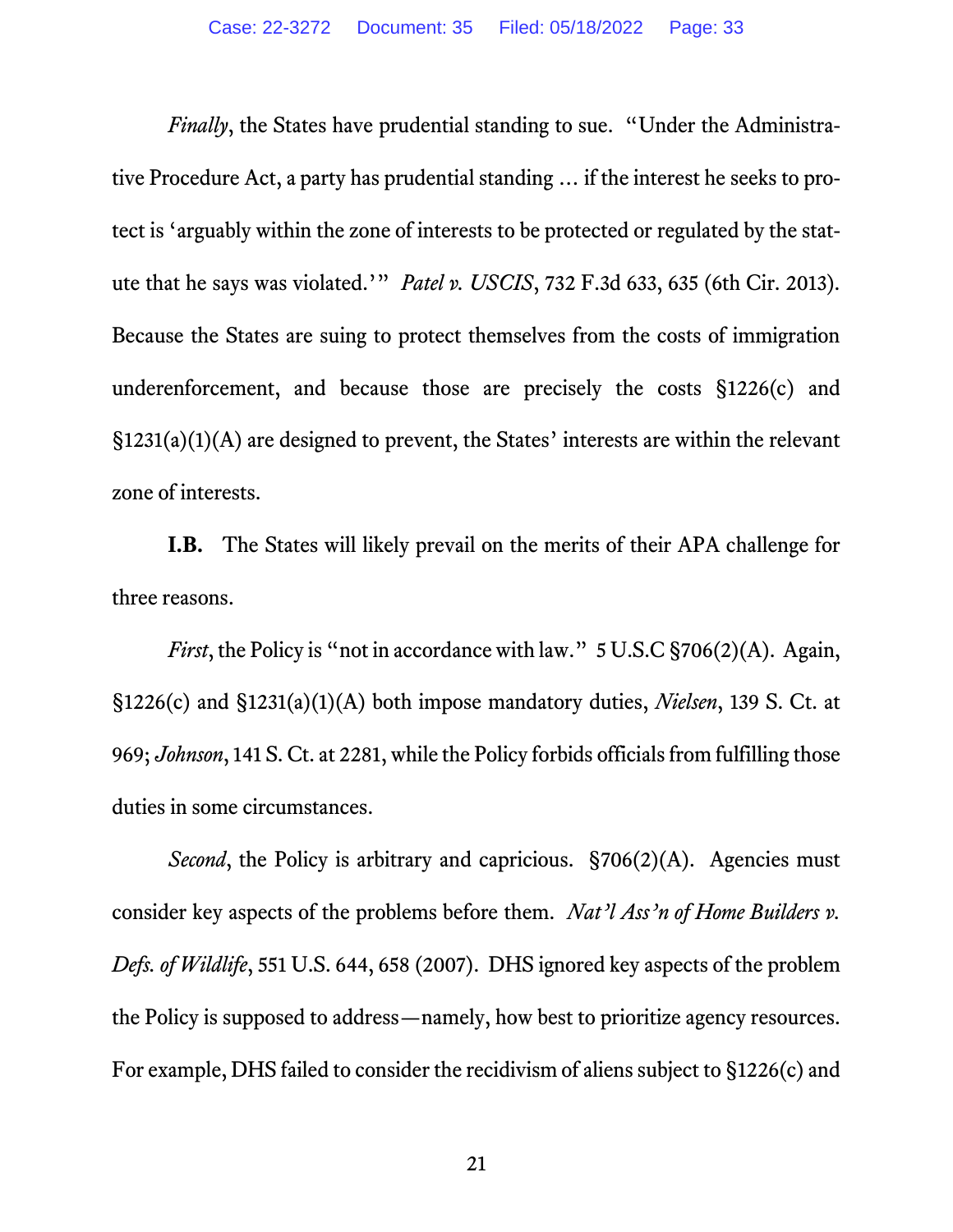§1231(a)(1)(A) in particular. It likewise failed to consider how its nonenforcement against these aliens, as opposed to non-prioritized aliens generally, would affect the States. To make matters worse, the agency's rationale is pretextual. DHS adopted the Policy not to improve immigration enforcement, but rather to secure through nonenforcement an immigration policy Congress would not approve. By giving pretextual reasons and ignoring key aspects of the problem before it, DHS acted arbitrarily and capriciously.

<span id="page-33-2"></span>*Finally*, because the Policy binds immigration officers, it is a substantive rule that could validly be promulgated only through notice-and-comment rulemaking. *Gen. Elec. Co. v. EPA*, 290 F.3d 377, 383, 385 (D.C. Cir. 2002). DHS did not engage in such rulemaking.

<span id="page-33-1"></span><span id="page-33-0"></span>**II.** The remaining injunctive-relief factors—irreparable harm, substantial harm to others, and the public interest—support the award of injunctive relief. The States' injuries cannot be redressed later: their sovereign injuries are non-monetary, and DHS has sovereign immunity in damages actions regardless. That satisfies the irreparable-harm prong. The final two factors "'merge[]' … when the government is the defendant." *Daunt v. Benson*, 956 F.3d 396, 422 (6th Cir. 2020) (quoting *Nken v. Holder*, 556 U.S. 418, 435 (2009)). And both are satisfied when a plaintiff seeks to enjoin an illegal policy. *Coal. to Defend Affirmative Action v. Granholm*, 473 F.3d 237,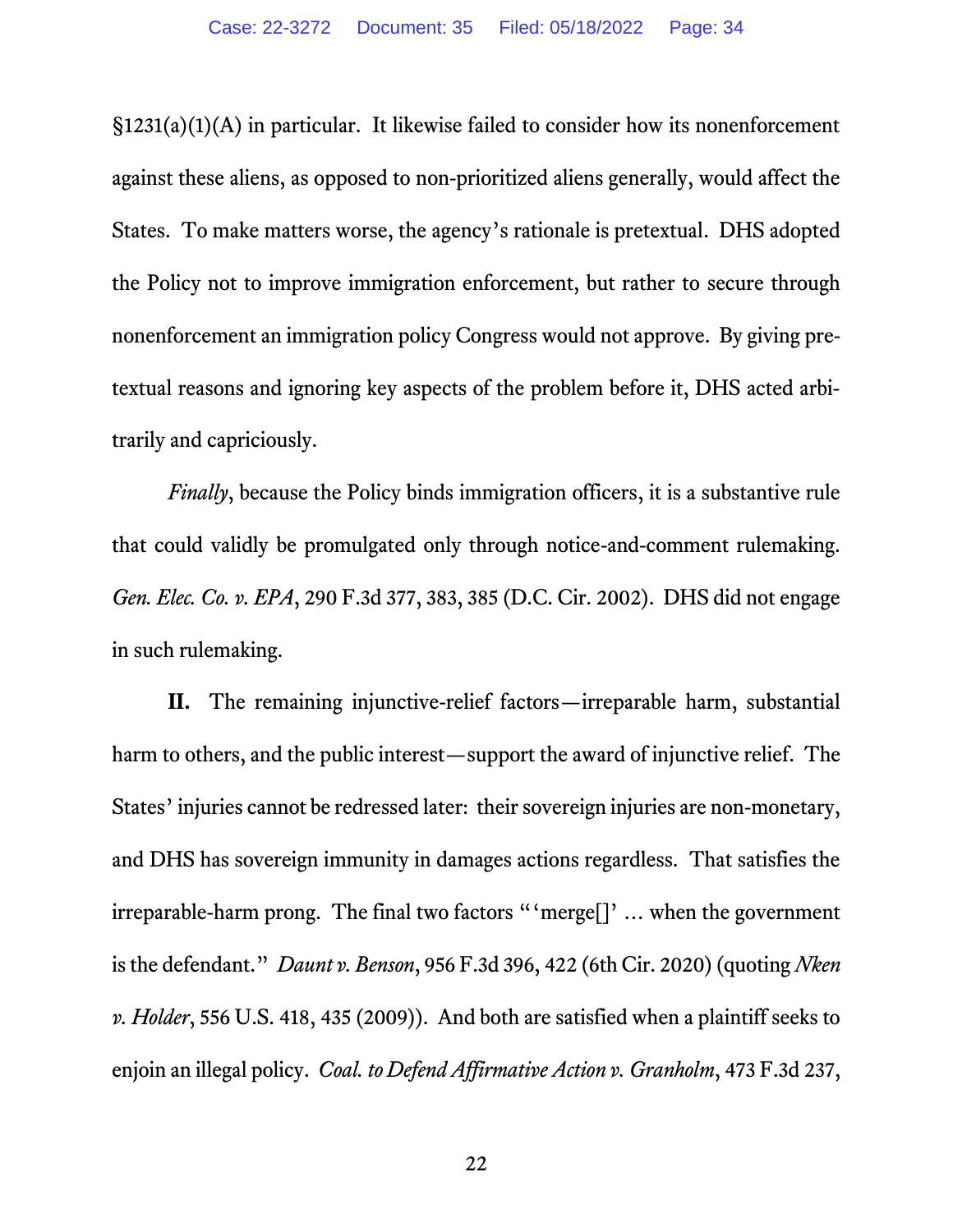<span id="page-34-4"></span>252 (6th Cir. 2006); *Alabama Ass'n of Realtors v. HHS*, 141 S. Ct. 2485, 2490 (2021) (*per curiam*).

**III.** The District Court properly issued a nationwide injunction. Courts must "grant relief in a party-specific and injury-focused manner." 31 F.4th at 483 (Sutton, C.J., concurring). But no narrower injunction would redress the States' injuries: DHS could evade a state-specific injunction by releasing detained aliens upon removing them from a covered State's territory.

#### **ARGUMENT**

## <span id="page-34-2"></span><span id="page-34-1"></span><span id="page-34-0"></span>**I. The States are likely to succeed on the merits.**

### **A. The States have standing and the claims are reviewable.**

DHS begins its brief by insisting that the States lack Article III standing and that the Policy is immune from APA review regardless. All of that is wrong.

### **1. The States have Article III standing to sue.**

<span id="page-34-5"></span><span id="page-34-3"></span>*a***.** Plaintiffs have Article III standing if they suffer an injury in fact, fairly traceable to the defendant's conduct, that is likely to be redressed by a favorable ruling. *Spokeo, Inc. v. Robins*, 136 S. Ct. 1540, 1547 (2016). An injury in fact is "an invasion of a legally protected interest that is concrete and particularized and actual or imminent, not conjectural or hypothetical." *Id.* at 1548 (internal quotation marks omitted). States are "entitled to special solicitude" throughout this analysis. *Massachusetts*, 549 U.S. at 520. Traceability and redressability are further relaxed in cases, like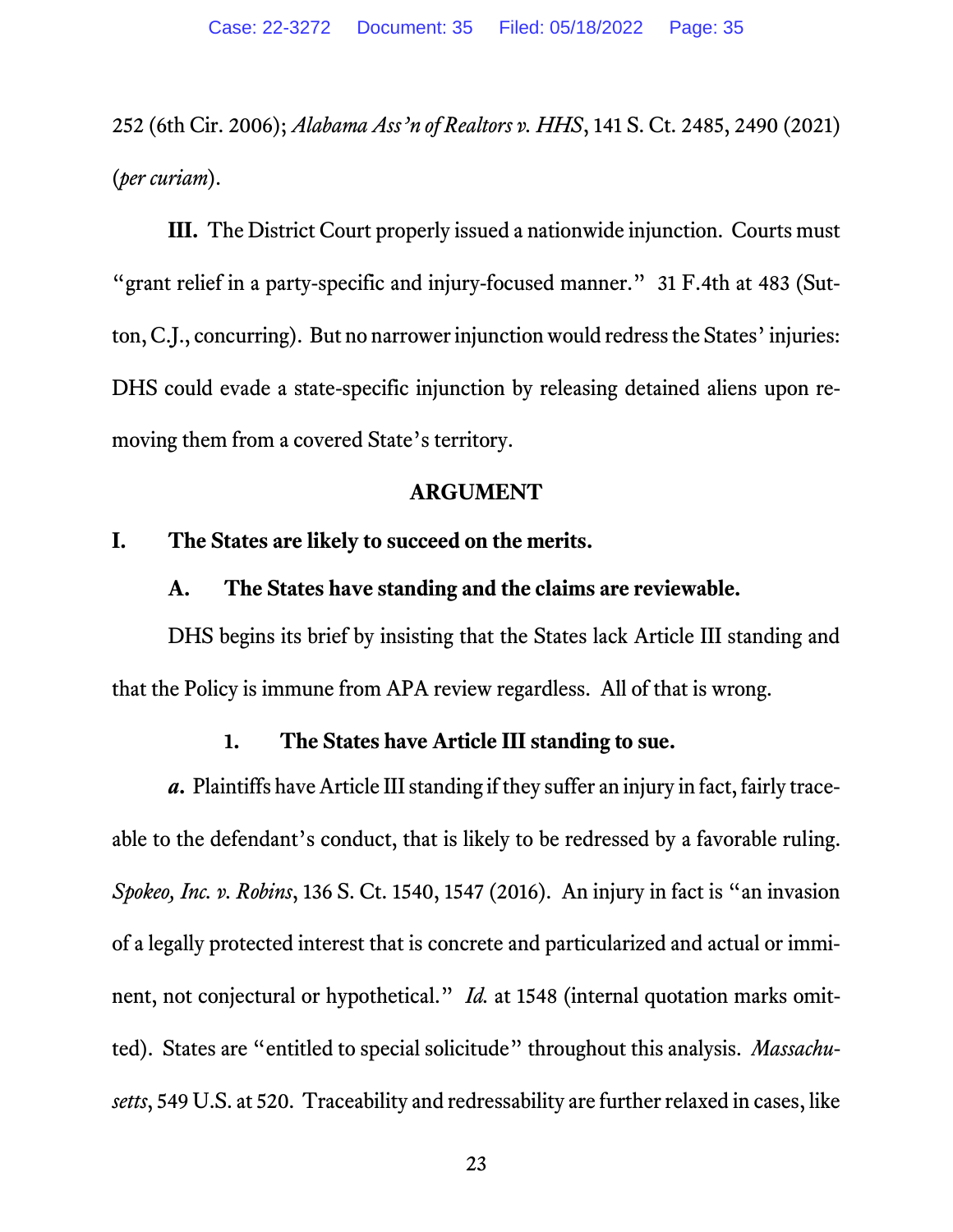<span id="page-35-2"></span>this one, where States assert "procedural right[s]"—like the right to comment on proposed rules—"to protect [their] concrete interests." *Lujan v. Defs. of Wildlife*, 504 U.S. 555, 572 n.7 (1992).

*Injury*. The Policy inflicts two injuries in fact on the States, one economic and the other sovereign in nature.

<span id="page-35-0"></span>A "likelihood of economic injury" constitutes an injury in fact. *Clinton v. City of New York*, 524 U.S. 417, 432 (1998). The Policy imposes precisely this form of injury on all three States. Why? Because it causes a drop in immigration enforcement, including for criminal aliens, compared to the scheme contemplated by statute. *See above* 15–17. The Policy therefore increases the number of removable aliens within the States. The States will have to expend money providing services for these individuals, monitoring the criminal aliens who are not being arrested and detained as §1226(c) requires, and responding to the crimes these criminal aliens commit. See *MPP*, 20 F.4th at 967–69; *Texas v. United States*, 555 F. Supp. 3d 351, 375 (S.D. Tex. 2021) (*Texas II*); *Florida v. United States*, No.3:21-cv-1066, Doc. 45, at 13–15 (N.D. Fl. May 4, 2022).

<span id="page-35-3"></span><span id="page-35-1"></span>Of course, not *every* remaining alien will impose costs. But that is irrelevant, because it is indisputable that the larger number of aliens will impose *some* costs. Plaintiffs have standing to challenge misconduct whenever it costs them any amount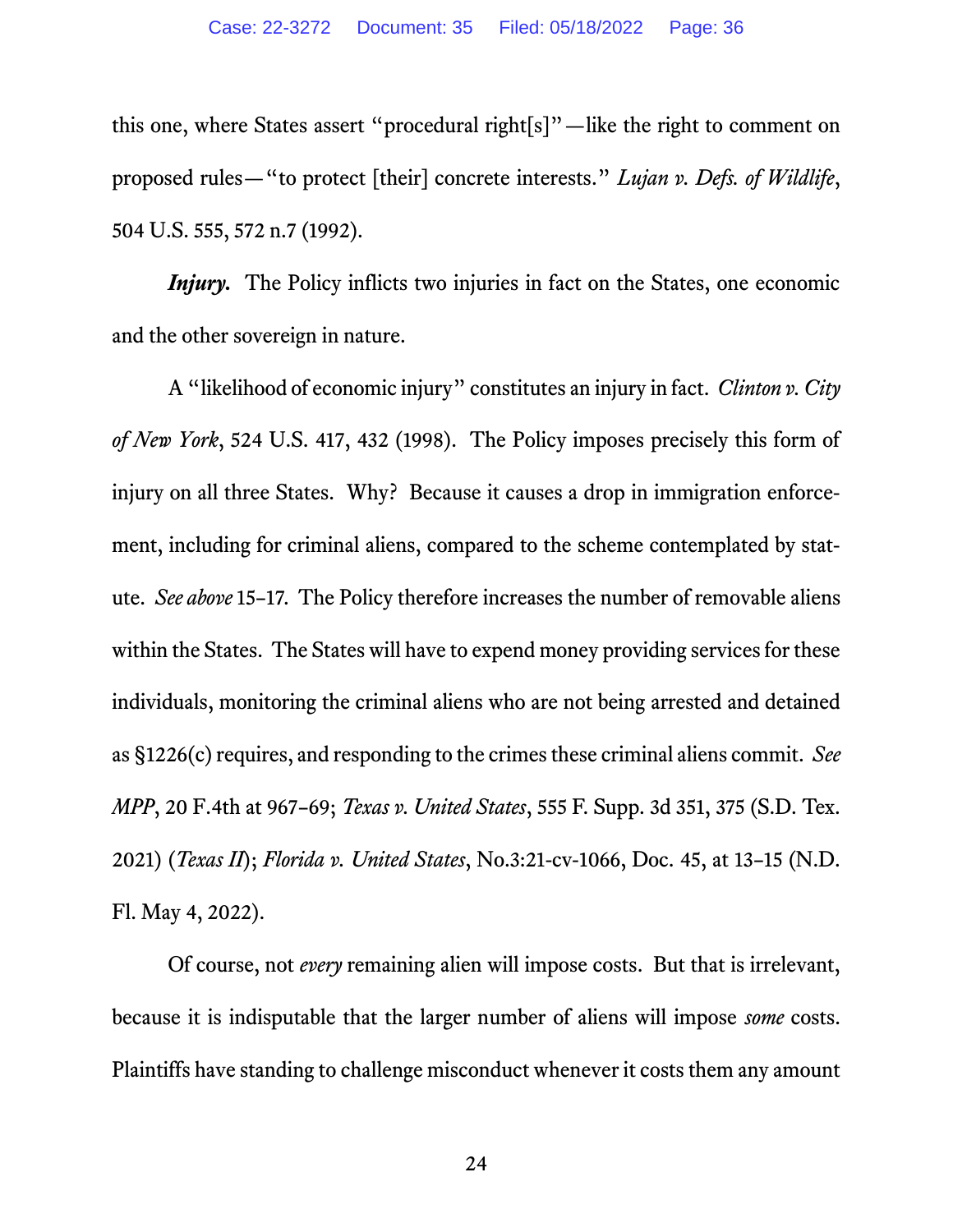of money—even "a dollar or two." *Sprint v. APCC Servs., Inc.*, 554 U.S. 269, 289 (2008). That is why the First Circuit recently held that Massachusetts had standing to challenge a federal rule permitting employers to opt out of providing contraceptive coverage. The opt-out would cause some women to use state funds to seek contraceptives or postnatal care, causing economic injury. *Massachusetts v. HHS*, 923 F.3d 209, 221–28 (1st Cir. 2019). Massachusetts could not identify a single woman who, because of the policy, would lose contraceptive coverage and need to rely on the State. But that made no difference, because "rational economic assumptions" pointed to a "substantial risk" that such women existed. *Id*. at 223 (quotation omitted). Along the same lines, the Fifth Circuit has held that challenges to "large-scale" immigration policies are "amenable to challenge using large-scale statistics and figures, rather than highly specific individualized documents." *MPP*, 20 F.4th at 971.

DHS argues that drastically reduced removals do not harm the States because DHS has increased border enforcement. DHS Br.22. That would not matter to the standing analysis even if it were true. The fact that an injurious policy might have offsetting benefits does not eliminate the injury. *DAPA*, 809 F.3d at 155–56; *MPP*, 20 F.4th 928; *New York v. DHS*, 969 F.3d 42, 59 (2d Cir. 2020); *NCAA v. Governor of New Jersey*, 730 F.3d 208, 223 (3d Cir. 2013), *abrogated on other grounds* by *Murphy*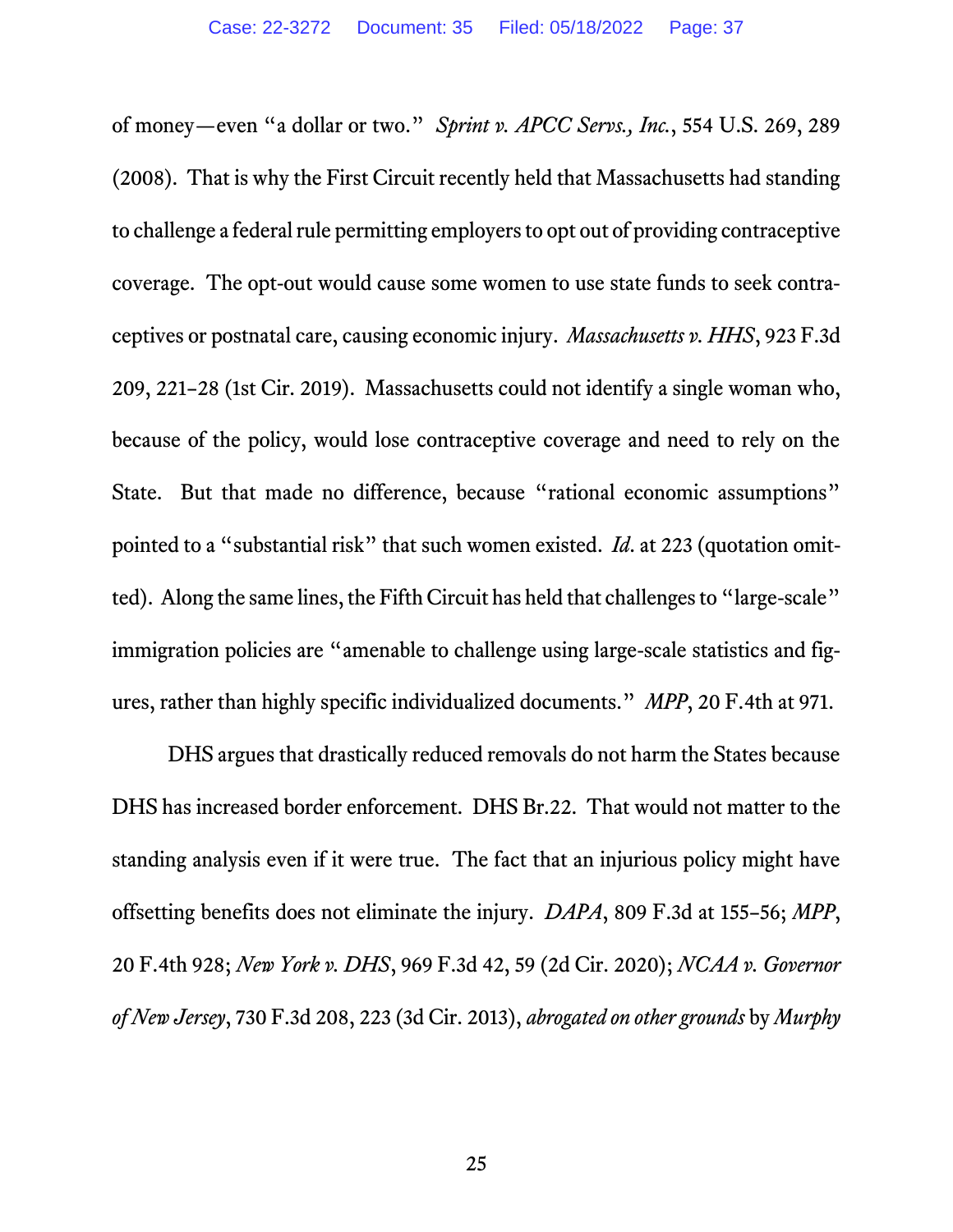*v. NCAA*, 138 S. Ct. 1461 (2018); *Maryland Shall Issue, Inc. v. Hogan*, 971 F.3d 199, 212 (4th Cir. 2020).

In any event, the claim that the States are better off overall because of the Policy denies reality. Security at the border has been substantially diminished. *See, e.g.,* Nick Miroff, *Border officials say more people are sneaking past them as crossings soar and agents are overwhelmed*, The Washington Post (April 2, 2021), https://perma.cc /Z9NX-K6LS. While DHS claims it is making more border arrests, DHS Br.22, that is hardly good news for the States. Unless those aliens are detained and removed, more border arrests means *even higher* numbers of illegal immigrants within the States. And interior enforcement has been undercut, too. *See above* 15–17. DHS's claim that it arrested "substantially more noncitizens convicted of aggravated felonies under the interim priorities, " does nothing to help its case. DHS Br.23. First, as best the States can tell, DHS has not publicly tracked aggravated-felony arrests in prior years, leaving newly announced aggravated-felony arrest data without a reliable comparator. Second, "aggravated felons" are no longer a priority category in the Policy, so there is no reason to expect any such trend to continue. Third, as noted several times already, *removals* of dangerous criminal aliens are down markedly across all categories of crime.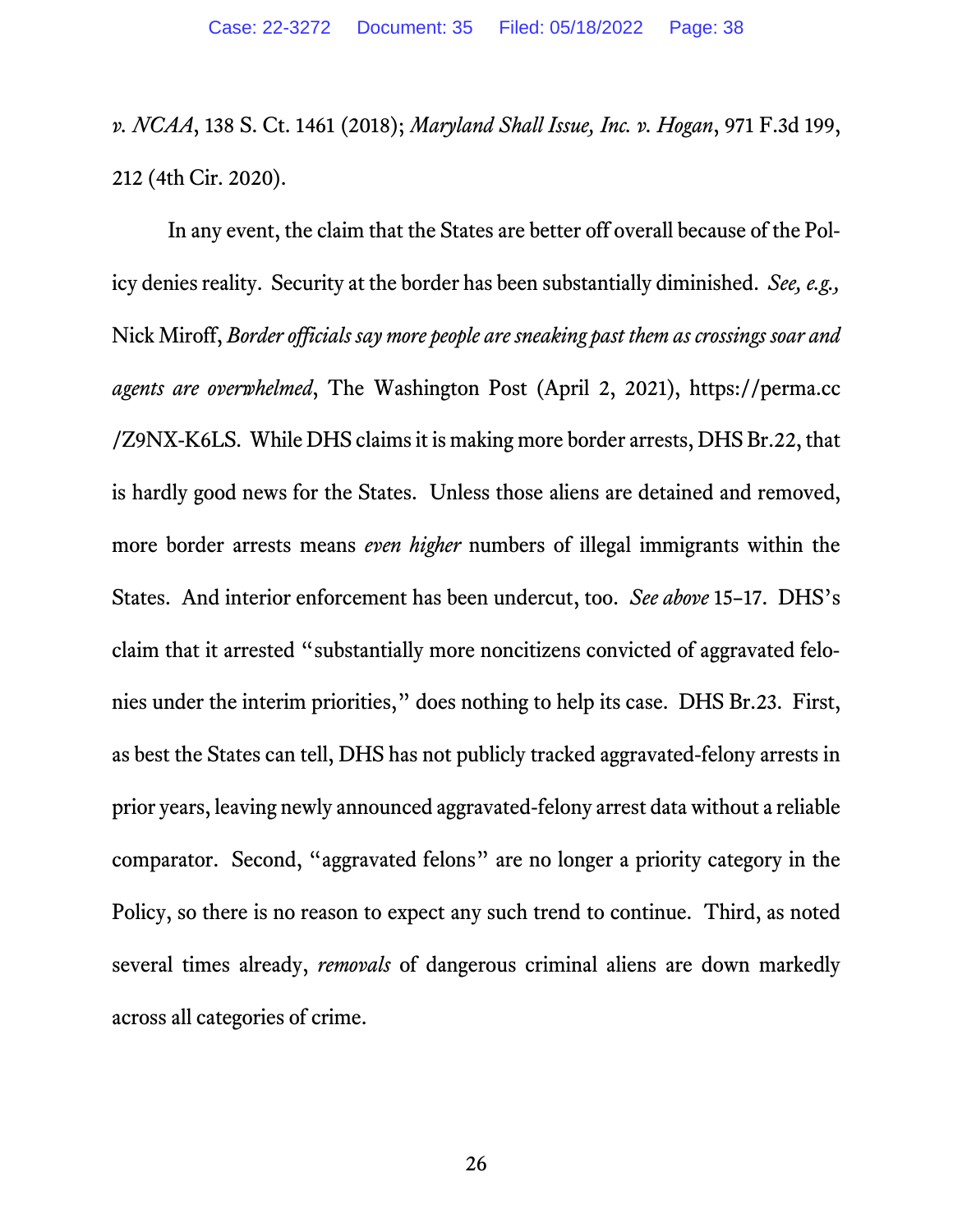Regardless of what one makes of the economic injuries, the Policy inflicts a sovereign injury, too. The "defining characteristic of sovereignty" is "the power to exclude from the sovereign's territory people who have no right to be there." *Arizona*, 567 U.S. at 417 (Scalia, J., concurring in part and dissenting in part). And in addition to the inherent interest in excluding the excludable, migration undoubtedly affects the "health and well-being—both physical and economic—of [the States'] residents in general." *Alfred L. Snapp & Son, Inc. v. Puerto Rico*, 458 U.S. 592, 607 (1982). Of the estimated 89,000 illegal migrants in Ohio, for example, half are uninsured, two-thirds live below 200 percent of the poverty level, and 92 percent of school-aged children attend school. Compl. ¶¶60–61, R.1, PageID#14. Unchecked migration does not impose a "humdrum" financial injury. 31 F.4th at 476. It strains the adequacy and availability of government services affecting the daily lives of citizens. *See also MPP*, 20 F.4th at 969 (as "the total number of in-State aliens increases, the States will spend more on healthcare").

Although *Arizona* held that the States lack authority to exercise the power to exclude from their territory aliens with no right to be there, it never denied that States have an interest in excluding these aliens. The fact that the States must rely on the federal government to protect that interest *bolsters* their case for standing. The President's obligation to "take Care that the Laws be faithfully executed," is in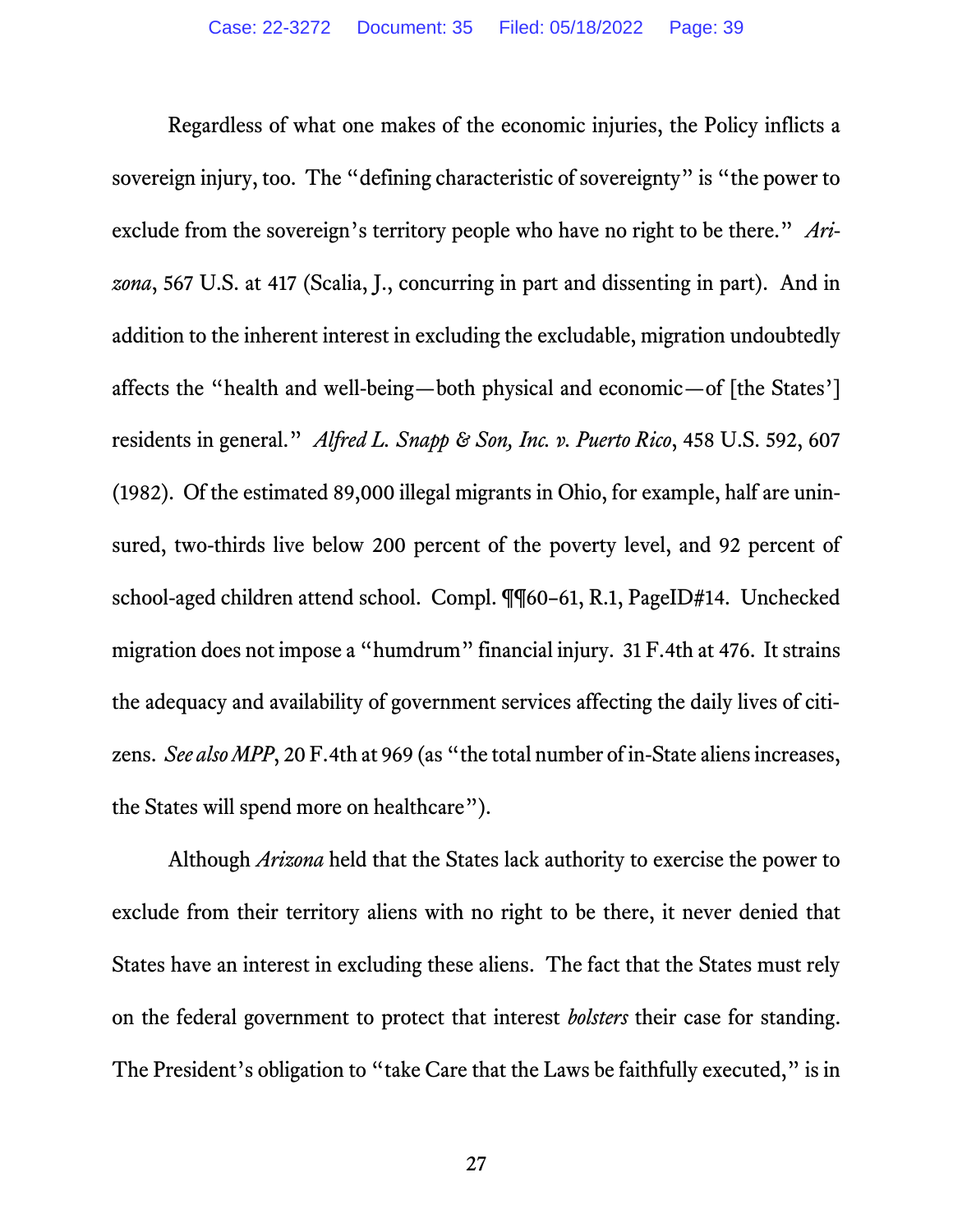the nature of a fiduciary duty, *see* Andrew Kent, et al., *Faithful Execution and Article II*, 132 Harv. L. Rev. 2111, 2112, 2180 (2019); Ethan J. Leib and Andrew Kent, *Fiduciary Law and the Law of Public Office*, 62 Wm. & Mary L. Rev. 1297, 1300–05 (2021). When a fiduciary injuries a beneficiary by breaching its fiduciary duty, the beneficiary may sue. *See Scanlan v. Eisenberg*, 669 F.3d 838, 844–47 (7th Cir. 2012). The Policy, by neutering the executive branch's enforcement of immigration laws, breaches that duty and inflicts a sovereign injury on the States from which they cannot protect themselves.

The States here are situated similarly to the plaintiffs in *Massachusetts v. EPA*, 549 U.S. 497. There, the Bay State sued to make the federal government do something that States lacked the power to do: regulate greenhouse-gas emissions on a nationwide basis. *Id*. at 504–05, 519. Massachusetts alleged that the federal government's failure to regulate greenhouse gases would, or at least could, slightly increase the warming of the Earth, which would cause sea levels to rise, which would cause damage to the States' coastal territory. *Id*. at 518–23. This constituted an injury in fact. Precisely because the "sovereign prerogative<sup>[]"</sup> to regulate emissions was "lodged in the Federal Government," Massachusetts could sue to protect itself from the quasi-sovereign injury associated with rising seas. *Id*. at 519. The same logic applies here: precisely because the States lost their sovereign authority to police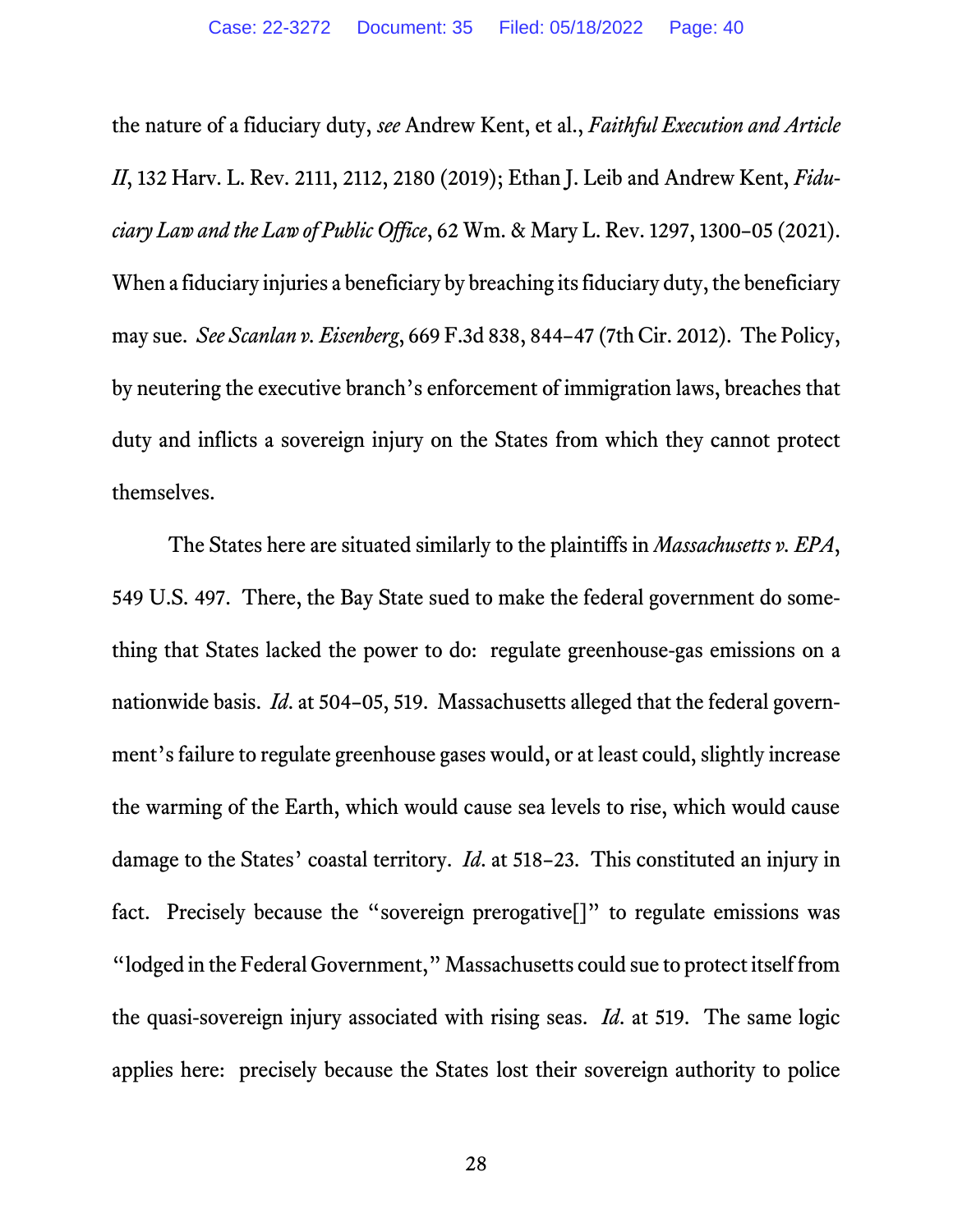illegal immigration, they can sue to make the federal government defend the sovereign interests it has the exclusive prerogative to address.

*Fairly traceable.* The injuries associated with nonenforcement are fairly traceable to the Policy. The District Court expressly so found. *See* R.44, PageID#1092– 93. And that determination is not clearly erroneous, as record evidence shows that the Policy, rather than resource constraints or anything else, is leading to the nonapprehension of criminal aliens. *See, e.g.*, R.4-11, PageID#200; R.39-1, PageID#1002–03. "Article III requires no more than *de facto* causality," *Census*, 139 S. Ct. at 2566, and the States have made that showing.

Regardless, DHS cannot plausibly maintain that the Policy—which for the "first time" ever rejects a "categorical approach to enforcement" so as to better "advance the interests of justice," *New Immigration Enforcement Priorities*, https://perma .cc/Q429-4X8S—will increase the rate at which removable aliens are arrested and removed. Even if the Policy is not solely responsible for the drop in immigration enforcement, that is irrelevant. The EPA's failure to regulate greenhouse gases of motor vehicles at an undetermined stringency had an at-most-negligible effect on sea levels, yet the rising seas could still be fairly traced to the EPA. It is a mistake to conclude "that a small incremental step, because it is incremental, can never be attacked in a federal judicial forum." *Massachusetts*, 549 U.S. at 524. "That a first step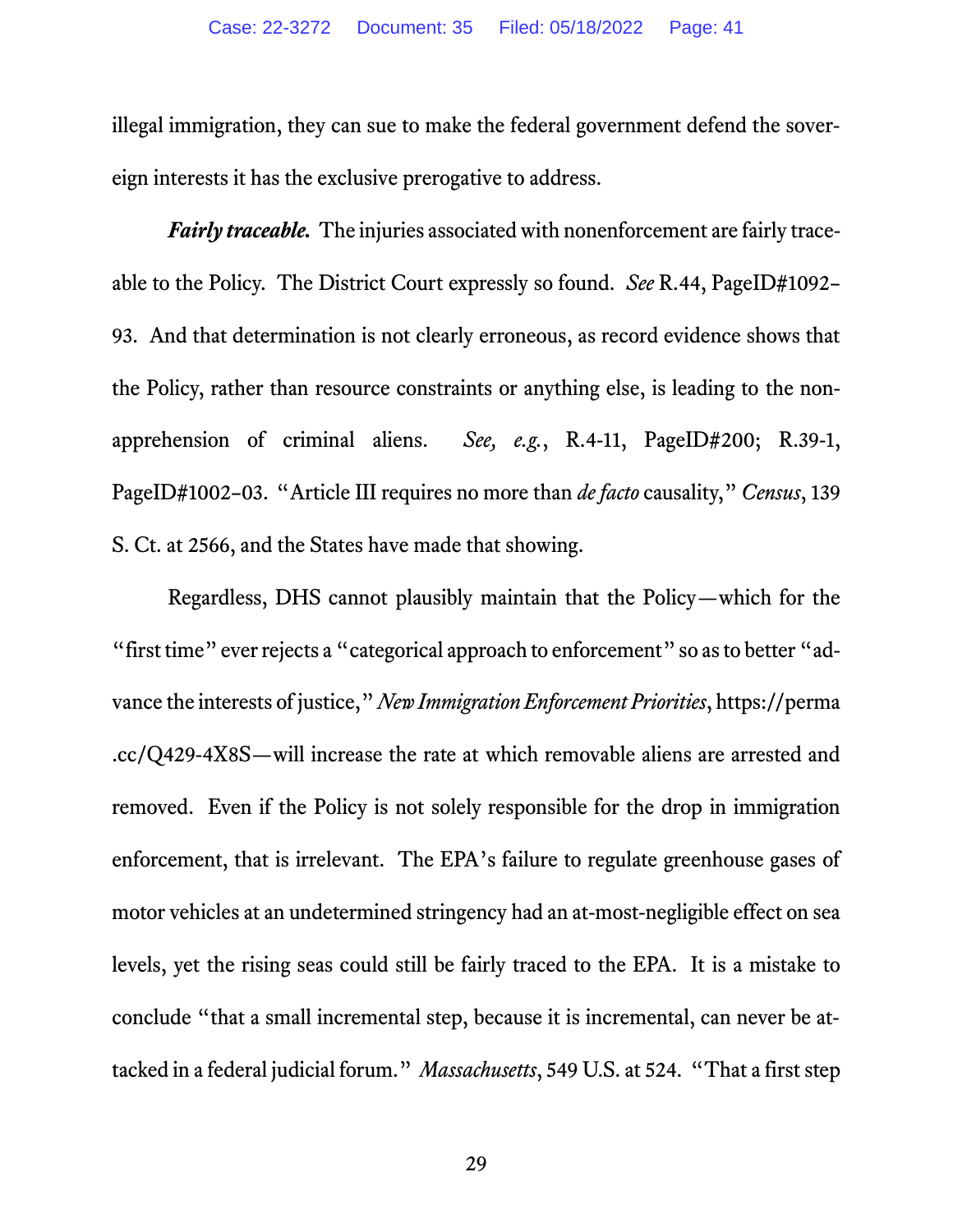might be tentative does not by itself support the notion that federal courts lack jurisdiction to determine whether that step conforms to law." *Id*.

*Redressable.* Because the injuries are fairly traceable to the Policy, an order enjoining the Policy would redress those injuries to at least some extent. Because the injuries "would be reduced to some extent if [the States] received the relief they seek," the redressability prong is satisfied. *Id*. at 527.

*b***.** A holding that the States lack standing to challenge the Policy would depart from the reasoning of every court to have considered the issue. *See* Op., R.44, PageID#1086–95; *Texas II*, 555 F. Supp. 3d at 373–385; *Arizona v. DHS*, 2021 WL 2787930, at \*6 (D. Ariz. June 30, 2021); *Florida v. United States*, 540 F.Supp.3d 1144, 1155–56 (M.D. Fla. 2021), *vacated as moot* 2021 WL 5910702 (11th Cir. Dec. 14, 2021). More worrisome, it would leave States powerless to protect themselves from the President's failure to faithfully execute immigration laws.

This Court's stay-stage decision expressed "skeptic[ism]" of the States' standing. 31 F.4th at 477. But its reasoning rests on three errors.

*First*, and most significantly, the Court misunderstood how the Policy works. It observed that the federal government's decision "to remove or detain person A over person B does not establish that it will pursue fewer people, particularly with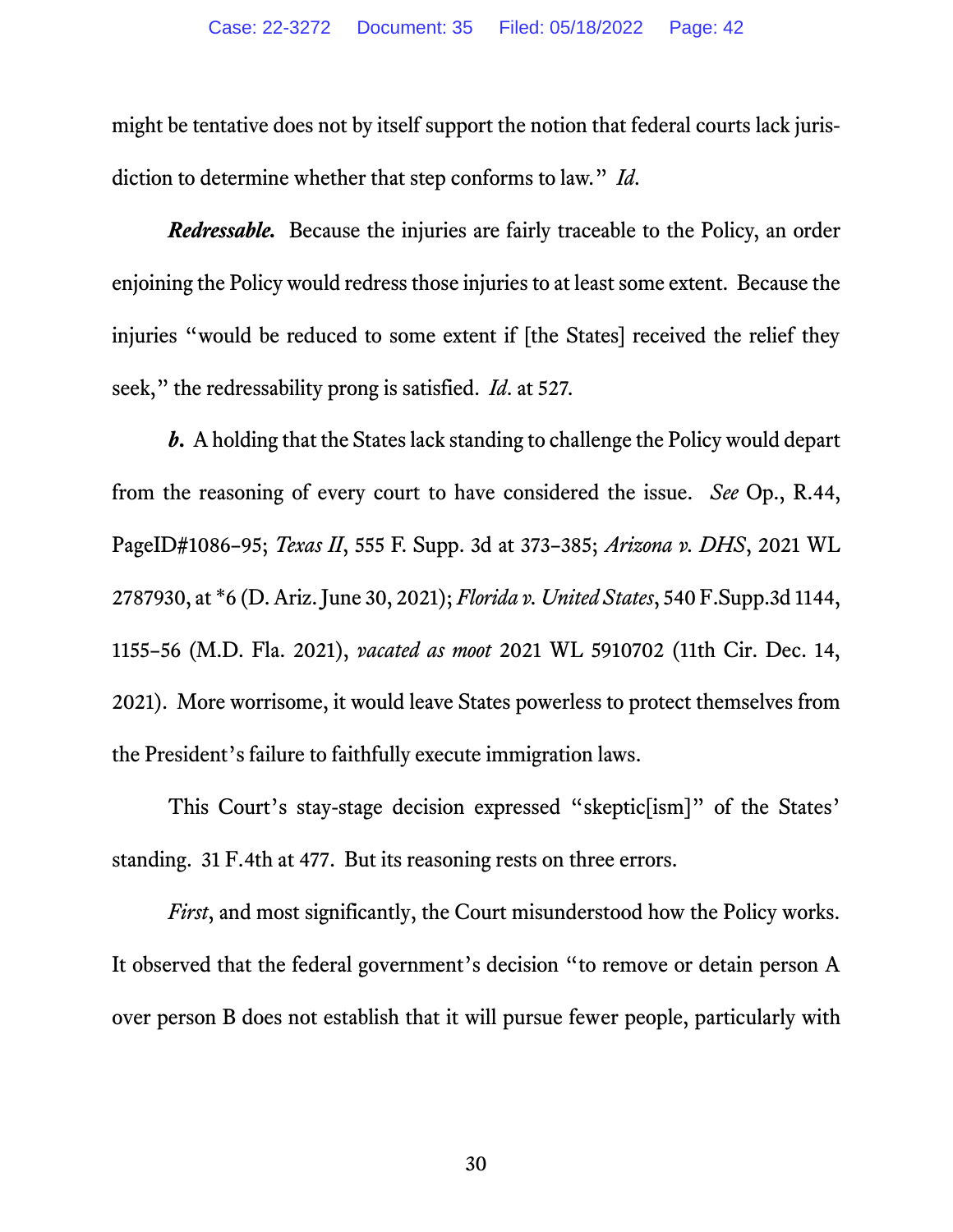respect to a Guidance that never *requires* agents to detain some noncitizens over others." *Id.* at 474. Maybe that is true, but it does not describe the Policy.

As an initial matter, the Court seemed to envision a discretionary step before §1226(c) and §1231(a) apply, noting that the States' injuries are really caused by "prosecutorial discretion at the front end when immigration agents and law enforcement decide whom to arrest and whom not to." *Id*. at 475. Under this two-step approach, which a now-vacated Fifth Circuit case embraced, §1226(c) and §1231(a) mandate arrest and removal only if DHS first decides to arrest or remove. *See Texas v. United States*, 14 F.4th 332, 337 (5th Cir. 2021), *vacated*, 24 F.4th 407 (*en banc*). Neither statute can be read to permit this first step. Section 1226(c), for its part, mandates arresting and removing covered aliens. *Nielsen*, 139 S. Ct. at 970. Reading a mandatory-arrest statute to apply only when an agent decides to arrest would make it inoperative. Section 1231(a), for its part, requires the removal within 90 days of most aliens with final orders of removal. This, too, is a mandate. *Johnson*, 141 S.Ct. at 2281; *Larose*, 968 F.3d at 561. A mandate that DHS could ignore would be no mandate at all. Consistent with these observations, DHS has repeatedly acknowledged it must arrest and remove §1226(c) aliens, and that it must remove §1231(a) aliens. Genco Op. No. 93-80, 1993 WL 1504027, at \*3; Pet. Br., *Nielsen*, 2018 WL 2554770, at \*17, \*23; Oral Arg., *Pham v. Guzman-Chavez*, 2021 WL 134137, at \*14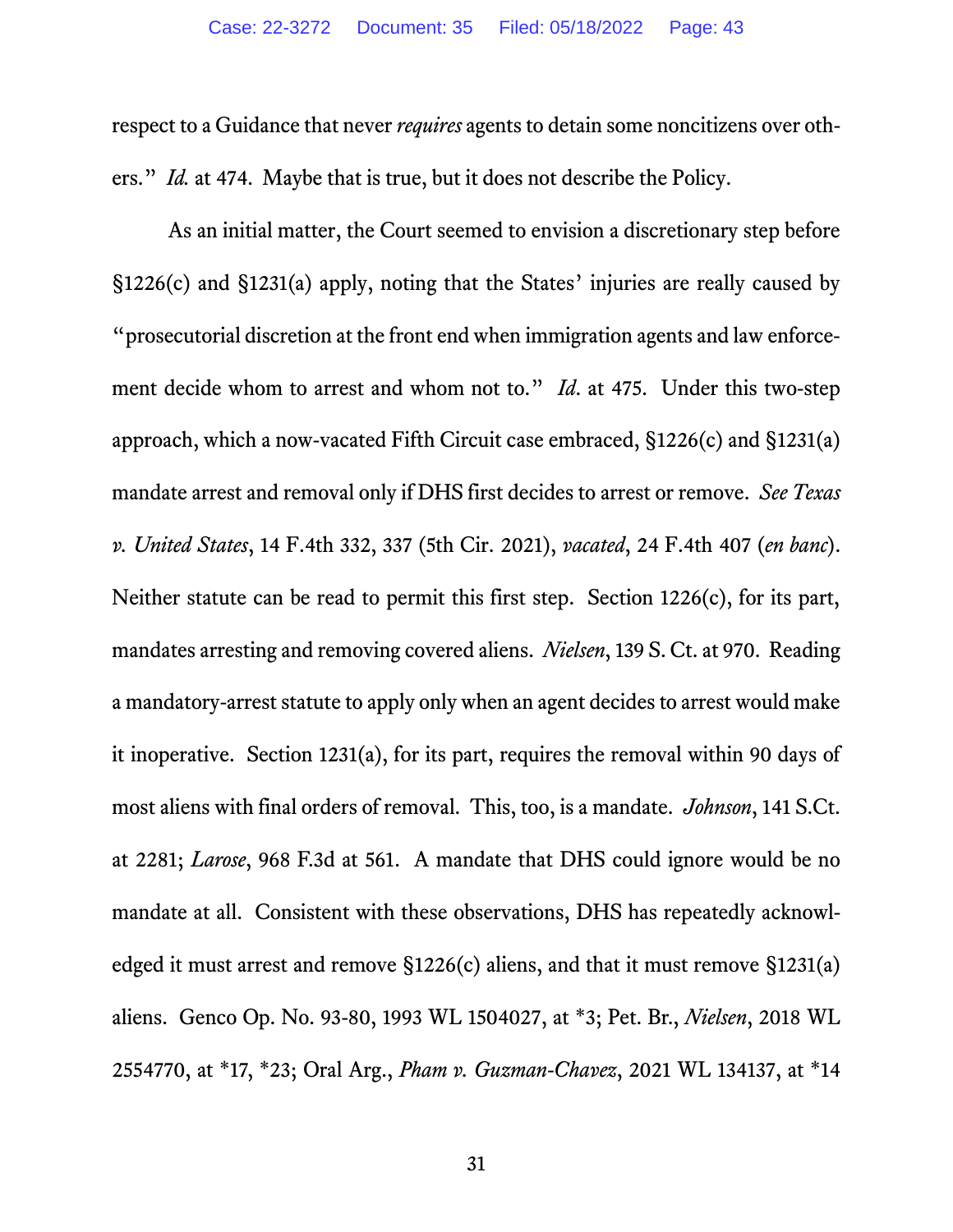(U.S. Jan. 11, 2021); Oral Arg., *United States v. Texas*, 2016 WL 1558712, at \*21 (U.S. Apr. 18, 2016). There is no discretionary step that precedes arrest and removal.

Beyond this, the Court erred when it said the Policy "never *requires* agents to detain some noncitizens over others." 31 F.4th at 474. Again, the Policy prohibits all arrests and removals that it does not permit—agents cannot arrest remove an individual unless the removal accords with the Policy. *See above* 12–15. This means agents are prohibited from making some arrests and some removals even if they could effect the arrests or removals without diverting any resources from higher-priority aliens. The States can challenge that prohibition. While no one has any "judicially cognizable interest in the prosecution or nonprosecution of another," DHS Br.20 (quoting *Linda R.S. v. Richard D.*, 410 U.S. 614, 619 (1973)), States have judicially cognizable interests in avoiding economic and sovereign injuries. And they can sue to challenge nonenforcement policies that inflict such injuries. *DAPA*, 809 F.3d at 155–61; *see, e.g.*, *Texas II*, 555 F. Supp. 3d at 375; *Arizona*, 2021 WL 2787930, at \*7. That is all the States are doing here.

Perhaps it was logically possible that the Policy would not cause the agency to "pursue fewer people." 31 F.4th at 474. But the enforcement numbers, along with other record evidence, *see* R.4-11, PageID#200; R.39-1, PageID#1002–03, establish that the Policy is having precisely that effect. *See* Op., R.44, PageID#1090–93.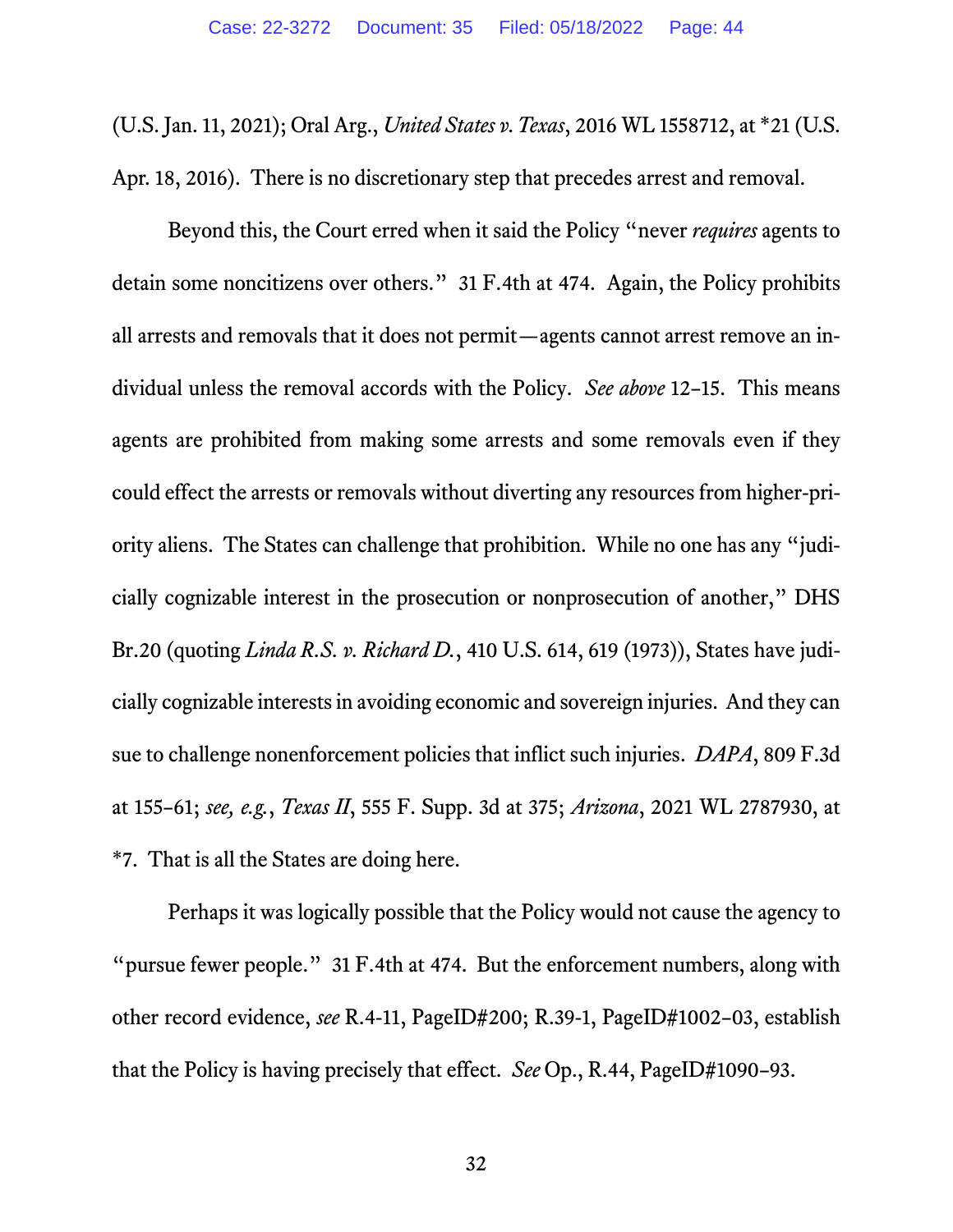*Second*, the Court erred when it suggested that the States' standing arguments impermissibly rest on assumptions about third-party behavior. It "is impossible to maintain … that there is no standing to sue regarding action of a defendant which harms the plaintiff only through the reaction of third persons." *Block v. Meese*, 793 F.2d 1303, 1309 (D.C. Cir. 1986) (Scalia, J., writing for the court). And today, parties have standing to challenge a policy that will inflict injury via the "predictable" actions of "third parties," even if those third-party actions are criminal. *Census*, 139 S. Ct. at 2566. Thus, the stay-stage decision erred when it said a "theory of injury grounded in rising crime rates" is impermissible because "it would 'hinge' on third parties committing more crimes." 31 F.4th at 477 (quotation omitted).

DHS cannot honestly believe that the "effects" a policy has "on [state] expenditures" are insufficient to establish an injury in fact. DHS Br.16. The Supreme Court has repeatedly treated the need to expend greater funds as an injury in fact. *See Census*, 139 S. Ct. at 2565; *Gladstone Realtors v. Vill. of Bellwood*, 441 U.S. 91, 110– 11 (1979). True, this theory requires the States to show that the Policy will *predictably*  cause third parties to act in an expenditure-enhancing way. But the States did that. DHS has acknowledged that arrested criminal aliens have higher-than-typical rates of recidivism, 2019 ERO Report at 12. Because the Policy has and will reduce enforcement against aliens prone to recidivate, it will cause more crime. Plus, the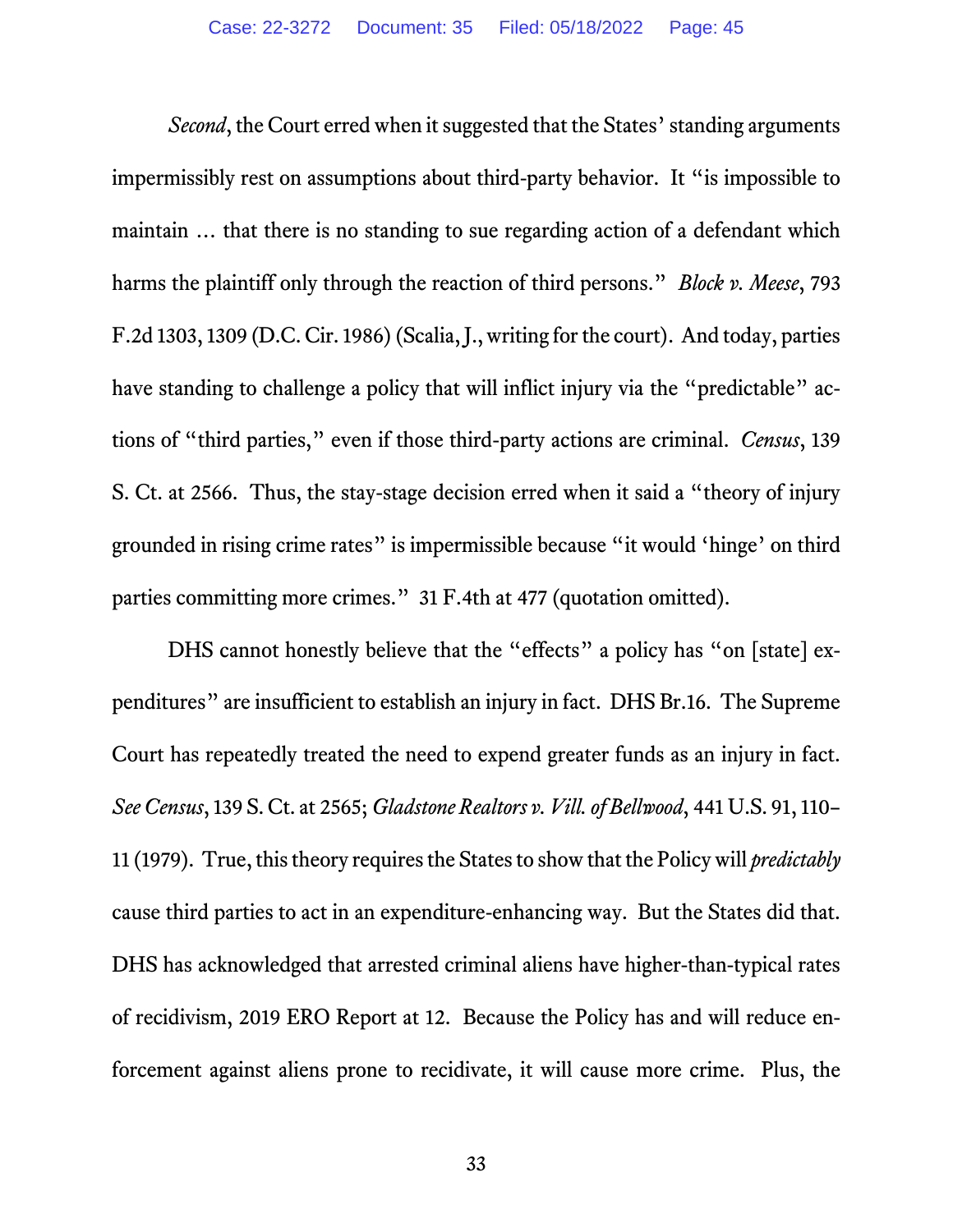States' standing arguments do not rest exclusively or even primarily on recidivist crime. Instead, they rest on community-supervision costs the States will sustain when aliens are released into their communities instead of being removed. Op., R.44, PageID#1139.

The predictability of these costs, incidentally, distinguishes *Arpaio v. Obama*, 797 F.3d 11. (So does the fact that this case, unlike *Arpaio*, implicates sovereign injuries.) DHS claims that case rejected a "materially identical theory of standing." DHS Br.24. Not so. Sheriff Arpaio's argument for standing rested on unsupported (and likely unsupportable) speculation. He posited that the challenged immigration policy might somehow spur the migration of aliens to whom it did not apply, and suggested that the policy might increase crime rates in the Sheriff's district even though it required the administration to "remove *more* criminals." 797 F.3d at 15, 21–24. This case involves no such speculation. Instead, it involves logically coherent, record-supported claims that the Policy will require the States to expend money. That is precisely what *Arpaio* said *would* suffice to establish standing. *Id*. at 23.

*Third*, the stay-stage decision undervalued the States' sovereign injuries. It acknowledged that States get special solicitude in the standing analysis when they "invoke[] a desire 'to safeguard [their] domain and [their] health, comfort, and welfare.'" 31 F.4th at 476 (quoting *Kentucky v. Biden*, 23 F.4th 585, 596 (6th Cir. 2022)).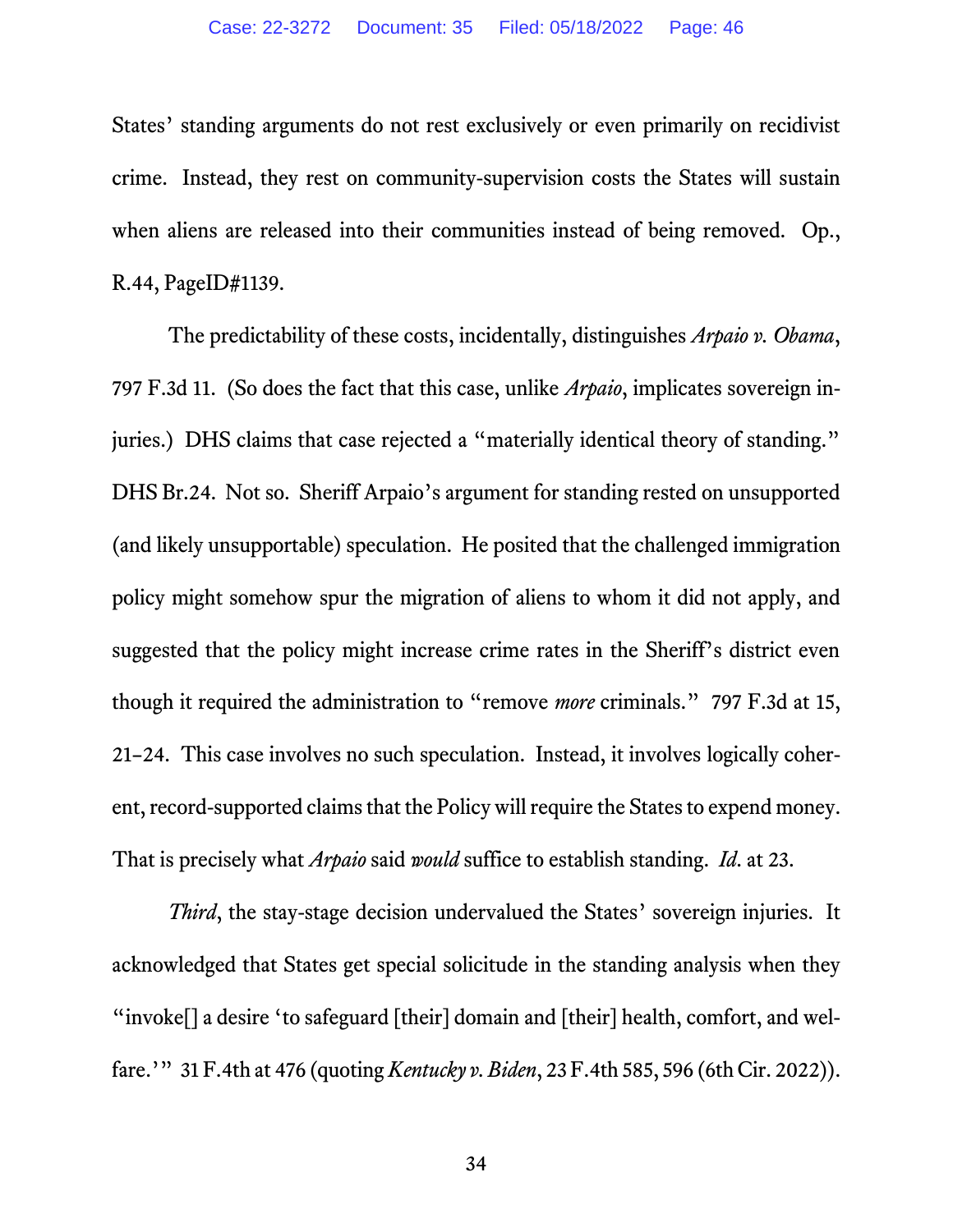That describes this case. The States sued to protect their territorial integrity, along with the health, comfort, and welfare of their citizens, from a harm (illegal immigration) that they would address themselves if they could. Put differently, the States are not seeking redress for "peripheral costs." *Id.* Instead, they are seeking redress for judicially cognizable sovereign and economic injuries that can be fairly traced to the Policy.

#### **2. The Policy is reviewable.**

Assuming the States have standing, the Court can hear this challenge to the Policy.

*Final agency action.* The APA permits review of "final" agency actions. A "final agency action" is one "by which rights or obligations have been determined, or from which legal consequences will flow." *Hawkes*, 578 U.S. at 597 (citing *Bennett*, 520 U.S. at 177–78). The finality inquiry is "pragmatic." *Id*. at 599 (quotation omitted). An agency action can be final even if it binds only the agency and even if no one can bring an action for failure to comply. *Id*. at 598–600. In other words, if an agency's "statement denies the decisionmaker discretion … then the statement is binding, and creates rights or obligations." *Gen. Elec.*, 290 F.3d at 382 (quoting *McLouth Steel Prod. Corp. v. Thomas*, 838 F.2d 1317, 1320 (D.C. Cir. 1988)).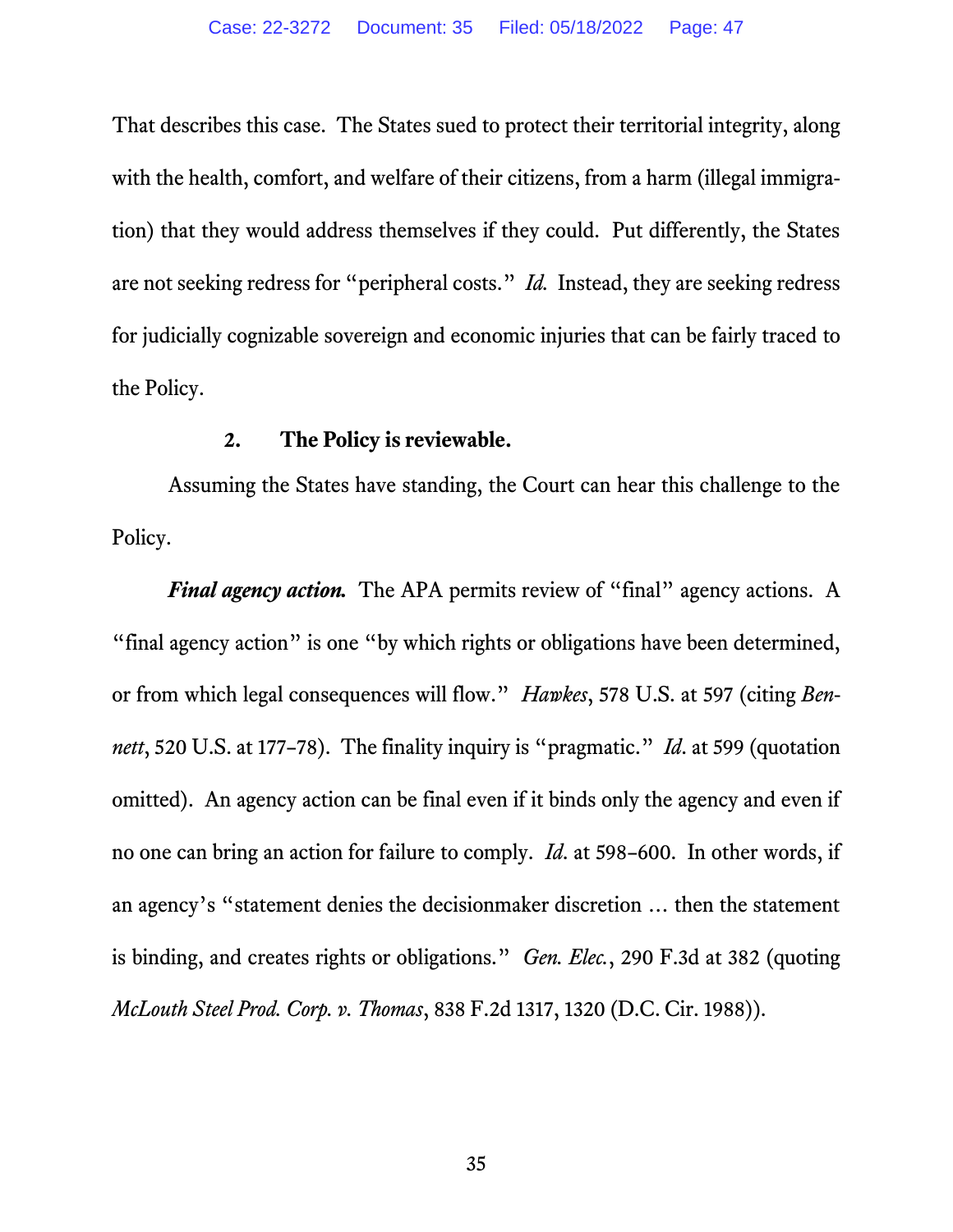The Policy is a final agency action for at least two reasons. First, as already addressed, it binds immigration officers. The Policy prohibits officers from deciding to enforce immigration laws against an alien based exclusively on his inclusion within §1226(c) or §1231(a)(1). *See above* 12–15; *accord Texas II*, 555 F. Supp. 3d at 391. True, the Policy contains some language that sounds discretion-conferring. For example, it purports not to "compel an action to be taken or not taken." R.4-1, PageID#102. But self-serving characterizations of this sort are irrelevant when they contradict reality. For example, the memorandum that created the "DAPA" program purported to provide mere "guidance for case-by-case use of deferred action." Mem. from Jeh Johnson, Sec'y, DHS, to Leon Rodriguez, Dir., USCIS, et al. 3 (Nov. 20, 2014), https://perma.cc/HK7F-YRX2. But because the memorandum had a "binding effect on agency discretion," it qualified as a reviewable final agency action. *DAPA*, 809 F.3d at 171 (quotation omitted). Similarly, although the "DACA" program purported to create no rights on which recipients could rely, *DHS v. Regents of the Univ. of Cal.*, 140 S. Ct. 1891, 1931 (2020) (Thomas, J., concurring in the judgment in part and dissenting in part), the Supreme Court held that the program *did*  cause certain rights to vest in recipients, *see id*. at 1906–07 (majority op.). The same logic applies here: while the Policy at times uses language suggesting that it imposes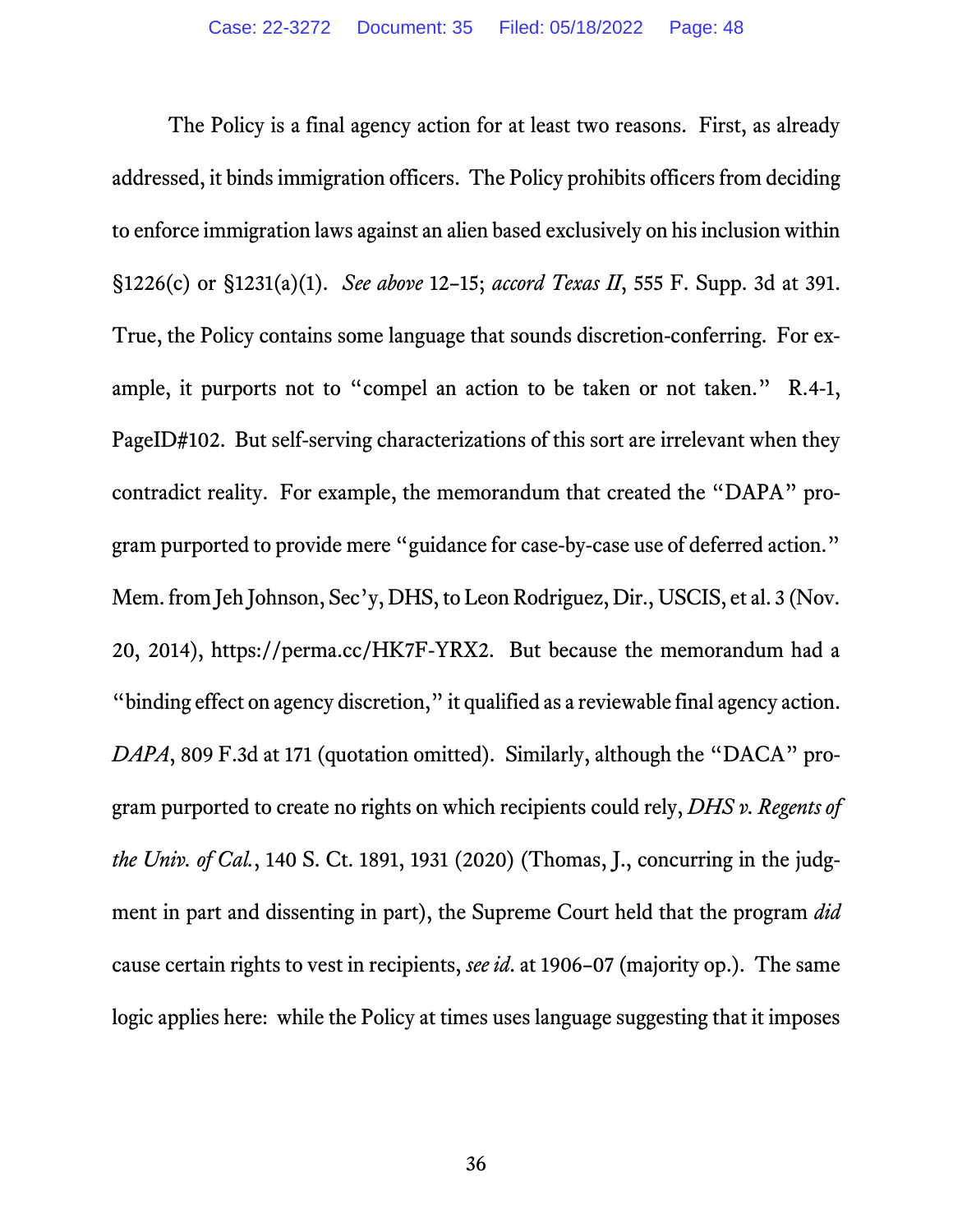no obligations or prohibitions on officers, in reality it prohibits enforcement actions that do not comport with the Policy.

In sum, the Policy "prevent[s] … government actors from pursuing [some] particular course[s] of action." *Parsons v. DOJ*, 878 F.3d 162, 167 (6th Cir. 2017). That makes it a final agency action. *Id*. at 167–68; *contra* DHS Br.26.

In any event, the Policy also creates legal rights for illegal immigrants, who may seek review of their cases if they face enforcement actions that contradict the "priorities for enforcement." *Contact ICE*, https://perma.cc/RP5T-NNA3. In this way too, the Policy creates "rights or obligations" and qualifies as final agency action. *Hawkes*, 578 U.S. at 597

*Committed to agency discretion.* The APA creates a "strong presumption in favor of judicial review." *St. Cyr*, 533 U.S. at 298. A "very narrow exception" to the presumption in favor of judicial review exists when an action is "committed to agency discretion by law." *Overton Park*, 401 U.S. at 410; 5 U.S.C. §701(a)(2). But "to honor the presumption of review," the Supreme Court reads that exception "quite narrowly." *Weyerhaeuser*, 139 S. Ct. at 370. More precisely, the exception applies only in "those rare circumstances where the relevant statute is drawn so that a court would have no meaningful standard against which to judge the agency's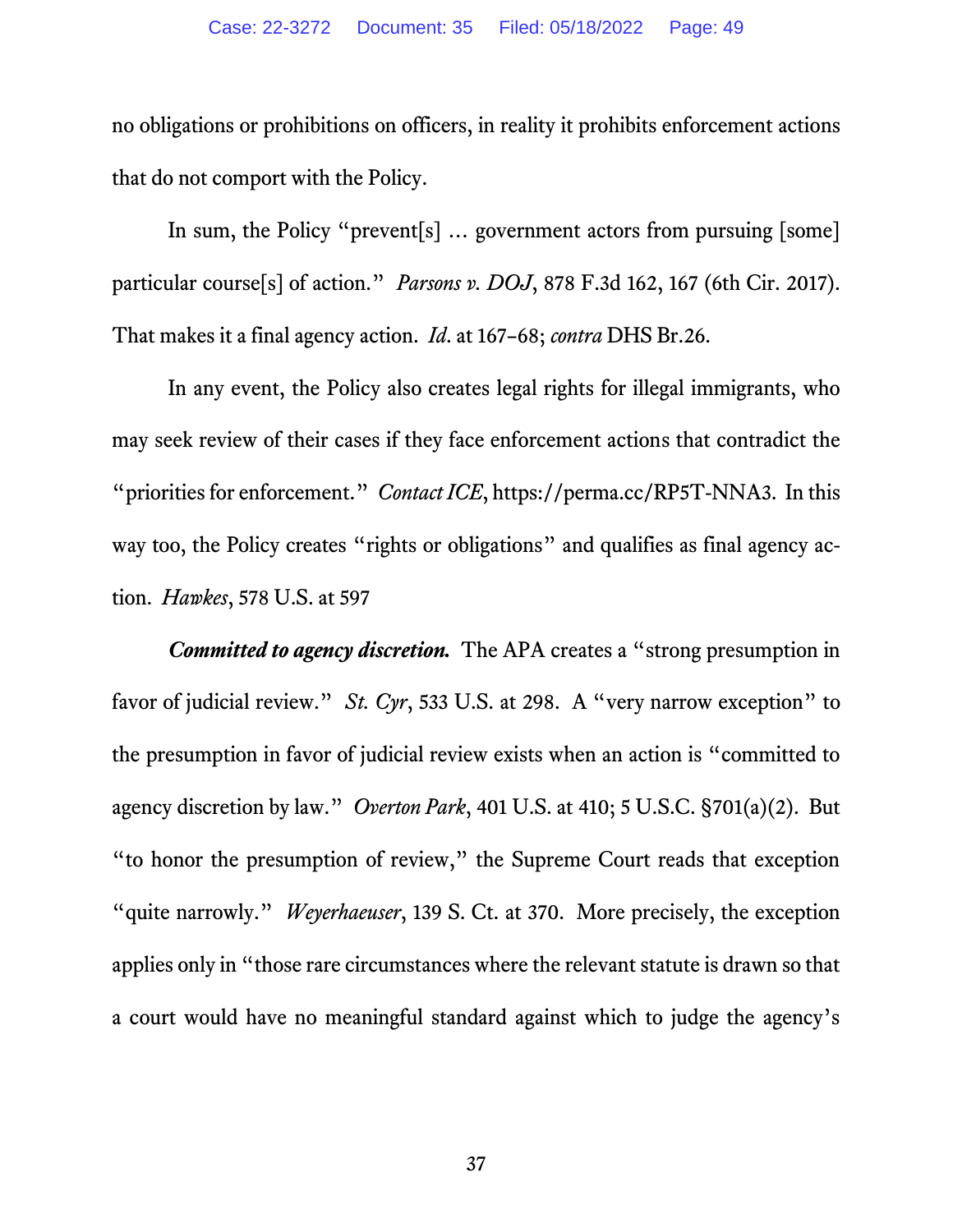exercise of discretion." *Id.*(quoting *Lincoln*, 508 U.S. at 191); *Barrios Garcia v. DHS*, 25 F.4th 430, 445–46 (6th Cir. 2022).

The States might have a harder time seeking review of any *particular* nonenforcement decision by DHS. The Court has recognized a presumption against reviewability for an "agency's decision not to prosecute or enforce" a particular individual. *Heckler v. Chaney*, 470 U.S. 821, 831 (1985). But *Heckler* is irrelevant here, because the States are challenging a broad nonenforcement policy as opposed to a discrete nonenforcement decision. *Heckler* does not bar such challenges. *MPP*, 20 F.4th at 978–88; *see also Am. Acad. of Pediatrics v. FDA*, 379 F. Supp. 3d 461, 485 (D. Md. 2019); *Pub. Citizen Health Rsch. Grp. v. Acosta*, 363 F. Supp. 3d 1, 18 (D.D.C. 2018). The States are not aware of any decision in any circuit saying otherwise.

DHS argues its discretion is particularly broad in the immigration context. DHS Br.29–31. This abstract principle has no bearing on the States' challenge regarding two statutes intended to constrain DHS's discretion. Perhaps sensing that, DHS points to 8 U.S.C. §1252(g), which says "no court shall have jurisdiction to hear any cause or claim *by or on behalf of an alien* arising from the decision or action by [DHS] to commence proceedings, adjudicate cases, or execute removal orders." (Emphasis added). This statute is aimed at stopping the "deconstruction, fragmentation, and hence prolongation of removal proceedings." *Reno v. Am.-Arab Anti-*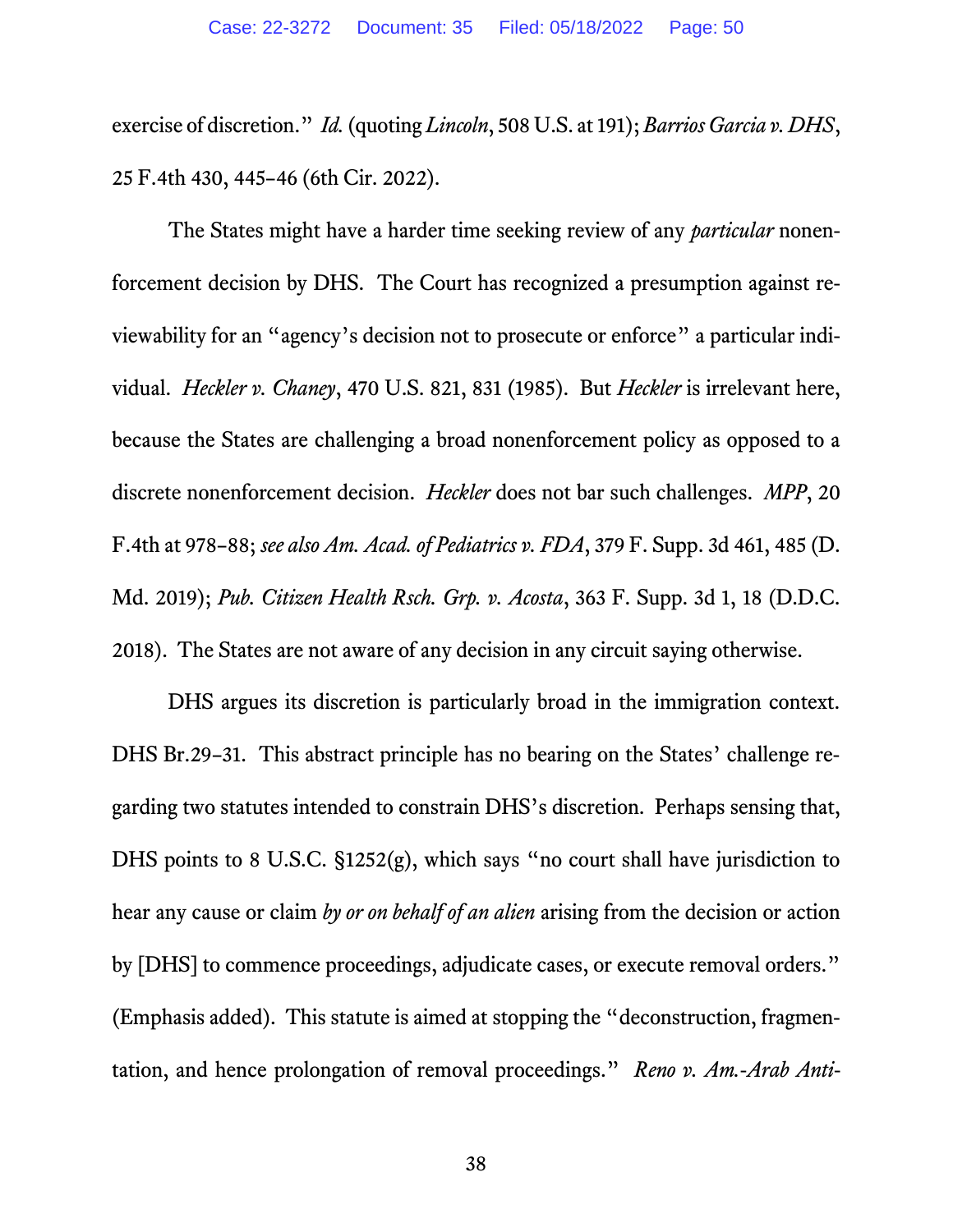*Discrimination Comm.*, 525 U.S. 471, 487 (1999). And as the italicized language shows, this statute has no application to this suit, which was brought by States (rather than "an alien") and challenges a nonenforcement policy (rather than the commencement or adjudication of proceedings).

*Prudential standing.* The prudential standing doctrine is on its last legs, but still upright for now. *See Lexmark Int'l, Inc. v. Static Control Components, Inc.*, 572 U.S. 118, 126 (2014). "Under the Administrative Procedure Act, a party has prudential standing if he is 'adversely affected or aggrieved by agency action.'" *Patel*, 732 F.3d at 635 (quoting 5 U.S.C. §702). "A party is 'adversely affected or aggrieved' if the interest he seeks to protect is 'arguably within the zone of interests to be protected or regulated by the statute that he says was violated.'" *Id*. (quotation omitted). The test is not "especially demanding," given the APA's presumption of review, and the "benefit of any doubt goes to the plaintiff." *Id*. (quotation omitted). A plaintiff lacks prudential standing only if his interests are "so marginally related to or inconsistent with the purposes implicit in the statute that it cannot reasonably be assumed that Congress intended to permit the suit." *Match-E-Be-Nash-She-Wish Band of Pottawatomi Indians v. Patchak*, 567 U.S. 209, 225 (2012).

The States' interests in this suit—protecting themselves from the costs of less-than-vigorous immigration enforcement—are precisely the same interests that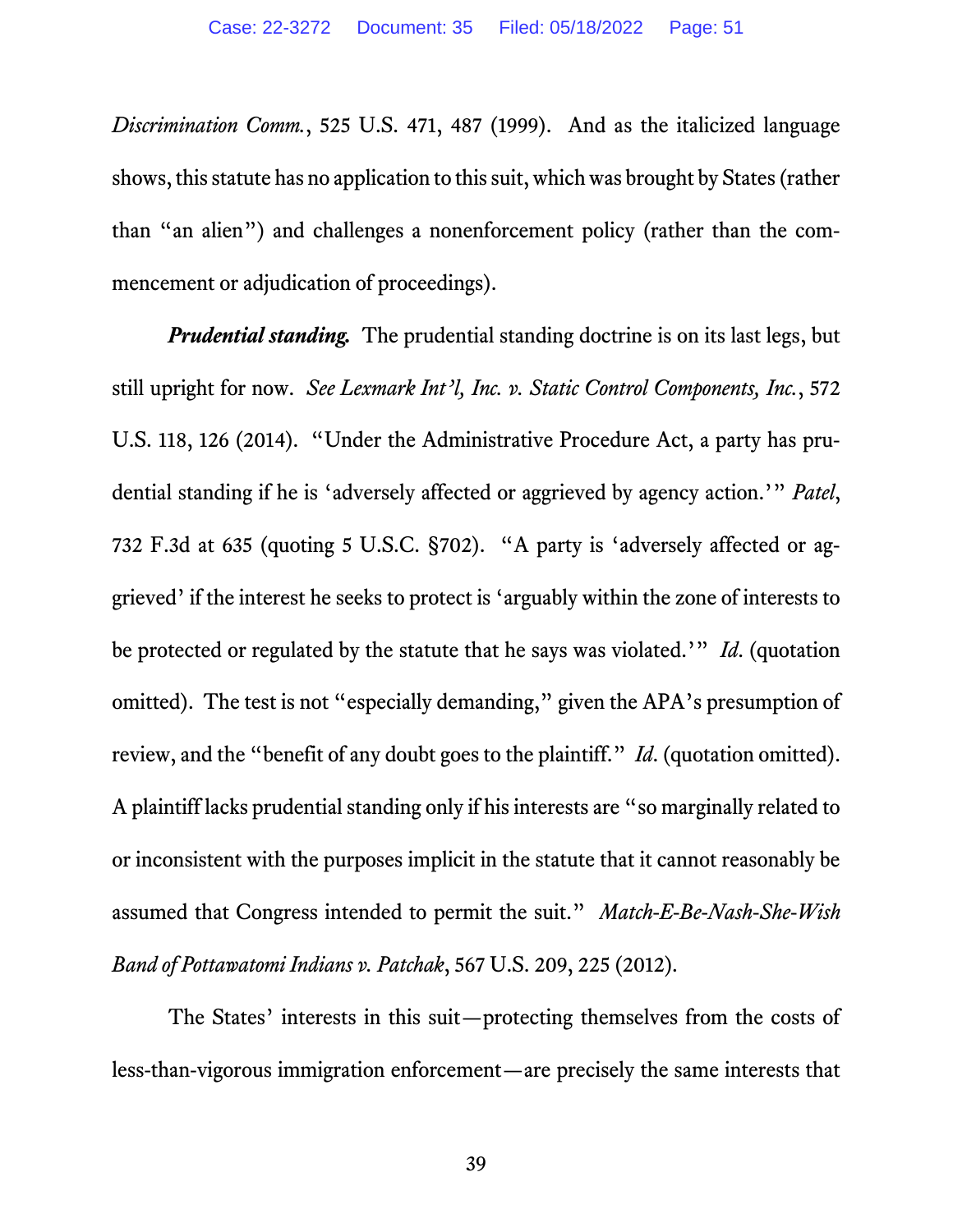Congress passed §1226(c) and §1231(a) to address. *See above* 7–11; *Demore*, 538 U.S. at 518; *see also Hernandez-Avalos v. INS*, 50 F.3d 842, 847–48 (10th Cir. 1995). The zone-of-interests test is satisfied.

Section 1252(b)(9) is not to the contrary. *Contra* DHS Br.33. It says: "Judicial review of all questions of law and fact, including interpretation and application of constitutional and statutory provisions, *arising from any action taken or proceeding brought to remove an alien* from the United States … shall be available only in judicial review of a final order …." (Emphasis added). This statute limits review of issues bearing on *particular* removal decisions. It is "certainly not a bar" to APA suits challenging broadly applicable immigration policies. *Regents*, 140 S. Ct. at 1907.

## **B. The States will prevail under the APA.**

Under the APA, this Court "shall ... set aside agency action" that is "arbitrary, capricious, an abuse of discretion, or otherwise not in accordance with law." 5 U.S.C. §706(2)(A). The Policy is both contrary to law and arbitrary and capricious. The States will therefore prevail in their APA challenge.

#### **1. The Policy is not in accordance with law.**

Two statutes, 8 U.S.C. §1226(c)(1) and §1231(a)(1)(A), say that DHS "shall" take enforcement actions against certain specified aliens. The Policy, in contrast, *forbids* field officers from taking these actions based on an alien's eligibility for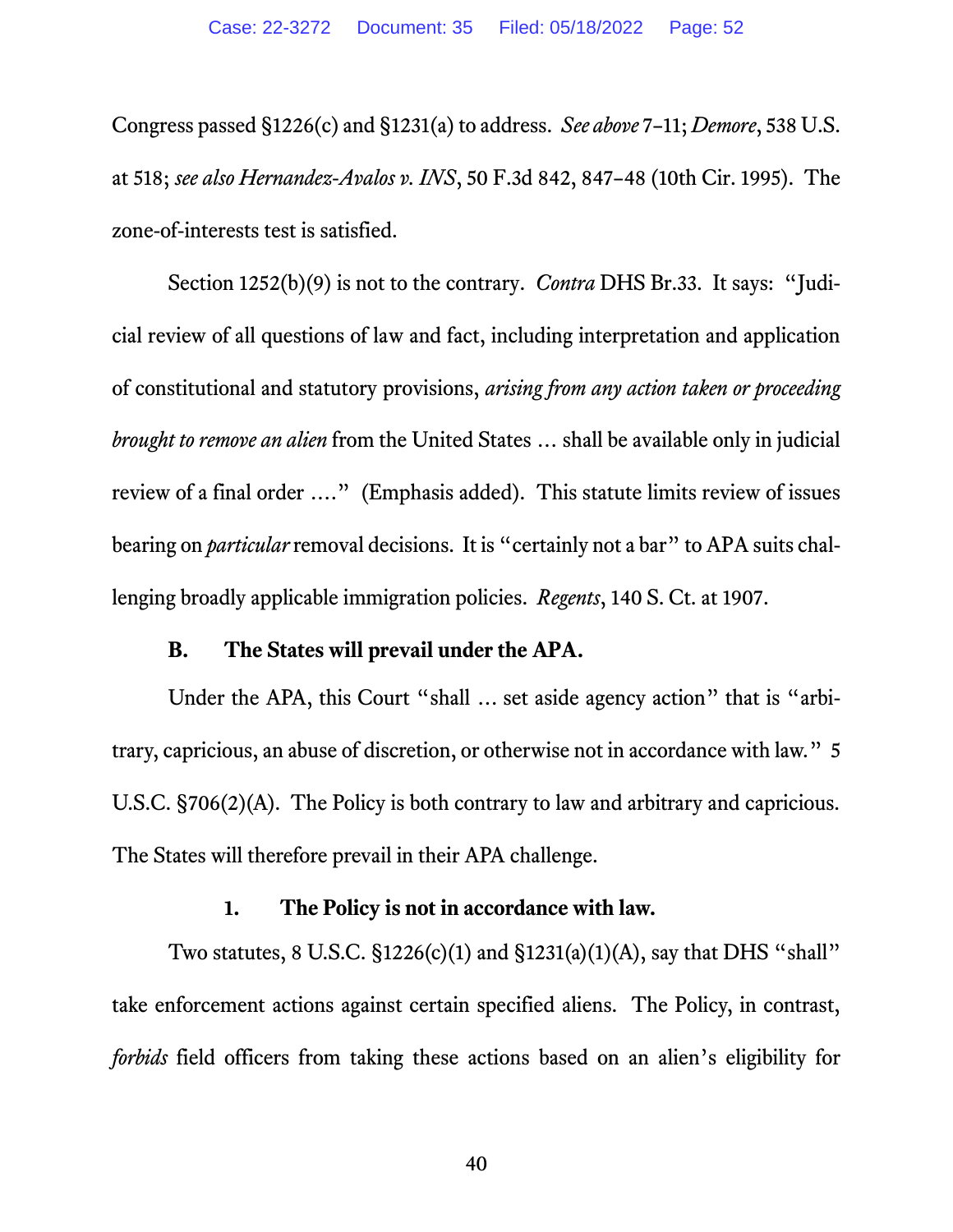removal under these statutes. Instead, it permits enforcement against covered aliens only if various extra-statutory factors support enforcement. By prohibiting officers from taking enforcement actions that Congress requires them to take, the Policy is contrary to law.

## **a. Section 1226(c)(1).**

Section 1226(c)(1) says that ICE "shall take into custody," specified aliens including aliens convicted of crimes of moral turpitude, drug crimes, aggravated felonies, firearm offenses, espionage, and human trafficking—upon their release from criminal custody. 8 U.S.C. §1226(c)(1). "Unlike the word 'may,' which implies discretion, the word 'shall' usually connotes a requirement." *Kingdomware Techs., Inc. v. United States*, 579 U.S. 162, 171 (2016). It is no surprise, then, that Congress thought it was enacting a "detention mandate." H.R. Rep. No. 104-828, at 210–11 (1996) (Conf. Rep.). Nor is it a surprise that the Supreme Court has interpreted it accordingly. Under §1226(c), "aliens *must be* arrested 'when [they are] released' from custody on criminal charges," and they must subsequently be detained. *Nielsen*, 139 S. Ct. at 959 (alterations in original, emphasis added); *accord id*. at 966.

Statutory context bolsters the point. A different subsection in §1226 says that, "[o]n a warrant issued by the Attorney General, an alien *may* be arrested and detained pending a decision on whether the alien is to be removed from the United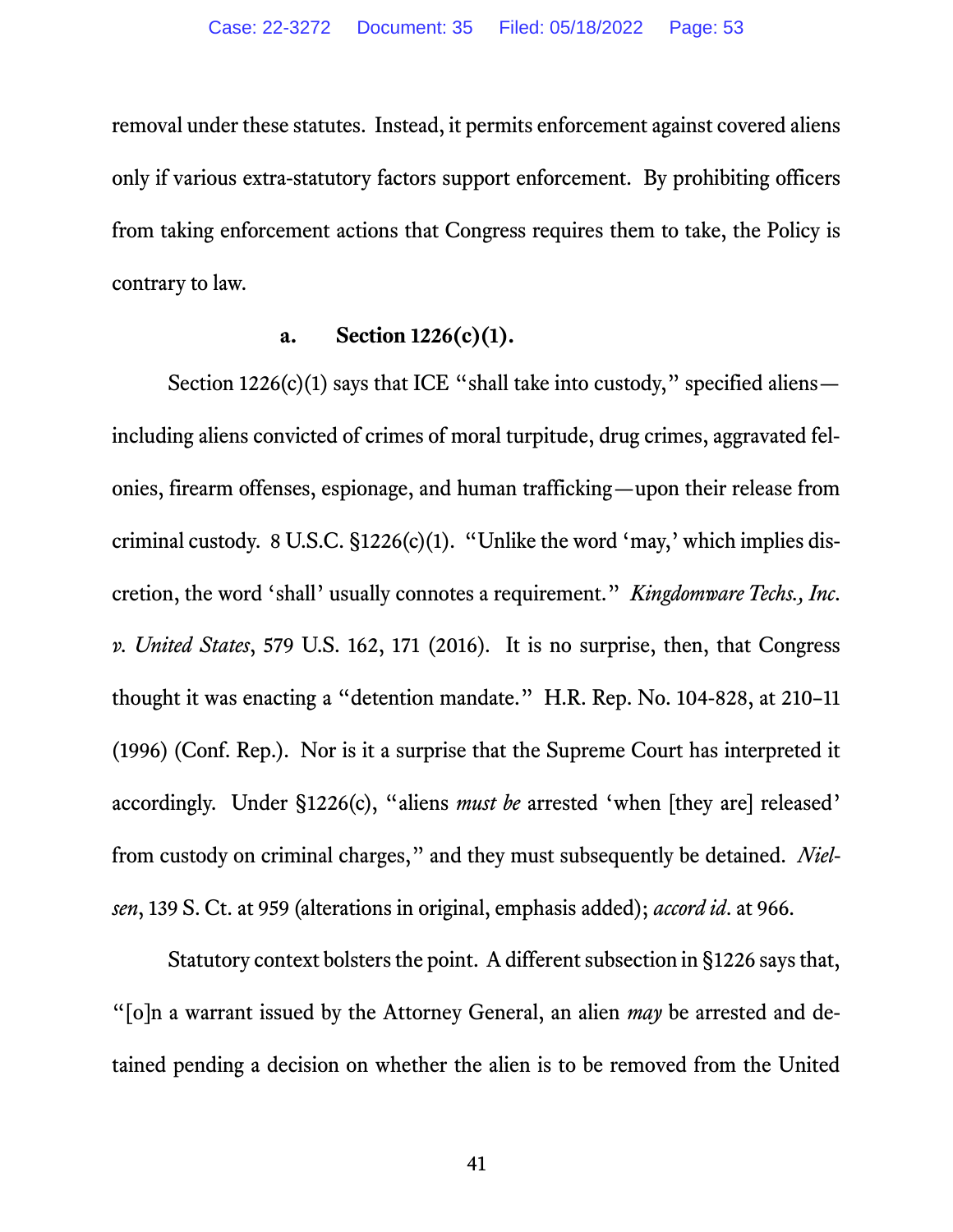States." §1226(a) (emphasis added). Generally speaking, "the use of different terminology in adjoining sections suggests that Congress utilized the specific terms intentionally." *Sanders v. Allison Engine Co.*, 703 F.3d 930, 936 (6th Cir. 2012). While that principle readily yields to context, Congress's use of the antonyms "may" and "shall" strongly implies a difference in meaning.

\*

The Policy flagrantly violates this mandatory duty. For aliens suspected of terrorism or espionage, the Policy allows categorical prioritization. R.4-1, PageID#100; 8 U.S.C.  $\S$ 1226(c)(1)(B), (D). That accords with the statute. But for aliens who pose a threat to public safety, the Policy turns "shall" into "shall not" in certain applications. It prohibits "bright lines or categories," and "requires an assessment of the individual and the totality of the facts and circumstances." R.4-1, PageID#100. ICE officers are not allowed to "rely on the fact of conviction" as justification for arrest and detention. *Id*. at PageID#101. Instead, they can arrest and remove an alien whose arrest and removal §1226(c) mandates *only if* the extra-statutory factors in the Policy are satisfied.

In sum, the Policy forbids at least some arrests that §1226(c) mandates. Consider an example. Suppose an officer arrives at a state prison with an empty bus. Suppose the State is set to release two individuals, the first a terrorist and the second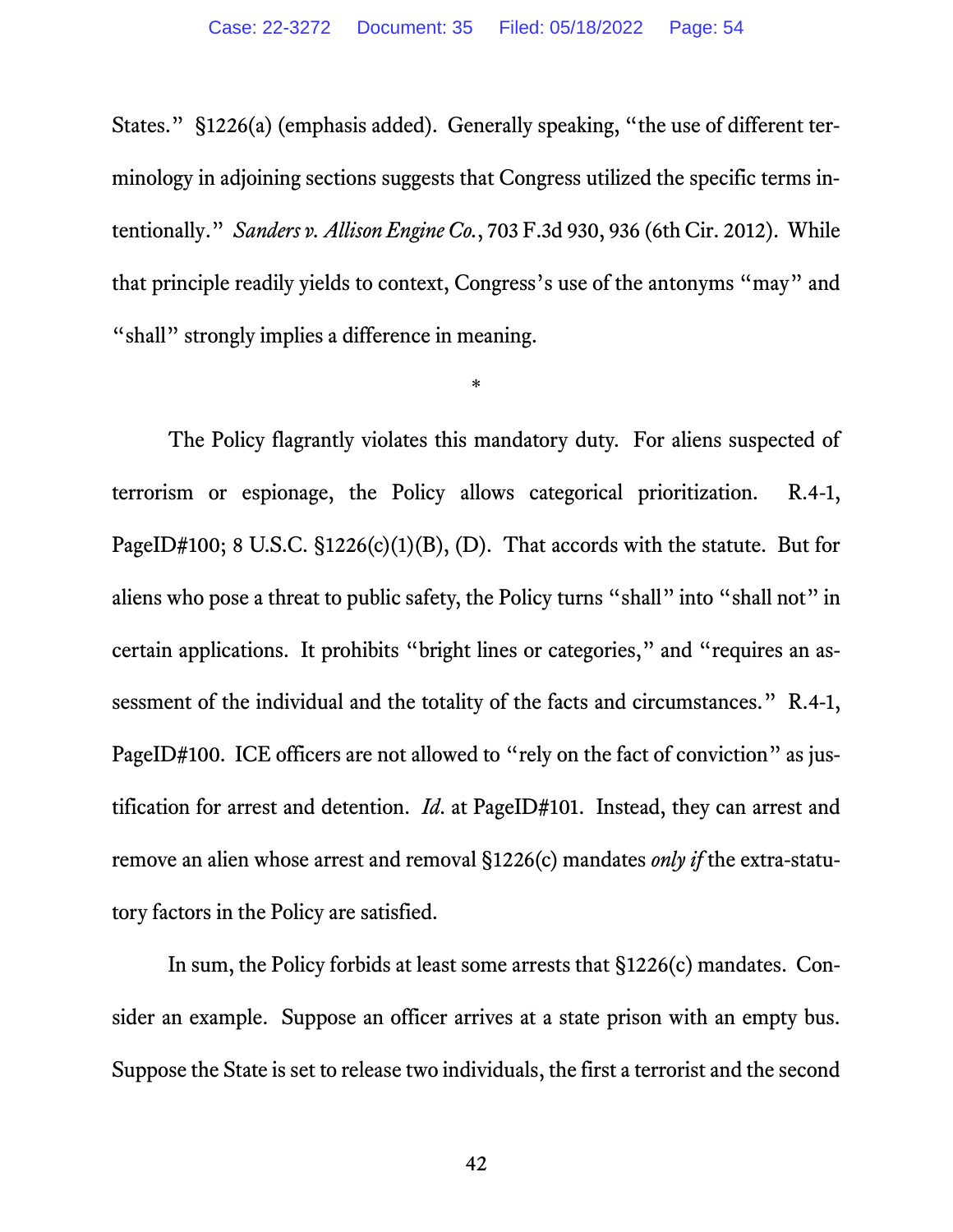an armed burglar. The Policy requires arresting the first. Assume the Policy's extrastatutory factors do not support arresting the second. Can the official arrest and detain the individual anyway, as §1226(c) requires? No. Even if the officer could arrest that individual without any further effort and without straining DHS's resources, he is prohibited from making an arrest inconsistent with the Policy. By imposing barriers to the apprehension of aliens whose apprehension and detention Congress made mandatory, the Policy violates the law.

This Court's stay-stage decision suggested that the Policy complies with §1226(c). 31 F.4th at 479–80. But its reasoning, which DHS now adopts, is flawed.

\*

*First*, the Court treated the Policy as though it leaves individual officers free to enforce §1226(c) against all covered aliens. In fact, the Policy prohibits officers from arresting a covered alien unless the extra-statutory review process the Policy requires supports arrest and removal. *See above* 12–15. The States do not quarrel with the fact that DHS has limited resources and is probably incapable of fulfilling its duty as to every covered alien. 31 F.4th at 480–81. They concede that, as a result, DHS officers must exercise discretion in deciding whom to arrest. And they take no issue with DHS's guiding that discretion with prioritization schemes (provided those schemes accord with statute). What the States object to is this: the Policy,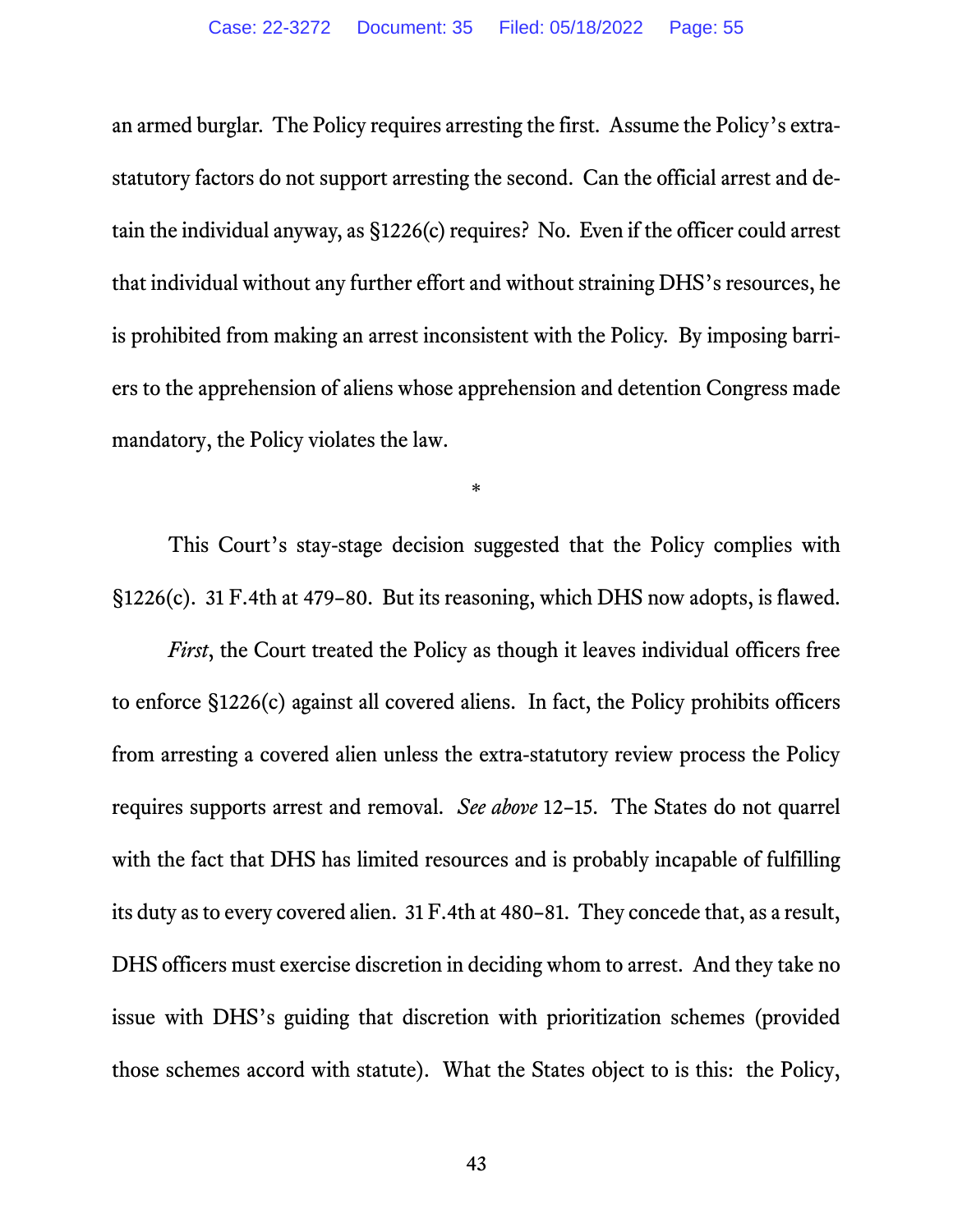instead of simply announcing priorities to guide independent decisionmaking, affirmatively prohibits officials from acting in a manner that is statutorily required, even if they can do so without diverting resources away from priority-category aliens. *That* is why the Policy is contrary to law.

*Second*, the Court deemed the Policy consistent with §1226(c) based in part on its misunderstanding of §1226 more broadly. Its argument started from the premise that §1226(c) "does not say how long [aliens] must remain in custody or even ensure they must immediately be taken into custody." 31 F.4th at 480. Those matters, it thought, were covered by §1226(a), which allows for arrest and detention "pending a decision on whether the alien is to be removed." It seemingly reasoned that, because DHS can decide at any point not to bring removal proceedings, it need not take §1226(c) aliens into custody or detain them at all.

The premise of this argument is false. Section 1226(c) *does* require immediate apprehension and *does* dictate the length of custody. Subsection (c)(1) requires DHS to apprehend covered aliens immediately "upon release from criminal custody." *Nielsen*, 139 S. Ct. at 969. Subsection (c)(2), forbids DHS from allowing the "release" of covered aliens except in very narrow circumstances. *Id*. at 960 (quoting  $\S1226(c)(2)$ ). Together, these two subsections require immediate arrest and (except in narrow circumstances) detention for as long as it takes to remove the alien. And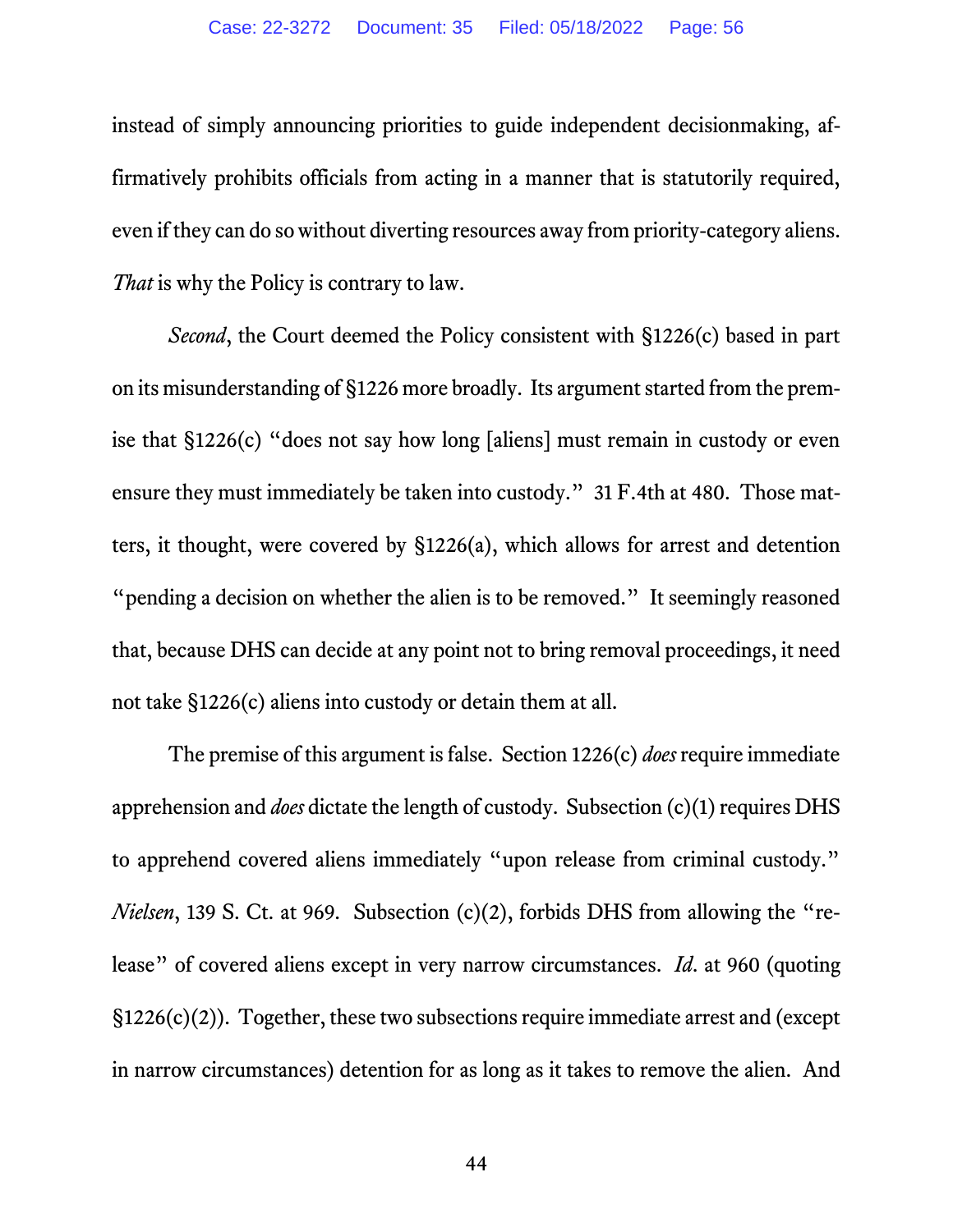because these subsections specifically govern the arrest and detention of criminal aliens, they prevail over subsection (a), which governs arrest and detention of aliens generally. *See* Scalia & Garner, *Reading Law* §28, p.183 (2012). (Incidentally, the General/Specific Canon also defeats DHS's argument that 6 U.S.C. §202(5), which generally permits the Secretary to set enforcement priorities, allows for the adoption of priorities inconsistent with §1226 or §1231. *See* DHS Br.30.)

Because the Policy is inconsistent with §1226(c) insofar as that statute mandates arrest, DHS tries to show that "shall" really means "may." It relies heavily on the "basic principle," 31 F.4th at 480, that at "each stage [of the deportation process] the Executive has discretion to abandon the endeavor," *Reno*, 525 U.S. at 483; *accord* DHS Br.30. But that "basic principle" is just a background rule from which Congress can depart. That is what it did with §1226(c) and §1231(a), which require the arrest and removal of covered aliens. *Nielsen*, 139 S. Ct. at 969; *Johnson*, 141 S. Ct. at 2281.

It is true that a "well established tradition of police discretion has long coexisted with apparently mandatory arrest statutes." *Town of Castle Rock v. Gonzales*, 545 U.S. 748, 760 (2005). Thus, even "seemingly mandatory legislative commands" in criminal statutes are *presumed* to leave officers with discretion not to enforce the law on a case-by-case basis. *Id*. at 761. But legislatures can rebut that presumption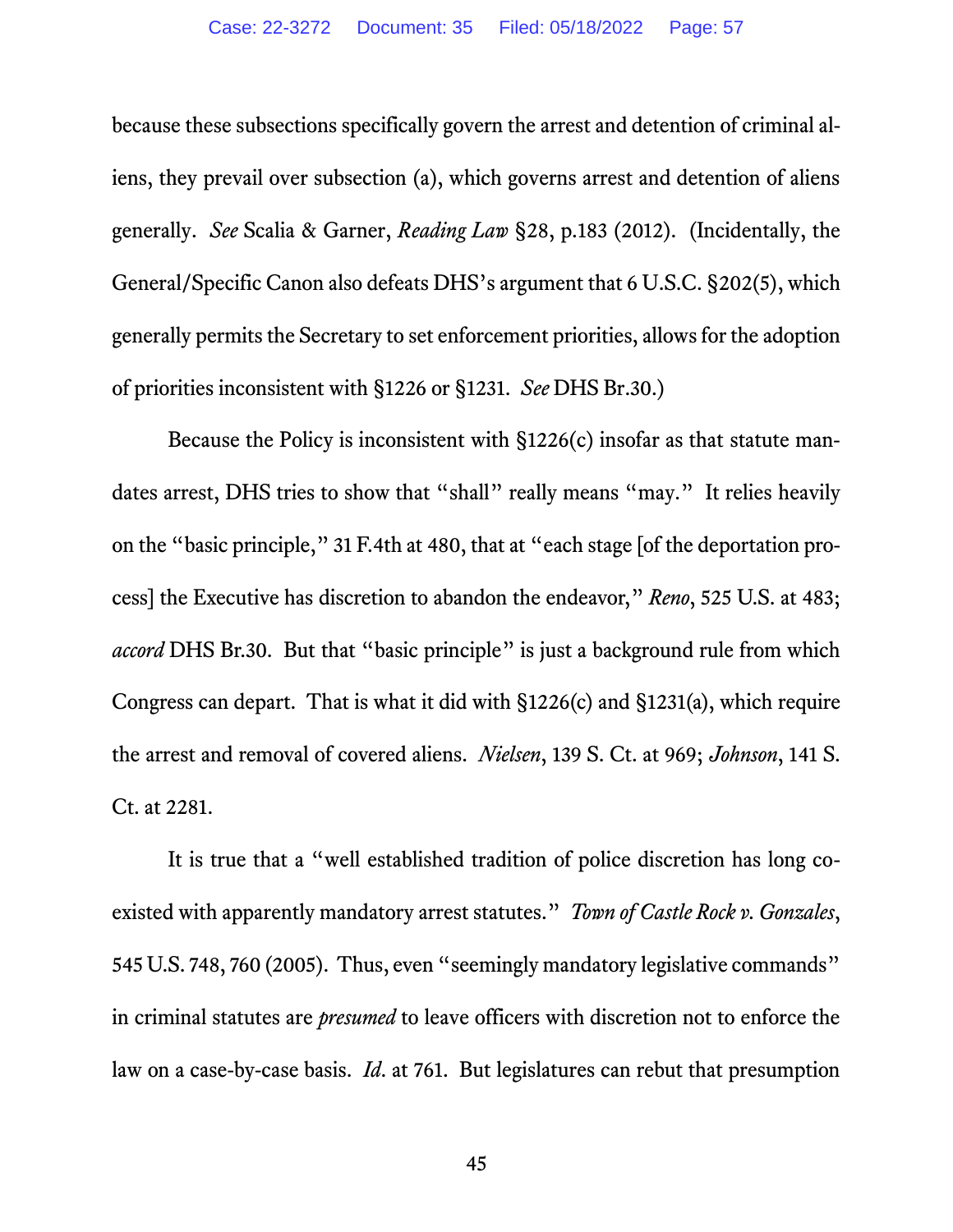with a "strong<sup>[]</sup> indication" of their intent to do so. *Id*. The text, context, and historical evolution of immigration laws, *see above* 7–11, *Demore*, 538 U.S. at 518, supply that strong indication here, which is why the Supreme Court has interpreted both §1226(c) and §1231(a)(1) as mandates. *Nielsen*, 139 S. Ct. at 969; *Johnson*, 141 S. Ct. at 2281.

DHS acknowledges that Congress can create mandates in the immigration space. But it says Congress must use terms like "only if" or "under no circumstance." This argument aligns with the stay-stage opinion which, based on §1231(a)(2), suggested that the word "shall" in §1226(c)—and §1231(a)(1)(A) might mean "may." Section 1231(a)(2) "says that, '[during] the removal period, the Attorney General shall detain the alien. *Under no circumstance* during the removal period shall the Attorney General release an alien who has been found inadmissible' for the same types of offenses captured by §1226(c)." 31 F.4th at 481. The Court claimed that, "[h]aving argued that the juxtaposition between the 'may' and 'shall' language in the two statutes supports its position, the States must acknowledge that the juxtaposition between the 'shall' and 'under no circumstance' language supports the Department's position." *Id*.

The States make no such acknowledgment. No "canon of interpretation … forbids interpreting different words used in different parts of the same statute to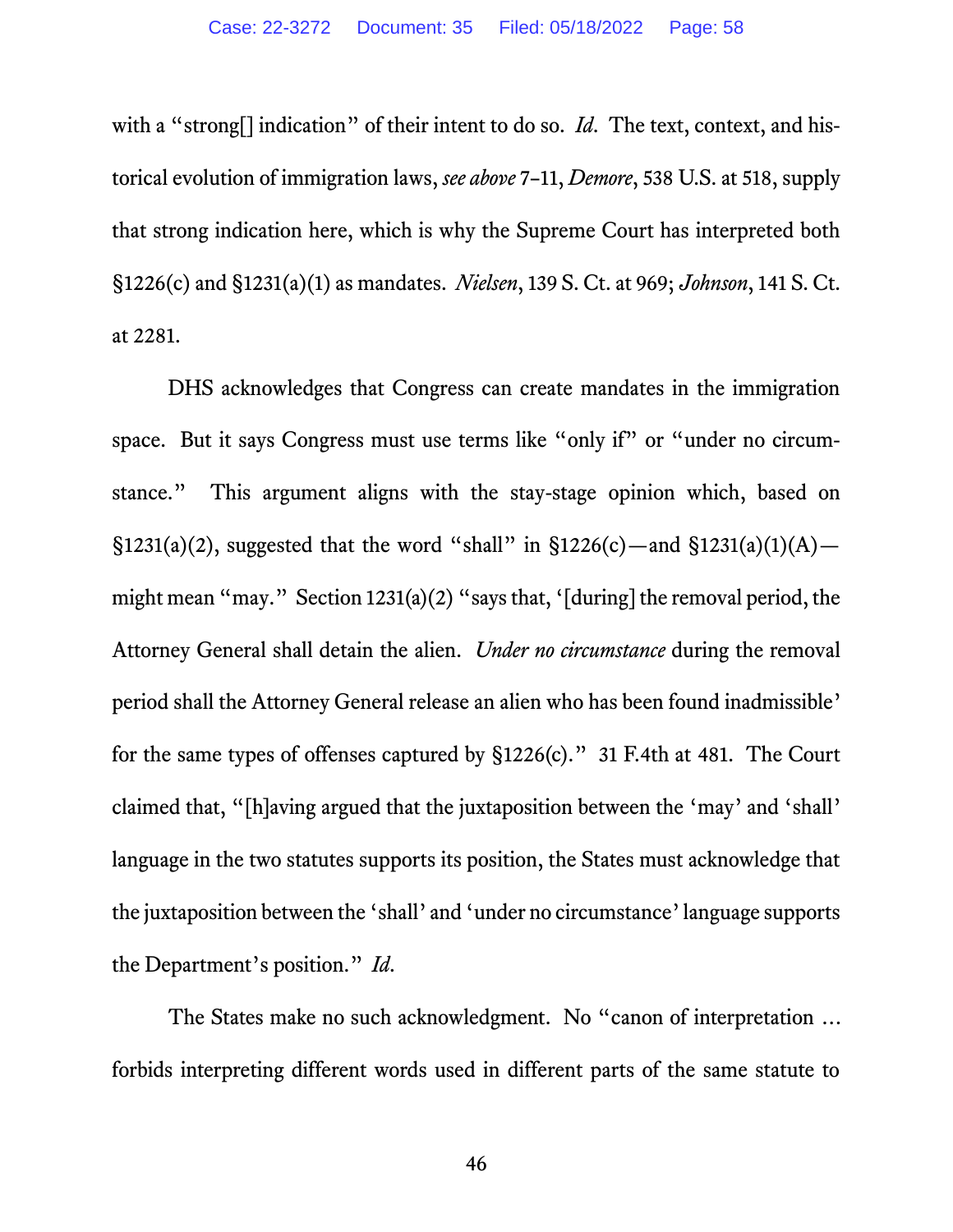mean roughly the same thing." *Kirtsaeng v. John Wiley & Sons, Inc.*, 568 U.S. 519, 540 (2013). The may-versus-shall distinction discussed above matters not because the words are different, but rather because the two words are most commonly used as antonyms, making their juxtaposition especially stark. (If an overly formal parent told his child, "you shall do your homework and, you may do it at the kitchen table," the child would not mistake the first half of that statement for a suggestion or the second half for a command.) In contrast, "shall" and "under no circumstance" are commonly used as synonyms and even complements. ("You shall not, under any circumstance, fail to do your homework.") Section 1231(a)(2) itself uses the two words in this way: it says the Attorney General "shall detain the alien" and "[u]nder no circumstance" release him. If anything "under no circumstance" makes "shall detain" more clearly directive, because it is impossible to keep someone detained who was never detained in the first place. All told, Congress's use of "under no circumstance" does not suggest that the word "shall," when used in the same statute  $(S1231(a))$  or an entirely different statute  $(S1226(c))$ , means "may."

"Congress need not add 'we really mean it!' to make statutes effectual." *Bormes v. United States*, 759 F.3d 793, 796 (7th Cir. 2014). And it is hard to see how Congress could have been much clearer about the mandatory character of §1226(c). After all, its use of "shall" is mandatory in exactly the same way as other provisions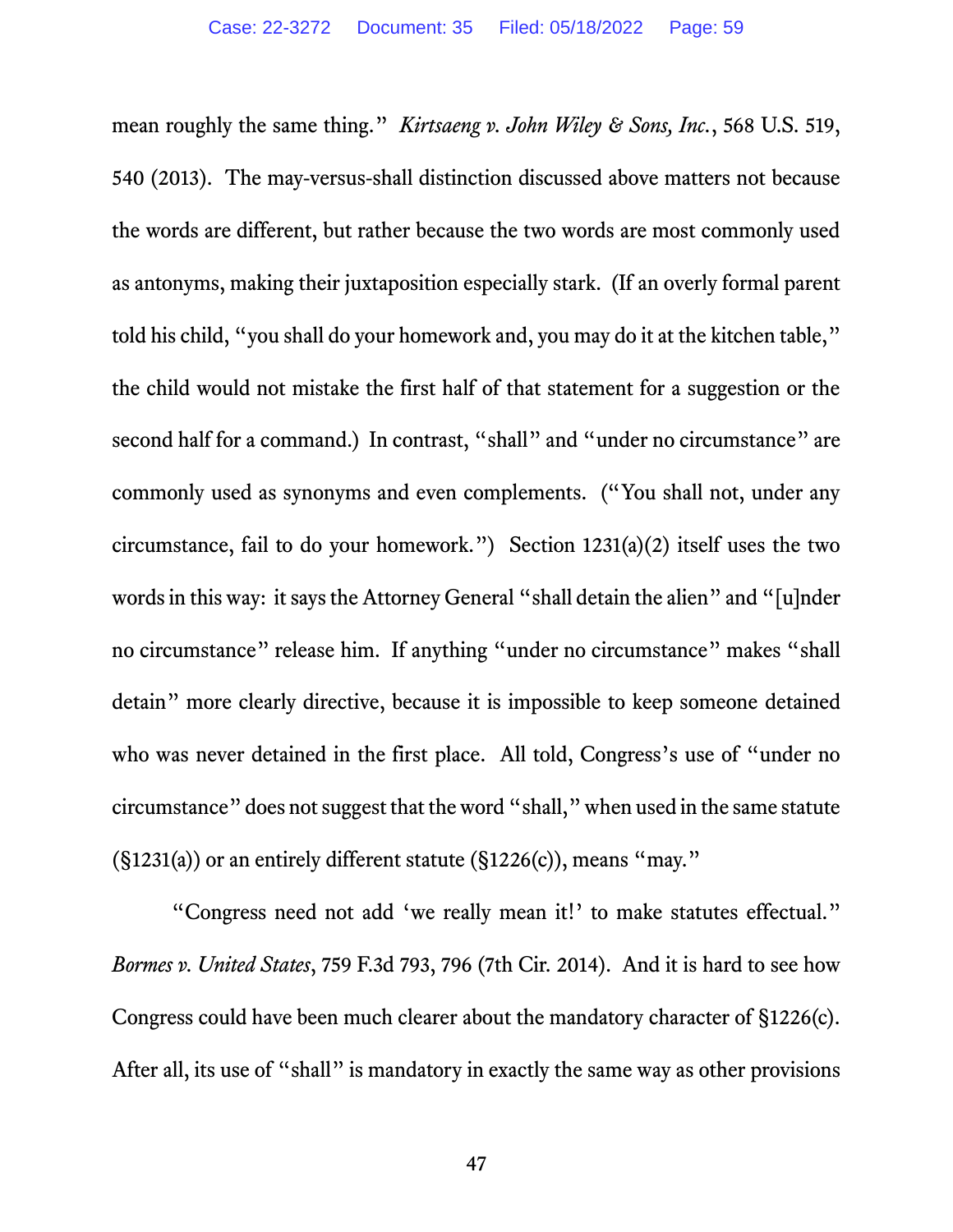no one could mistake for suggestions. (Consider this one: "Congress shall make no law respecting an establishment of religion … or abridging the freedom of speech.") And it used "shall" alongside sections containing the permissive "may," all with the objective purpose of trying to get the executive branch to vigorously enforce immigration law. *See above* 7–11.

## **b.** *Section 1231(a)(1).*

Congress enacted §1231(a)(1) to fix a very particular problem: the government was not removing aliens who had already received removal orders. The predecessor statute allowed the Attorney General six months to "effect" an alien's final order of departure, which the alien could delay by seeking judicial review, and granted the Attorney General "discretion" whether to detain the alien during that time. 8 U.S.C. §1252(c) (1994).

Section  $1231(a)(1)$  fixed that by requiring that ICE "shall remove" an alien with a final order of removal within 90 days. Another subsection governs detention during that period. "During the removal period, the Attorney General shall detain the alien." 8 U.S.C. §1231(a)(2). And although the statute does allow for the release of aliens in limited instances, *e.g.*, §1231(c)(2)(A), (C), DHS may not release certain criminal aliens under any circumstance, §1231(a)(2).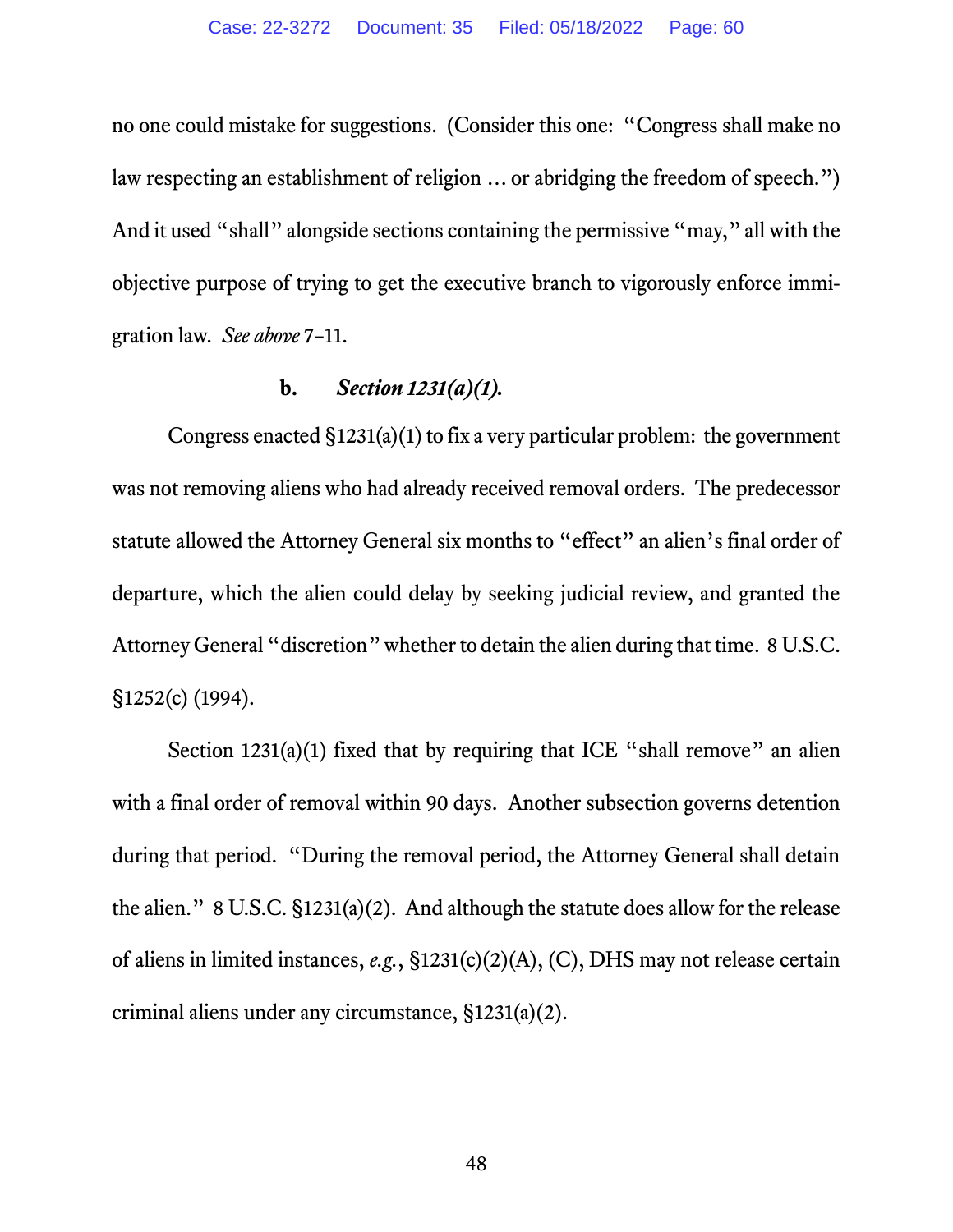"Shall," as used in  $\S$ 1231(a)(1)(A), is mandatory for the same reasons it is mandatory in §1226(c). Thus, the statute requires removal, within 90 days, of aliens with final orders of removal. The Supreme Court has said so expressly, rejecting an argument that the "practical[] impossib[ility]" of removing all aliens within that timeframe makes "shall" permissive. *Johnson*, 141 S. Ct. at 2291. While the remainder of §1231 provides for supervised release or prolonged detention to deal with cases where immediate removal is impractical, *id*., the statute gives DHS no discretion to simply treat aliens with final orders of removal as if they face no removal deadline at all. *See Larose*, 968 F.3d at 561 (§1231 is mandatory); *United States v. Barrera-Landa*, 964 F.3d 912, 922 (10th Cir. 2020) (same). Indeed, the fact that §1231(a)(1)(A) requires removal within 90 days "[e]xcept as otherwise provided" in §1231 drives home the statute's mandatory nature: by expressly recognizing some exceptions to the 90-day-removal rule, it impliedly rejects the existence of others.

\*

The Policy violates §1231(a)(1). Aliens with final orders of removal are not even a priority category. And so ICE officers can remove these individuals *only if*  they come within one of the priority categories—officers cannot rely simply on the existence of a final order of removal. *See above* 12–15. As Secretary Mayorkas confirmed to the Senate, aliens who are ordered removed after having been afforded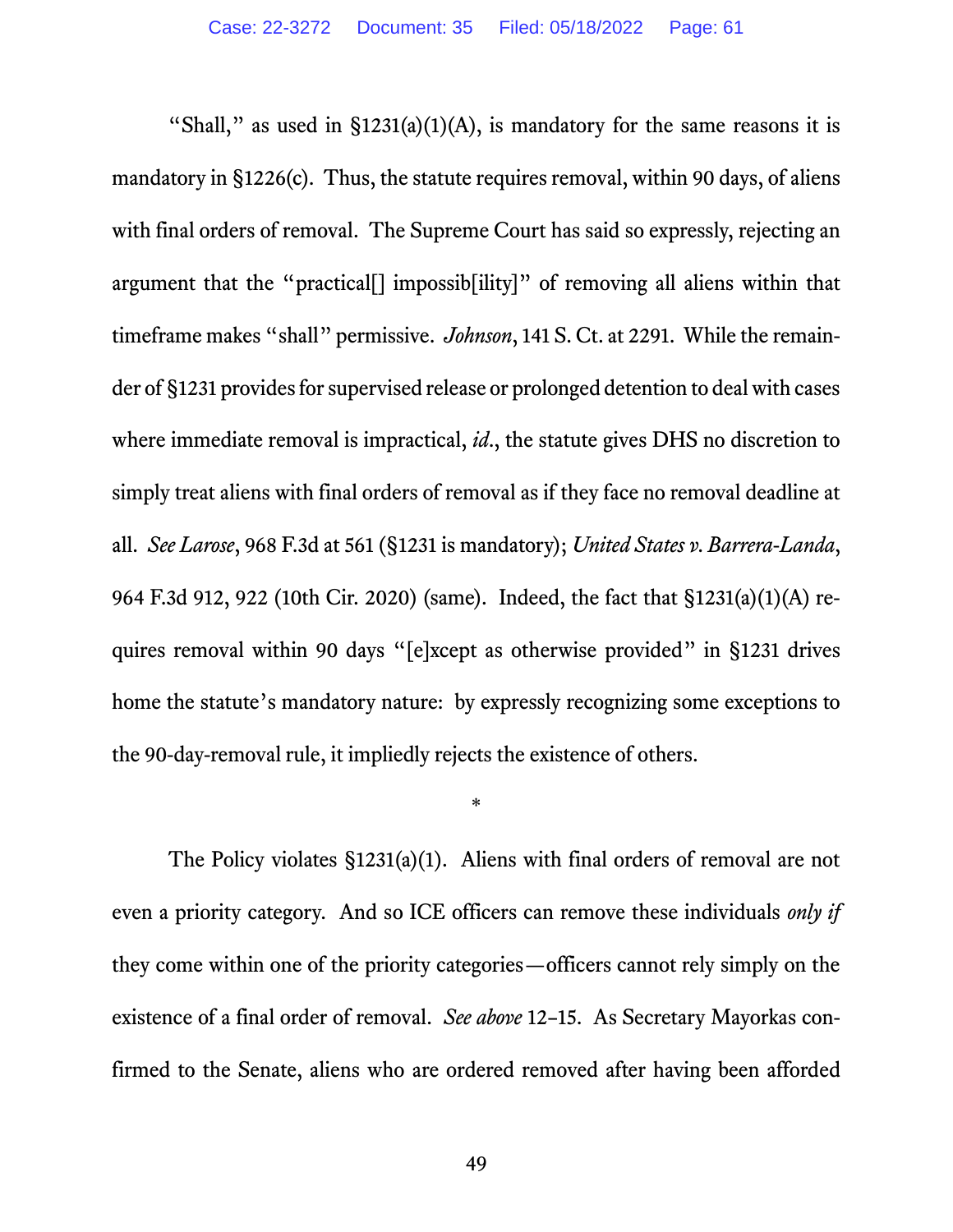tremendous process during their immigration proceedings now receive *de novo* review of the question whether they ought to be removed. *See* Department of Homeland Security Oversight Hearing, CSPAN (Nov. 16, 2021), http://tinyurl.com/DHSHear (interaction with Senator Grassley, at 42:26).

The Policy turns the mandatory 90-day-removal period into a rarely observed suggestion. While Congress defined "removal period" to mean 90 days, the Policy implements the statute as though it said: "DHS may remove the alien within 90 days, after 90 days, or never." The time limitation has no meaning if removals are committed to DHS's sole and unreviewable discretion. *See Nat'l R.R. Passenger Corp. v. Morgan*, 536 U.S. 101, 109 (2002).

\*

The contrary arguments fail. It is true that "Congress itself appreciated that removal would not always occur within 90 days," and that it subjected aliens not timely removed to supervised release. 31 F.4th at 480 (citing §1231(a)(3)); DHS Br.37. But that does not change the law's mandatory character. *Johnson*, 141 S. Ct. at 2291. Laws often detail what will happen if an actor fails to discharge one of its duties. The Constitution, for example, says that the President "shall" either sign or veto all bills passed by Congress—but it also says what happens if he does nothing. Art. I, §7, cl.2. And even though §1226(c) imposes a "mandatory-detention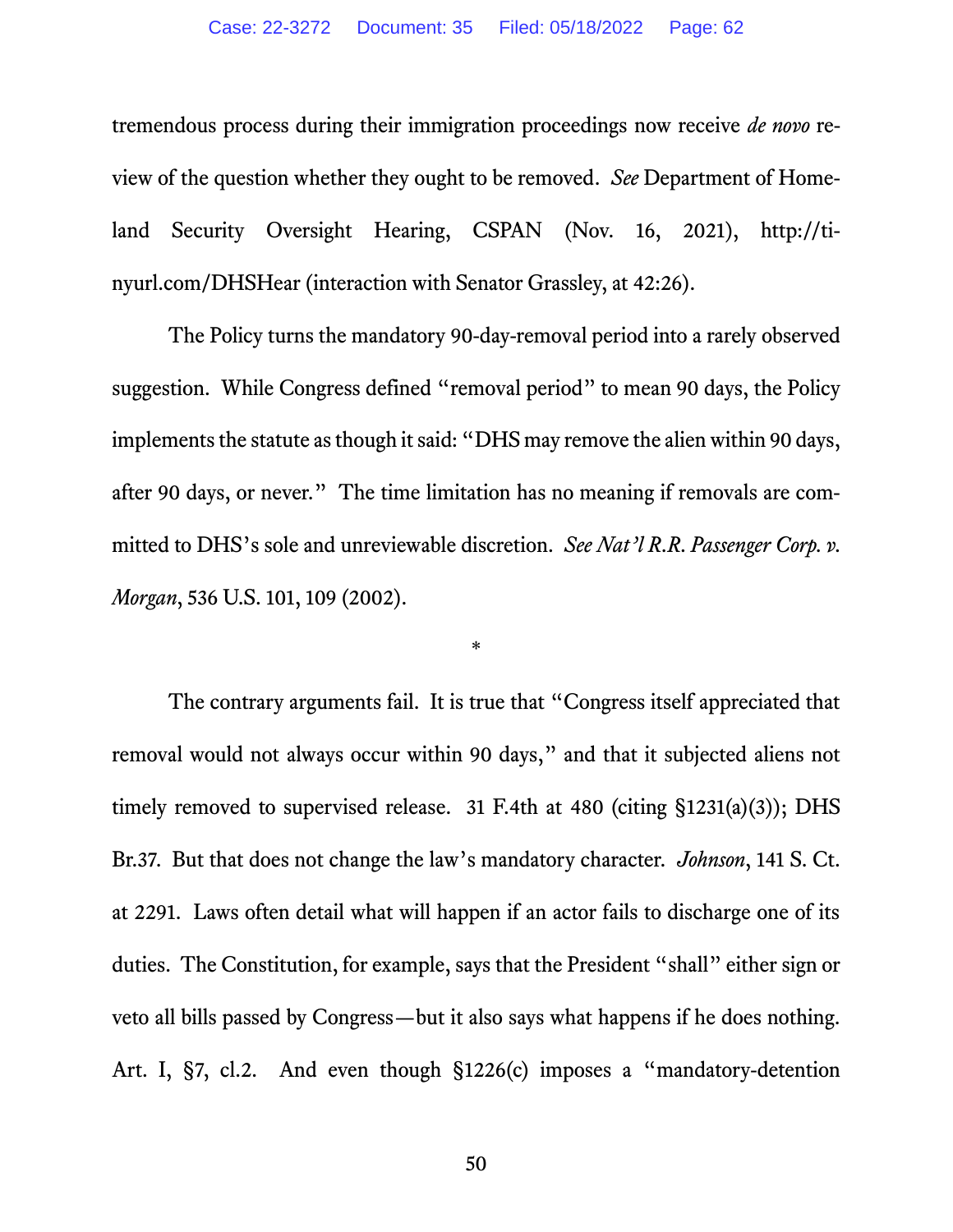requirement," *Nielsen*, 139 S. Ct. at 959, the law permits DHS to detain later an alien it failed to detain immediately, *id*. at 967 (plurality op.). Congress's providing a backup option in §1231 does not make DHS's removal duty discretionary; it recognizes the reality that it is unlikely "all reasonably foreseeable removals could be accomplished" on Congress's timeline. 31 F.4th at 480 (quoting *Zadvydas v. Davis*, 533 U.S. 678, 701 (2001)).

The States understand that a "statutory deadline" might be mandatory but judicially unenforceable. 31 F.4th at 480–81 (quoting *Nielsen*, 139 S. Ct. at 969 n.6). But they are not suing to enforce the deadline in a particular case or even in a particular class of cases. Nor are they suing to *prohibit* the government from fulfilling a statutory duty on the ground that it missed the deadline for doing so—the issue in *Nielsen*. Instead, they are challenging a policy that unlawfully precludes officials from removing many aliens with final orders of removal within a certain timeframe, notwithstanding a statute requiring timely removal. That challenge to an unlawful administrative rule, as opposed to an unlawful failure to comply with a deadline in particular instances, falls within the heartland of the APA. It is therefore judicially cognizable.

The rest of the stay-stage opinion's §1231(a) analysis (which DHS incorporates) overlapped with its §1226(c) analysis, which the States addressed above.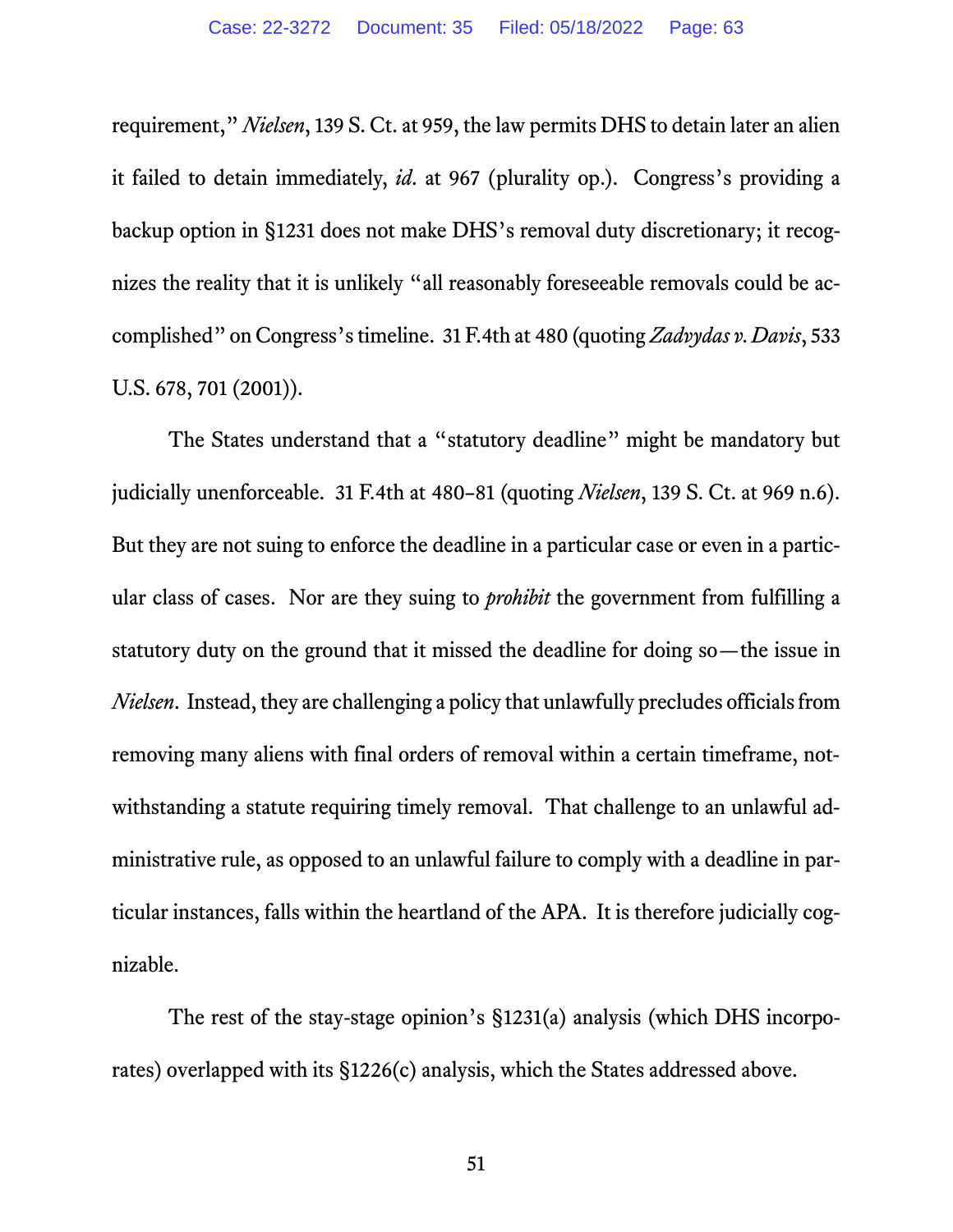## **2. The Policy is arbitrary and capricious.**

Even if the Policywere not contrary to law, the Court would have to set it aside as arbitrary and capricious. 5 U.S.C. §706(2)(A).

*a***.** An agency's decision is arbitrary or capricious where the agency "has relied on factors which Congress had not intended it to consider, entirely failed to consider an important aspect of the problem, offered an explanation for its decision that runs counter to the evidence before the agency, or is so implausible that it could not be ascribed to a difference in view or the product of agency expertise." *Sierra Club v. United States Forest Serv.*, 828 F.3d 402, 407 (6th Cir. 2016) (quoting *Nat'l Ass'n of Home Builders*, 551 U.S. at 658).

An agency's "statement that it considered this or that factor" is not "enough to avoid any arbitrary-and-capricious problems." *Texas v. Biden*, 10 F.4th 538, 555 (5th Cir. 2021) (*per curiam*). Put differently, "[s]tating that a factor was considered ... is not a substitute for considering it." *Id*. at 556 (quoting *Getty v. Fed. Sav. & Loan Ins. Corp.*, 805 F.2d 1050, 1055 (D.C. Cir. 1986)). While agencies need not make formal findings, they "must provide the court an explanation sufficient to allow [it] to properly carry out [its] review." *Getty*, 805 F.2d at 1055. "Cryptic assertions" do not suffice. *Id*. (capitalization altered). And neither "conclusory recitation[s]," *id*. at 1057, nor unreasoned or unsupported assertions pass muster either, *see*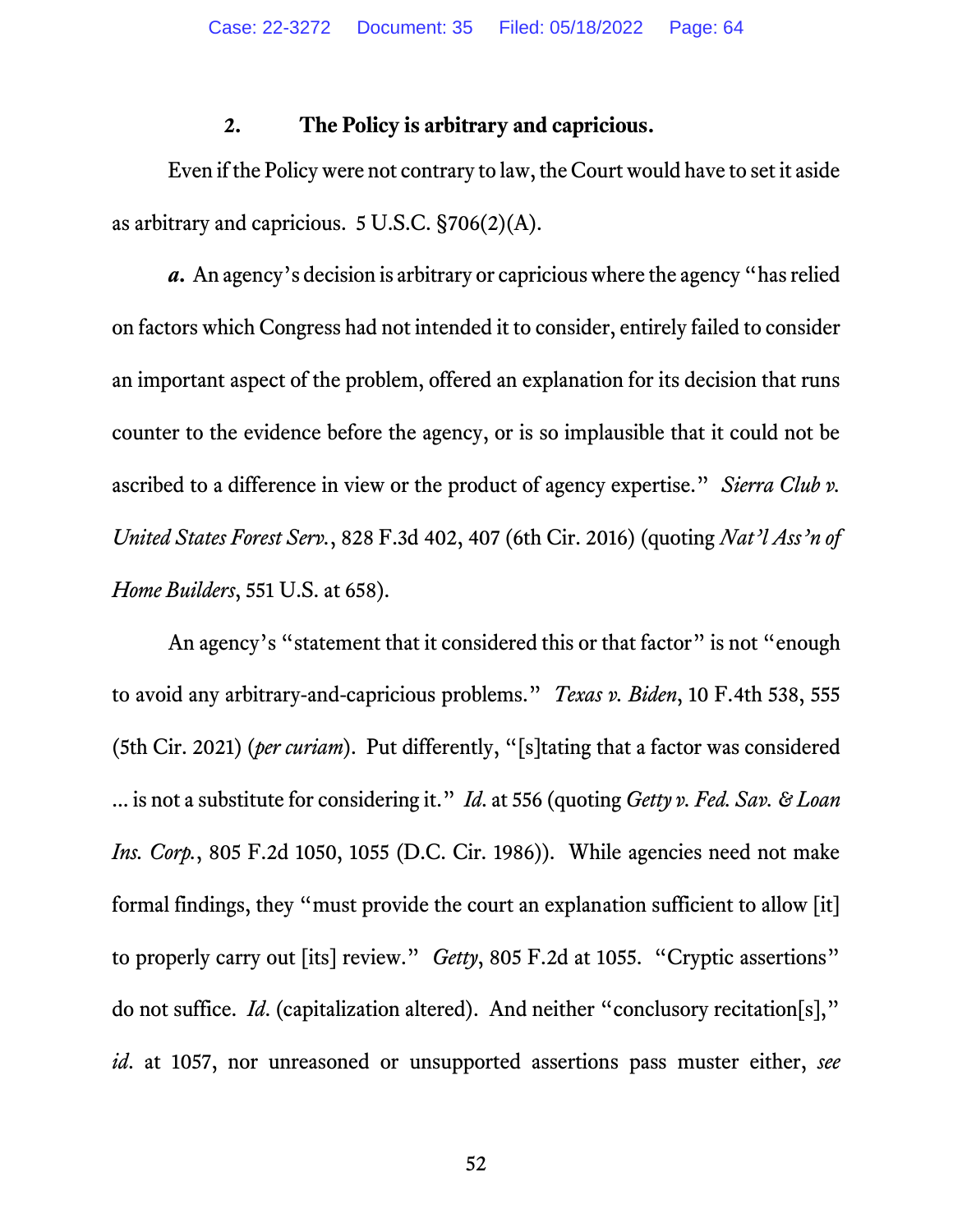*Susquehanna Int'l Grp., LLP v. SEC*, 866 F.3d 442, 447 (D.C. Cir. 2017)*; Gerber v. Norton*, 294 F.3d 173, 186 (D.C. Cir. 2002).

Courts must review agencies' real reasons for acting. "Accepting contrived reasons would defeat the purpose of the enterprise" and turn judicial review into "an empty ritual." *Census*, 139 S. Ct. at 2576. Administrative rules thus flunk arbitrary-and-capricious review when they rest on pretextual justifications. *Id*.

*b***.** DHS failed to engage in reasoned decisionmaking.

*First*, it failed adequately to consider the problems of recidivism associated with aliens who are removable under §1226(c) but not removed under the Policy. It came closest when it suggested that the Policy could help DHS target aliens more likely to recidivate. Considerations Memo, R.27-2, PageID#454–55; *see also* 31 F.4th at 481; DHS Br.40–41. But that conclusory assertion is insufficient, because it fails to consider the very specific problem at issue: What will be the effects of recidivism associated with criminals *covered by §1226(c)*? ICE itself previously determined that criminal aliens are likely to recidivate. 2019 ERO Report at 12. DHS never addressed that recent finding, which is a problem all its own. *See FCC v. Fox Television Stations, Inc.*, 556 U.S. 502, 515 (2009). It instead pointed to an irrelevant study that assessed the crime rates of aliens generally, as opposed to criminal aliens in particular. Op., R.44, PageID#1125, Considerations Memo, R.27-2, PageID#455. Because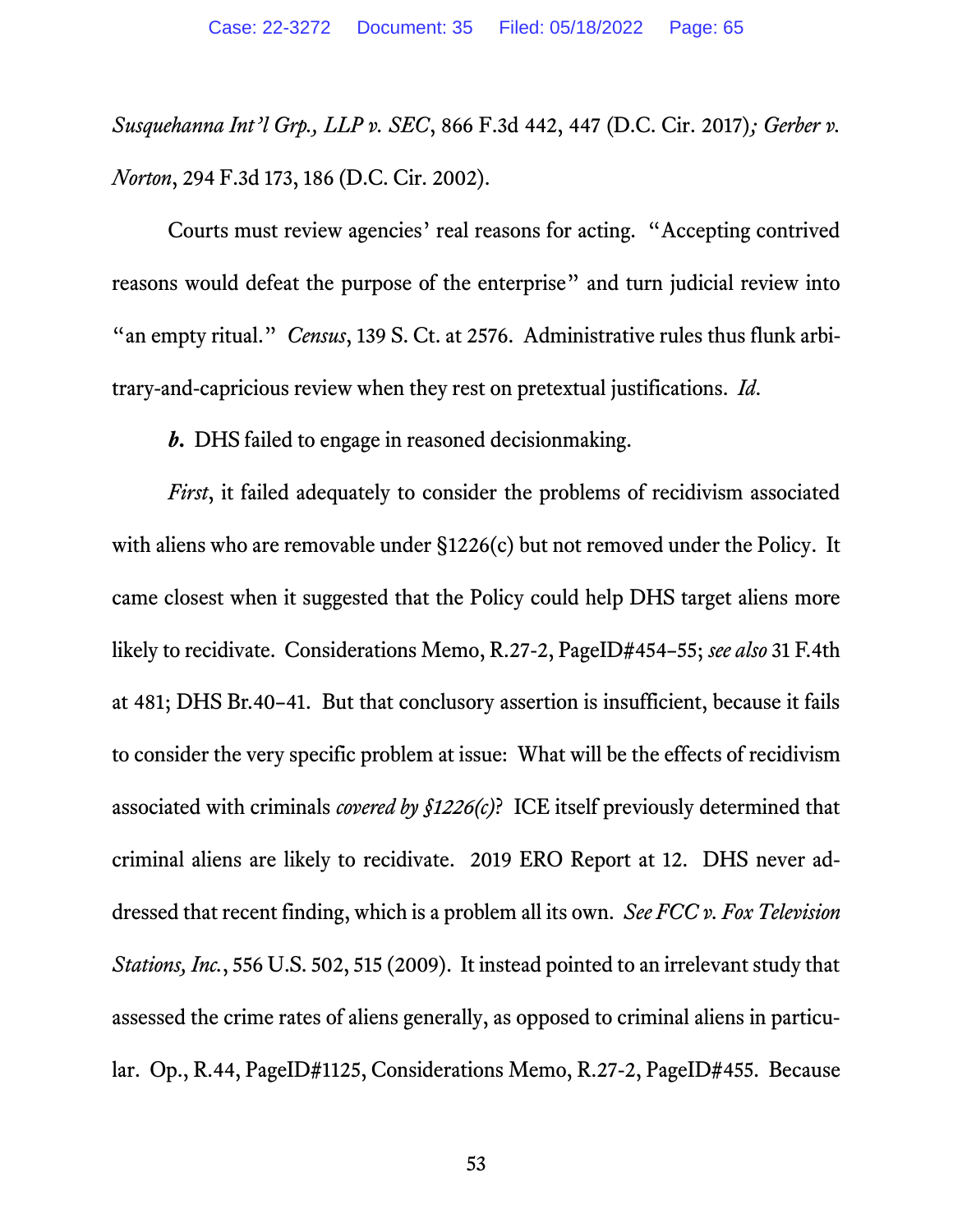DHS ignored the key question and relied on irrelevant data, it engaged in arbitrary and capricious decisonmaking. The District Court was not "nitpick[ing]" by pointing out these problems. DHS Br.43. It was insisting upon the reasoned decisonmaking the APA requires.

*Second*, DHS failed adequately to consider the costs that the non-removal of aliens subject to  $\S 1226(c)$  and  $\S 1231(a)(1)(A)$  would impose on the States. In its Considerations Memo, DHS claims the Policy will have a "net positive effect" on States. R.27-2, PageID#457. But how, precisely, does the Policy benefit the States with respect to the particular aliens at issue here: criminal aliens subject to  $\S 1226(c)$ and aliens with final orders of removal subject to §1231(a)? Is there any plausible argument that the States are better off when fewer criminal aliens are arrested and removed? Likely not, but there is no way to know because DHS failed to consider the issue. The deference required in arbitrary-and-capricious challenges "does not mean" this Court's "review must also be inconsequential." *Helfman v. GE Grp. Life Assur. Co.*, 573 F.3d 383, 396 (6th Cir. 2009) (quotation omitted). Allowing these "conclusory recitation[s]" to carry the day would turn arbitrary-and-capricious review into an empty ritual. *Getty*, 805 F.2d at 1057.

*Finally*, there is the pretext problem. Recall that the Policy goes well beyond providing non-binding guidance on priorities. It affirmatively prohibits officials from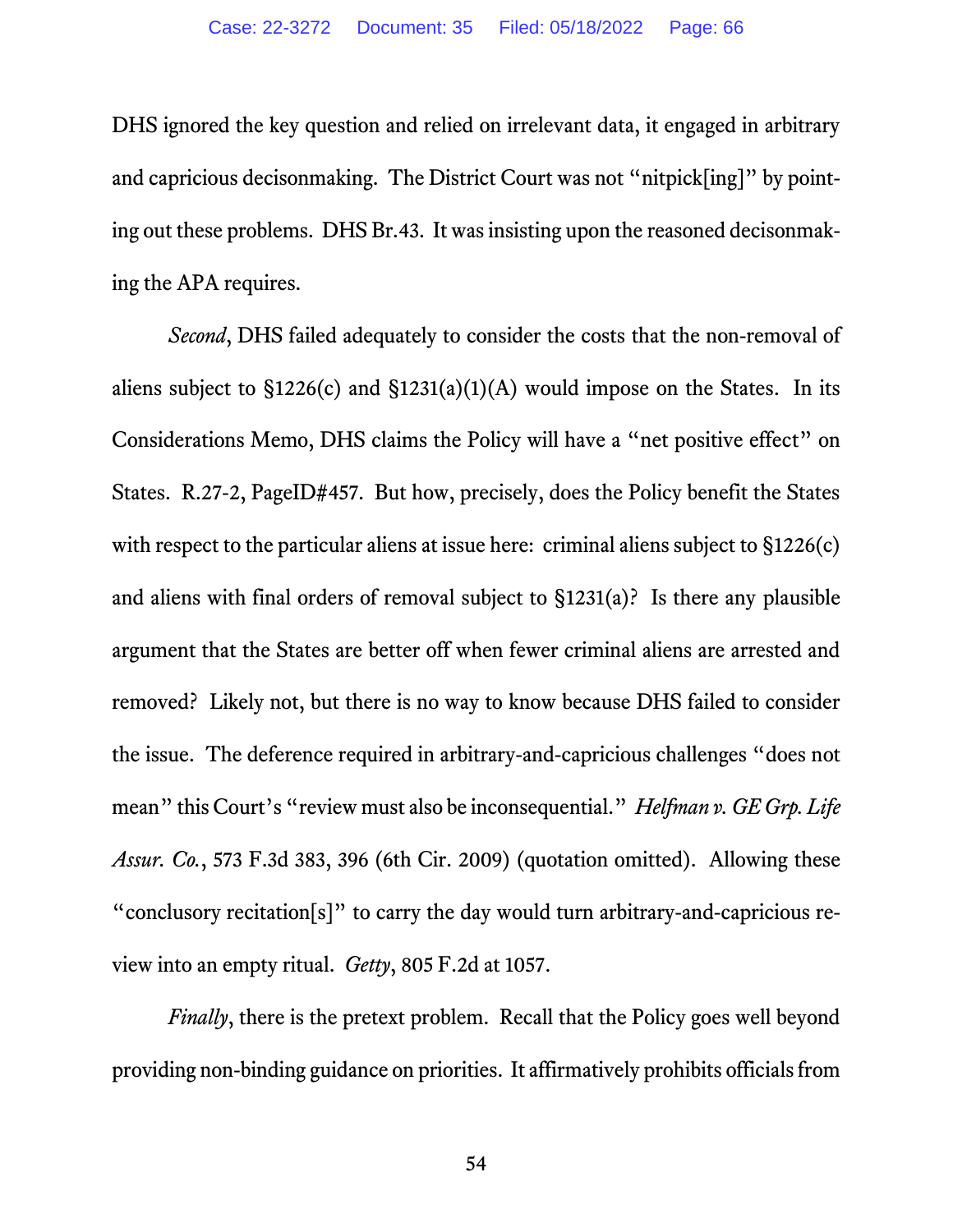making arrests and removals inconsistent with its terms. What could possibly justify a prohibition like that? Surely not public safety. Indeed, with the Policy in place, removals of serious criminal aliens have dropped. Vaughan, *Deportations Plummet*, https://perma.cc/U8YJ-BT76. Across all categories of crime—including homicide, aggravated assault, burglary, kidnapping, robbery, and sexual assault—removals of dangerous aliens are down. *Id*. And, under the Policy, 93.5 percent of individuals detained in the interior are convicted criminals or had pending criminal charges. FY22 Detention Statistics (view Detention FY22 tab, rows 20 through 22, column B). That percentage is the same as it was under past policies. At the end of fiscal year 2019, for example, 90 percent of then-detained aliens were convicted criminals or had pending criminal charges. FY19 Detention Statistics (view Detention FY19 tab, rows 20 through 22, column B). So the Policy is leaving unchanged the composition of criminal aliens arrested and removed, while at the same time reducing the number of arrests and removals. That is hardly indicative of an enforcement regime committed to targeting the worst of the worst.

The States ask again: What possibly could explain DHS's decision to tie officers' hands in this way? Every "ordinary citizen[]" knows the answer. *Census*, 139 S. Ct. at 2575. DHS (and DOJ, for that matter) has embraced a "view about crime and punishment that is ascendant in some quarters," *United States v. Haymond*, 139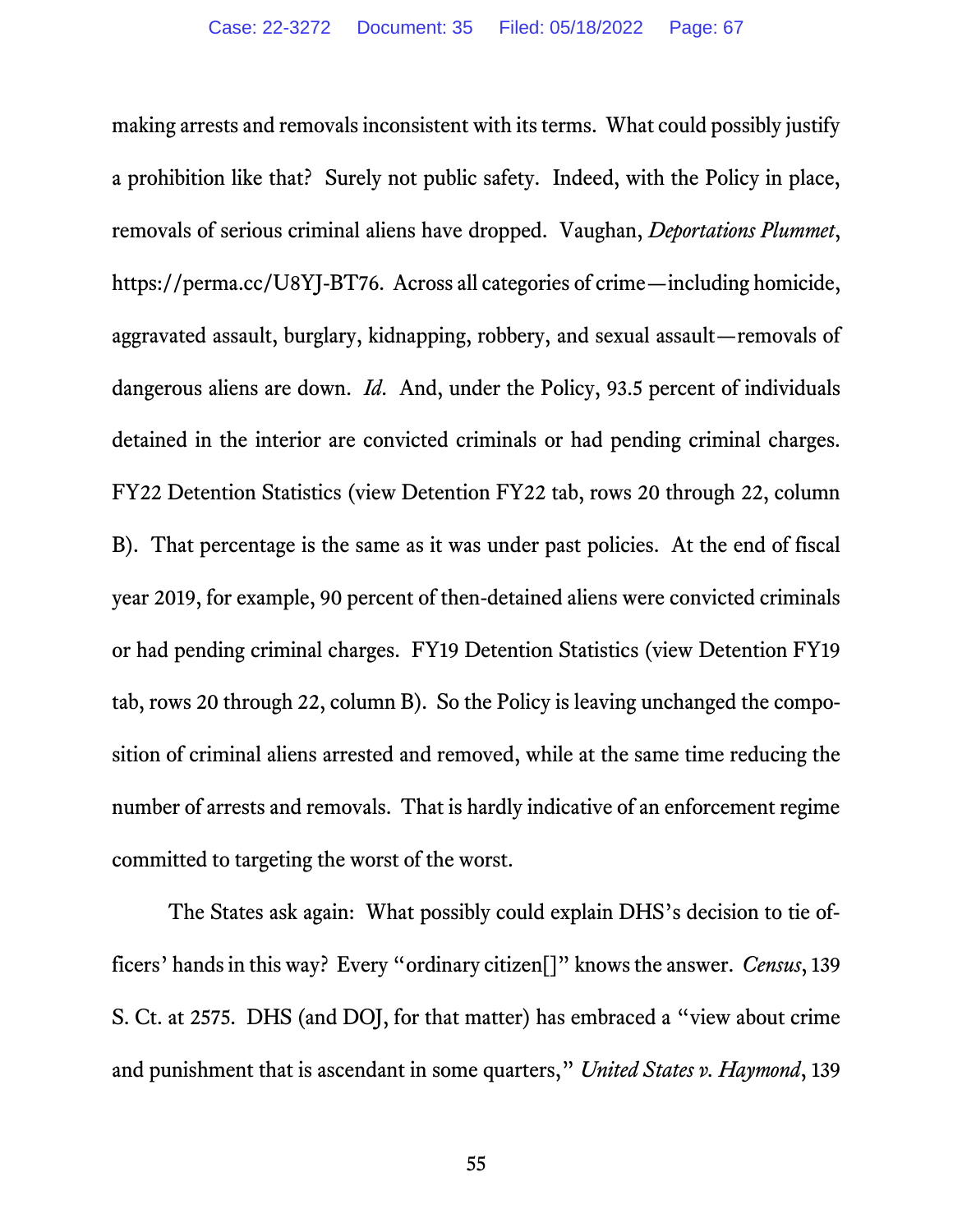S. Ct. 2369, 2400 (2019) (Alito, J., dissenting), but inconsistent with federal law in this instance. DHS is securing by abdication that which it cannot win through legislation.

# **3. The Policy required notice and comment.**

DHS promulgated the Policy without undertaking notice-and-comment rulemaking. It erred.

Generally speaking, substantive or legislative rules—rules that affect "individual rights and obligations"—must be promulgated through notice-and-comment rulemaking. *See, e.g.*, *Chrysler Corp. v. Brown*, 441 U.S. 281, 301–02 (1979). In contrast, agencies may issue "general statements of policy" and "rules of agency organization" without notice-and-comment rulemaking. 5 U.S.C. §553(b)(A). The label an agency assigns to its action is not dispositive. "If it appears that a so-called policy statement is in purpose or likely effect one that narrowly limits administrative discretion, it will be taken for what it is—a binding rule of substantive law." *Guardian Fed. Sav. & Loan Ass'n v. Fed. Sav. & Loan Ins. Corp.*, 589 F.2d 658, 666–67 (D.C. Cir. 1978); *see also Azar v. Allina Health Servs.*, 139 S. Ct. 1804, 1812 (2019).

The Policy is a binding rule. As explained above, it prohibits agents from enforcing immigration laws if doing so would contradict the Policy. And in addition to binding agents, the Policy confers rights on aliens. They can use their non-priority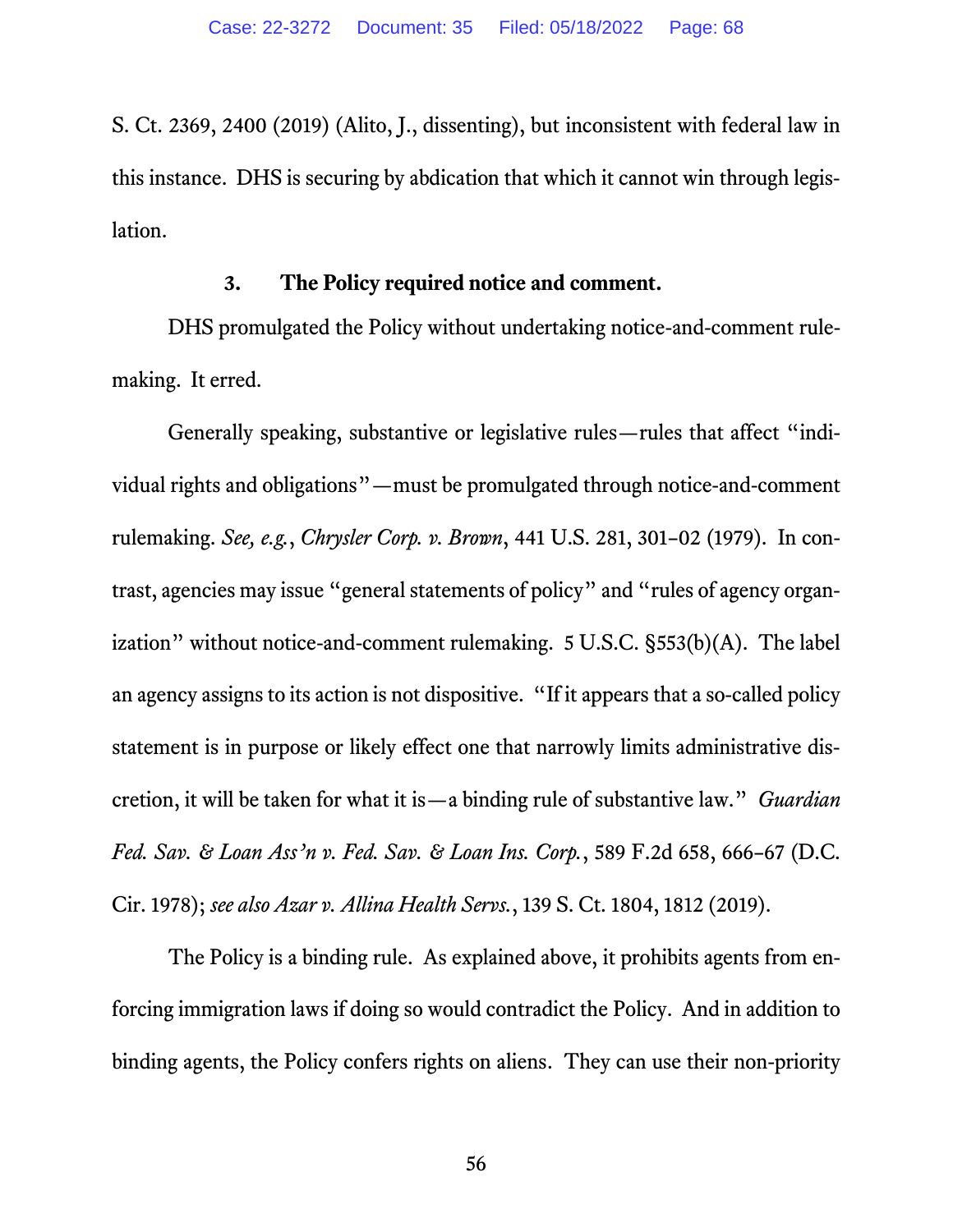status to challenge enforcement actions against them. *See Contact ICE*, https:// perma.cc/RP5T-NNA3.

Because the Policy is a substantive rule, DHS illegally promulgated it outside of notice-and-comment rulemaking.

## **II. The remaining factors favor issuance of an injunction.**

The remaining injunctive-relief factors favor affirmance. Start with irreparable harm. The States' injuries are *per se* irreparable, because the United States' sovereign immunity will bar any future damages award. 5 U.S.C. §702; *United States v. City of Detroit*, 329 F.3d 515, 520–21 (6th Cir. 2003); *Kentucky v. United States*, 759 F.3d 588, 599–600 (6th Cir. 2014). In any event, the threats to public safety and the sovereign injuries the Policy inflicts are not redressable with money.

"As for the remaining parts of the preliminary-injunction analysis, the publicinterest factor 'merges' with the substantial-harm factor when the government is the defendant." *Daunt*, 956 F.3d at 422 (quoting *Nken*, 556 U.S. at 435). Both support issuance of an injunction, because "the public interest lies in a correct application of the federal constitutional and statutory provisions upon which the claimants have brought this claim." *Coal. to Defend Affirmative Action*, 473 F.3d at 252 (internal quotation marks omitted). While DHS might insist that its illegal actions will have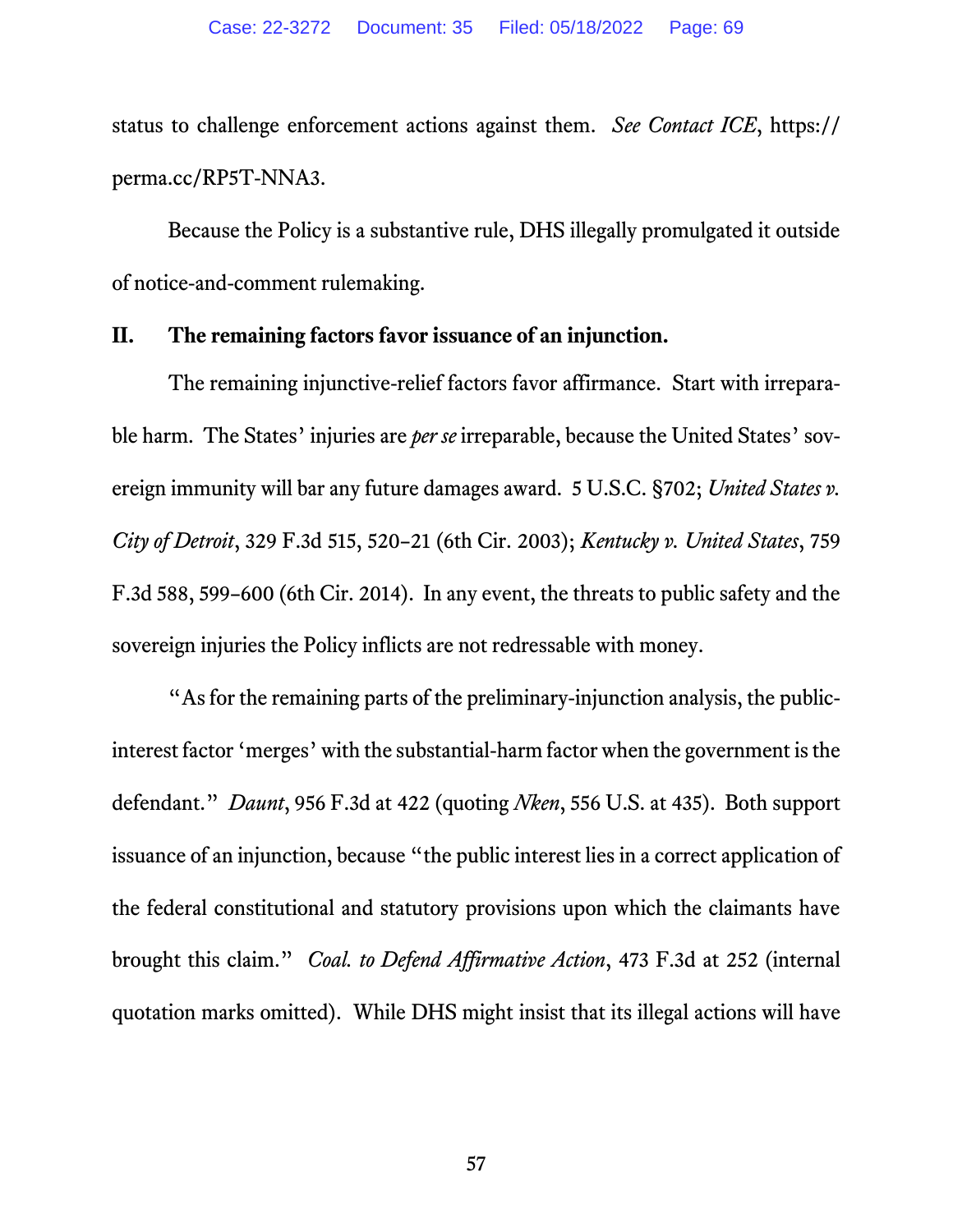positive effects, "our system does not permit agencies to act unlawfully even in pursuit of desirable ends." *Realtors*, 141 S. Ct. at 2490.

#### **III. The injunction was not overbroad.**

The District Court properly awarded a nationwide injunction. Courts must "grant relief in a party-specific and injury-focused manner." 31 F.4th at 483 (Sutton, C.J., concurring). That generally counsels against nationwide injunctions. *Id*. Not here. A state-specific injunction allowing agents to arrest and detain covered aliens in only some States will not prevent DHS from releasing those same aliens upon crossing state lines. Given DHS's demonstrated commitment to not enforcing immigration laws, that is what it would do. Such an injunction would not fully redress the States' injuries: ICE officials in the plaintiff States are not likely to arrest aliens if they know their principals will release the same aliens a few hours or days later. Unless the Policy is enjoined in all its applications, it will continue to injure the States

DHS's suggestion that 8 U.S.C. §1252(f)(1) prohibits enjoining immigration policies, *see* DHS Br.48, is wrong. That statute largely forbids courts from "enjoin[ing] or restrain[ing] the operation of the provisions of part IV of this subchapter"—the part that includes §1226(c) and §1231(a). But the States did not sue to enjoin, and the District Court did not enjoin, the operation of either statute. Instead,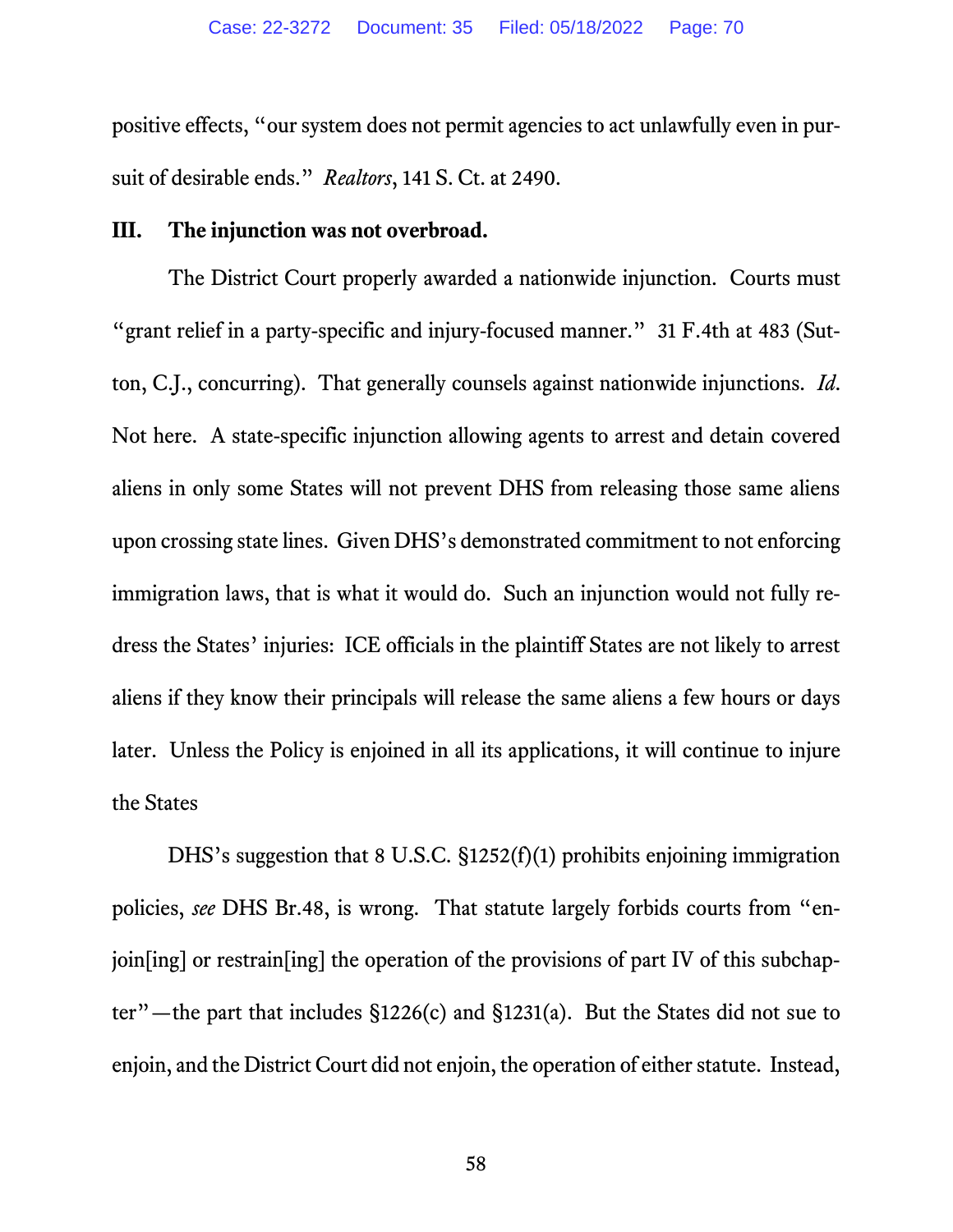this suit seeks to enjoin an administrative policy that thwarts the operation of those statutes. So  $\S$ 1252(f)(1) is irrelevant.

In any event, DHS waived this argument by failing to raise it below. Although arguments pertaining to subject-matter jurisdiction cannot be waived, §1252(f) does not speak to subject-matter jurisdiction. While it uses the word "jurisdiction," that "is a word of many, too many, meanings." *Steel Co. v. Citizens for a Better Env't*, 523 U.S. 83, 90 (1998) (quotation omitted). Section  $1252(f)(1)$  addresses the power ("jurisdiction") to enter an injunction—it limits the relief available to plaintiffs. *Reno*, 525 U.S. at 481–82; *Nken*, 556 U.S. at 431. It does not address the courts' power to adjudicate any case or set of cases, and so does not speak to subject-matter jurisdiction. *Steel Co.*, 523 U.S. at 90.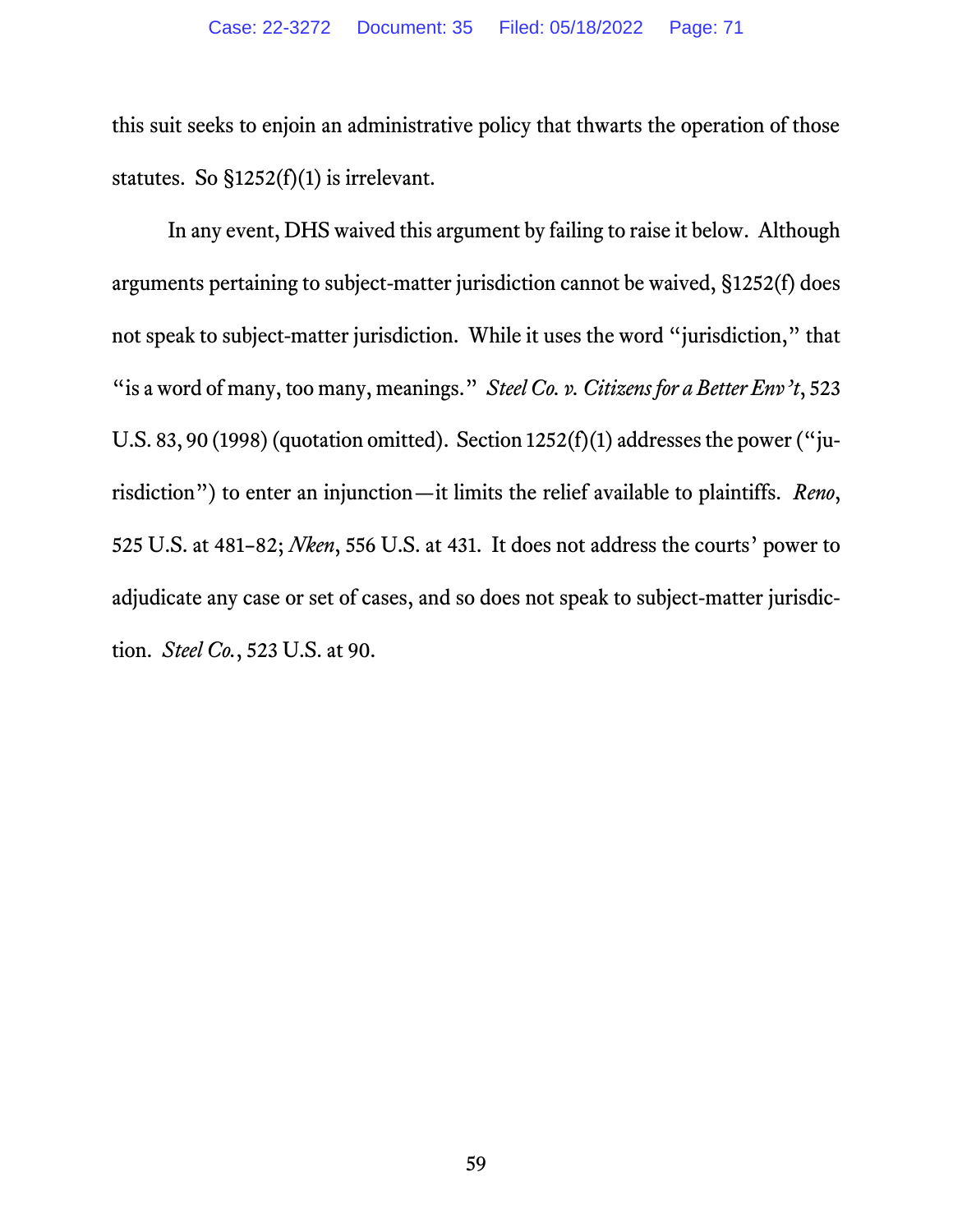# **CONCLUSION**

The Court should affirm.

May 18, 2022

MARK BRNOVICH Arizona Attorney General

Drew C. Ensign, Deputy Solicitor General Anthony R. Napolitano Assistant Attorney General 2005 N. Central Ave Phoenix, AZ 85004-1592 602-542-8958 Anthony.Napolitano@azag.gov ACL@azag.gov

*Counsel for the State of Arizona*

Respectfully submitted,

DAVE YOST Ohio Attorney General

*/s/ Benjamin M. Flowers* BENJAMIN M. FLOWERS\* Solicitor General \**Counsel of Record* SYLVIA MAY MAILMAN Deputy Solicitor General 30 East Broad Street, 17th Floor Columbus, Ohio 43215 614-466-8980 bflowers@ohioago.gov

*Counsel for the State of Ohio*

AUSTIN KNUDSEN Montana Attorney General

Christian B. Corrigan Assistant Solicitor General 215 N Sanders St. Helena, MT 59601 406-444-2026 Christian.Corrigan@mt.gov

*Counsel for the State of Montana*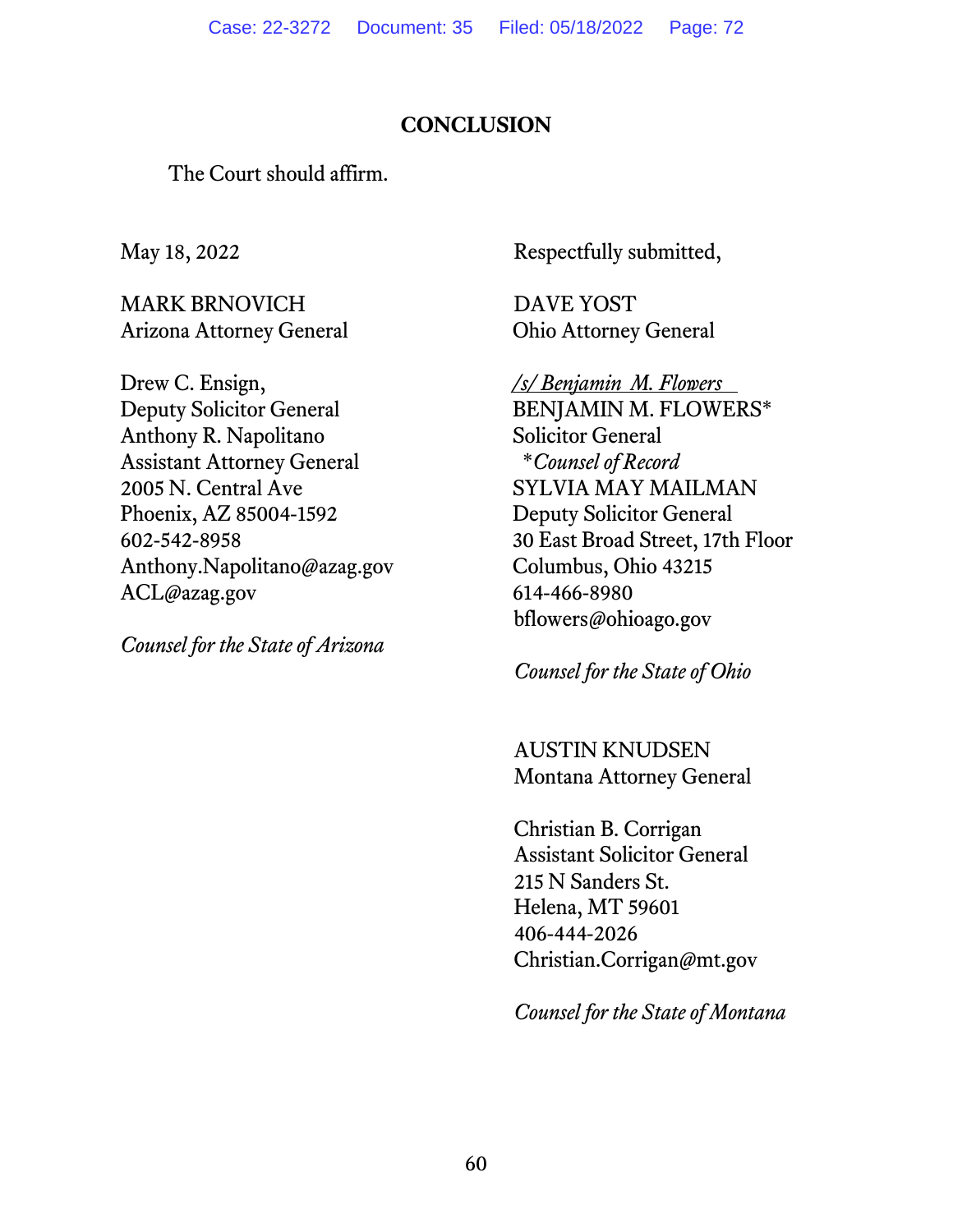## **CERTIFICATE OF COMPLIANCE**

I hereby certify, in accordance with Rule 32(g) of the Federal Rules of Appellate Procedure, that this brief complies with the type-volume requirements and contains 12,995 words. *See* Fed. R. App. P. 32(a)(7).

I further certify that this brief complies with the typeface requirements of Federal Rule 32(a)(5) and the type-style requirements of Federal Rule 32(a)(6) because it has been prepared in a proportionally spaced typeface using Microsoft Word in 14 point Equity font.

> /s/ Benjamin M. Flowers Benjamin M. Flowers Ohio Solicitor General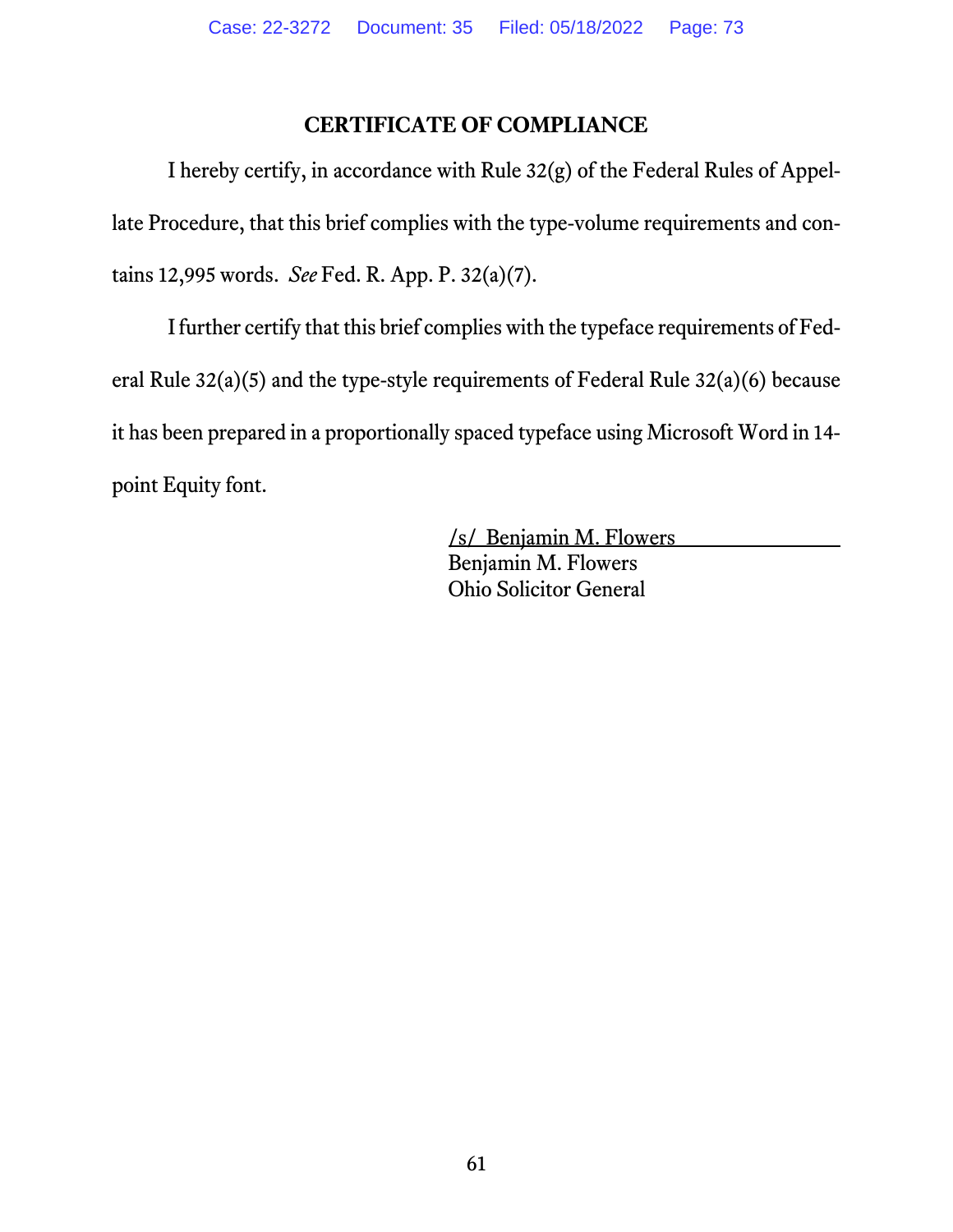## **CERTIFICATE OF SERVICE**

I hereby certify that on May 18, 2022, the foregoing was filed electronically. Notice of this filing will be sent to all parties for whom counsel has entered an appearance by operation of the Court's electronic filing system. Parties may access this filing through the Court's system.

> /s/ Benjamin M. Flowers Benjamin M. Flowers Ohio Solicitor General